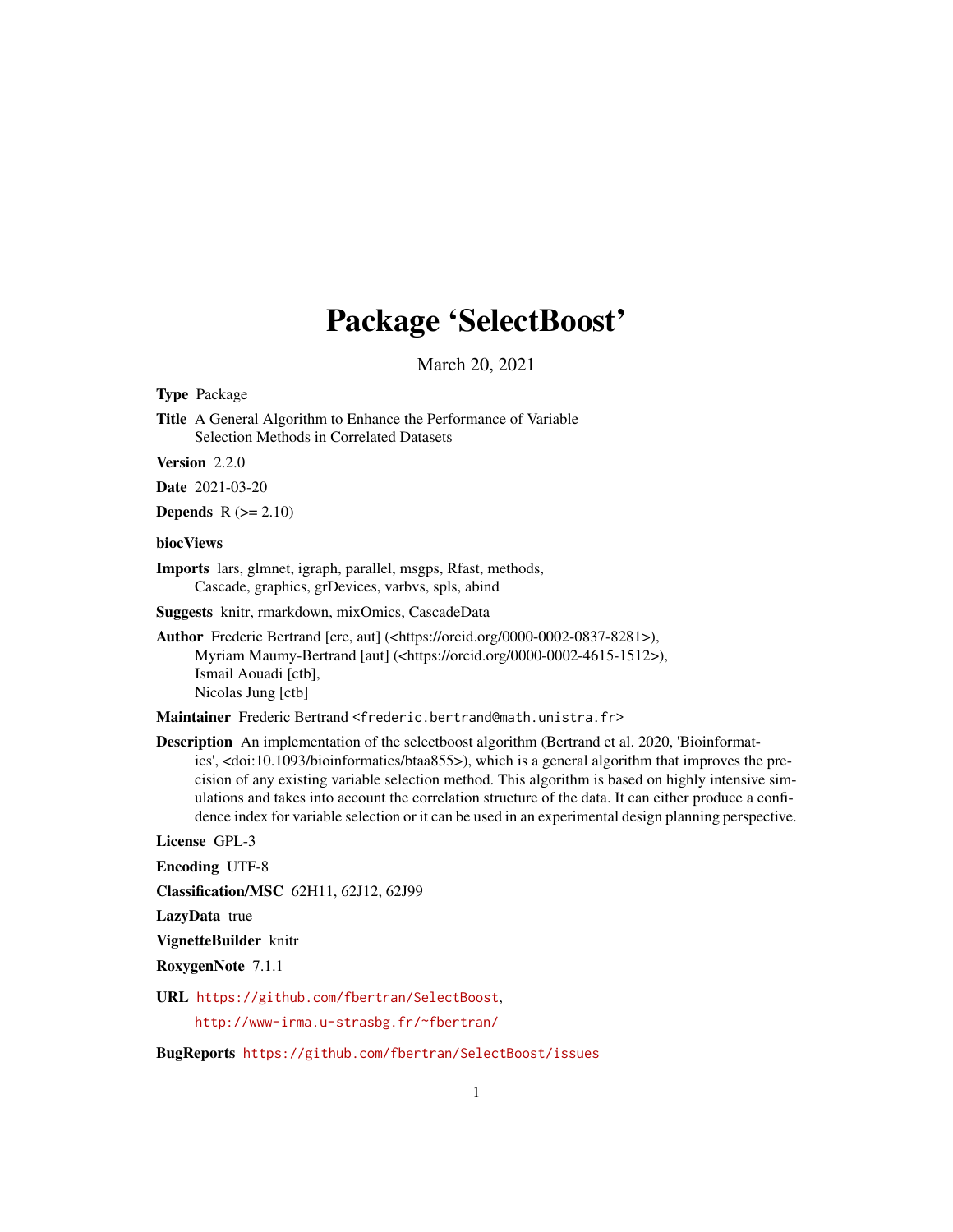NeedsCompilation no Repository CRAN Date/Publication 2021-03-20 21:10:07 UTC

# R topics documented:

| 3                                                                                                                                                                                                                                                                                                                                                                                                                              |
|--------------------------------------------------------------------------------------------------------------------------------------------------------------------------------------------------------------------------------------------------------------------------------------------------------------------------------------------------------------------------------------------------------------------------------|
| $\overline{4}$                                                                                                                                                                                                                                                                                                                                                                                                                 |
| 6                                                                                                                                                                                                                                                                                                                                                                                                                              |
| 8<br>$autoboost. res. x \n\t\ldots \n\t\ldots \n\t\ldots \n\t\ldots \n\t\ldots \n\t\ldots \n\t\ldots \n\t\ldots \n\t\ldots \n\t\ldots \n\t\ldots \n\t\ldots \n\t\ldots \n\t\ldots \n\t\ldots \n\t\ldots \n\t\ldots \n\t\ldots \n\t\ldots \n\t\ldots \n\t\ldots \n\t\ldots \n\t\ldots \n\t\ldots \n\t\ldots \n\t\ldots \n\t\ldots \n\t\ldots \n\t\ldots \n\t\ldots \n\t\ldots \n\t\ldots \n\t\ldots \n\t\ldots \n\t\ldots \n\t$ |
| 8                                                                                                                                                                                                                                                                                                                                                                                                                              |
| 9                                                                                                                                                                                                                                                                                                                                                                                                                              |
| 9                                                                                                                                                                                                                                                                                                                                                                                                                              |
| 10                                                                                                                                                                                                                                                                                                                                                                                                                             |
| 13                                                                                                                                                                                                                                                                                                                                                                                                                             |
| 14                                                                                                                                                                                                                                                                                                                                                                                                                             |
| 14                                                                                                                                                                                                                                                                                                                                                                                                                             |
| 17                                                                                                                                                                                                                                                                                                                                                                                                                             |
| 17                                                                                                                                                                                                                                                                                                                                                                                                                             |
| 17                                                                                                                                                                                                                                                                                                                                                                                                                             |
| 18                                                                                                                                                                                                                                                                                                                                                                                                                             |
| 18                                                                                                                                                                                                                                                                                                                                                                                                                             |
| 19                                                                                                                                                                                                                                                                                                                                                                                                                             |
| 20                                                                                                                                                                                                                                                                                                                                                                                                                             |
| 21                                                                                                                                                                                                                                                                                                                                                                                                                             |
| 22                                                                                                                                                                                                                                                                                                                                                                                                                             |
| 22                                                                                                                                                                                                                                                                                                                                                                                                                             |
| 24                                                                                                                                                                                                                                                                                                                                                                                                                             |
| 25                                                                                                                                                                                                                                                                                                                                                                                                                             |
| 26                                                                                                                                                                                                                                                                                                                                                                                                                             |
| 32                                                                                                                                                                                                                                                                                                                                                                                                                             |
| 33                                                                                                                                                                                                                                                                                                                                                                                                                             |
| 35                                                                                                                                                                                                                                                                                                                                                                                                                             |
| 37                                                                                                                                                                                                                                                                                                                                                                                                                             |
| 39                                                                                                                                                                                                                                                                                                                                                                                                                             |
| 40                                                                                                                                                                                                                                                                                                                                                                                                                             |
| 44                                                                                                                                                                                                                                                                                                                                                                                                                             |

**Index a** set of the contract of the contract of the contract of the contract of the contract of the contract of the contract of the contract of the contract of the contract of the contract of the contract of the contrac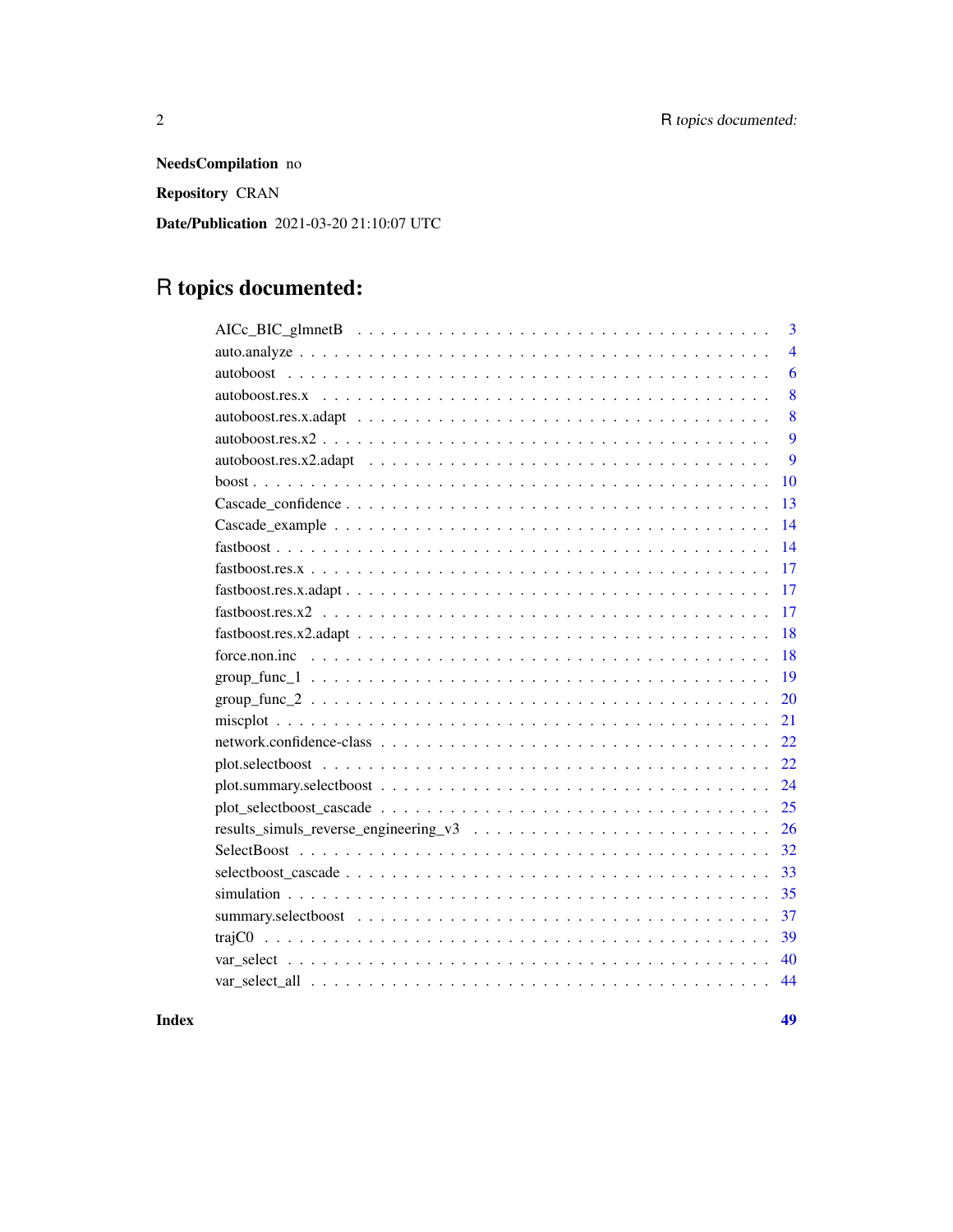## <span id="page-2-1"></span><span id="page-2-0"></span>Description

Compute AICc and BIC for glmnet logistic models.

#### Usage

```
rerr(v1, v2)
ridge\_logistic(X, Y, lambda, beta0, beta, maxiter = 1000, tol = 1e-10)BIC_glmnetB(Z, Y, glmnet.model, alpha, modelSet, reducer = "median")
AICc_glmnetB(Z, Y, glmnet.model, alpha, modelSet, reducer = "median")
```
## Arguments

| v1             | A numeric vector.                                               |
|----------------|-----------------------------------------------------------------|
| v <sub>2</sub> | A numeric vector.                                               |
| X              | A numeric matrix                                                |
| Y              | A numeric 0/1 vector.                                           |
| lambda         | A numeric value.                                                |
| beta0          | A numeric value Initial intercept value.                        |
| beta           | A numeric vector. Initial coefficient values.                   |
| maxiter        | A numeric value. Maximum number of iterations.                  |
| tol            | A numeric value. Tolerance value.                               |
| 7              | A numeric matrix                                                |
| glmnet.model   | A fitted glmnet model.                                          |
| alpha          | A numeric value.                                                |
| modelSet       | Modelset to consider.                                           |
| reducer        | A character value. Reducer function. Either 'median' or 'mean'. |

## Details

Calculate AICc and BIC for glmnet logistic models from the glmnetB function of the package rLogistic <https://github.com/echi/rLogistic> and adapted to deal with non finite exponential values in AICc and BIC computations

## Value

A list relevant to model selection.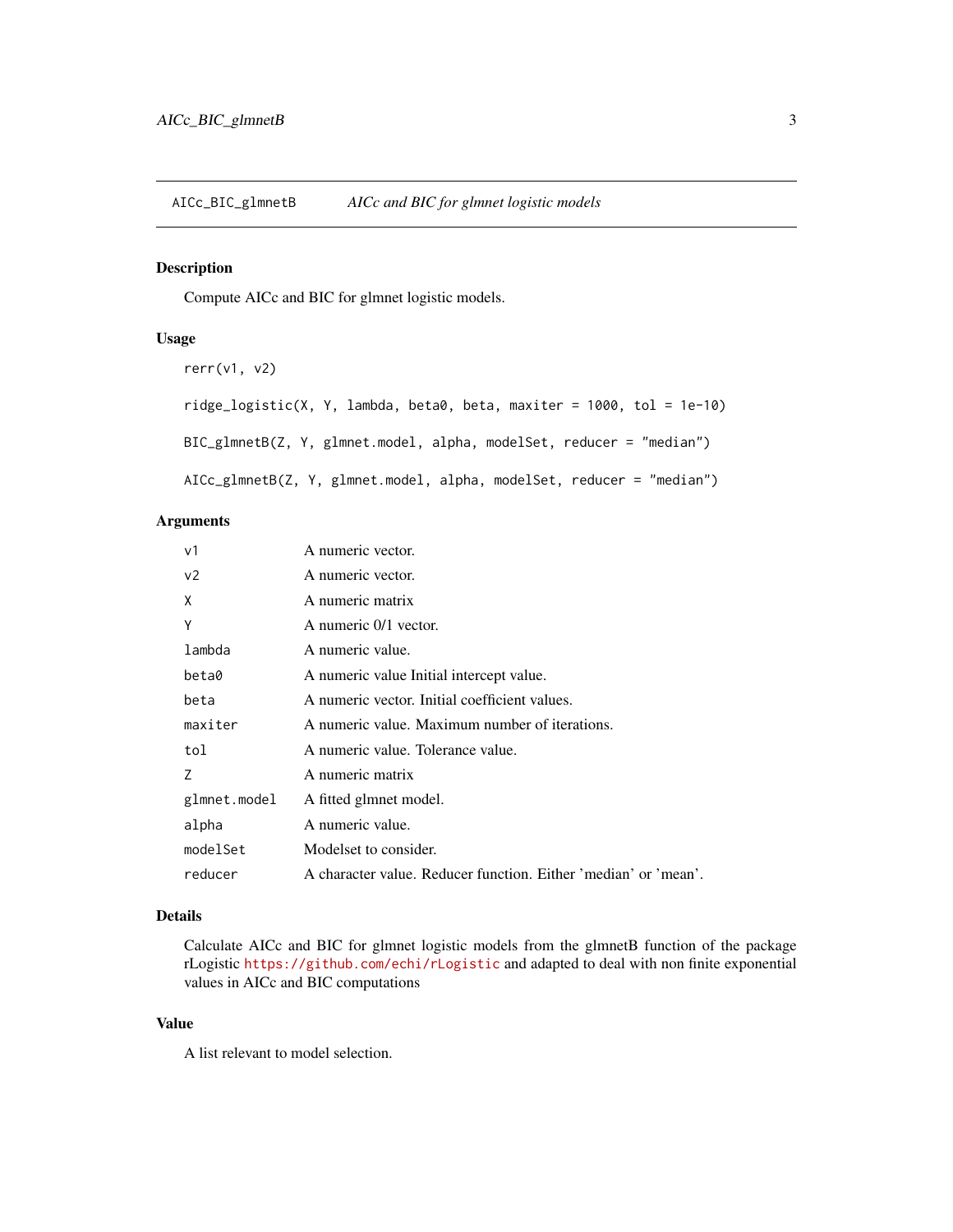#### <span id="page-3-0"></span>Author(s)

Frederic Bertrand, <frederic.bertrand@math.unistra.fr>

#### References

*Robust Parametric Classification and Variable Selection by a Minimum Distance Criterion*, Chi and Scott, Journal of Computational and Graphical Statistics, 23(1), 2014, p111–128, doi: [10.1080/](https://doi.org/10.1080/10618600.2012.737296) [10618600.2012.737296.](https://doi.org/10.1080/10618600.2012.737296)

## See Also

[var\\_select](#page-39-1)

## Examples

```
set.seed(314)
xran=matrix(rnorm(150),30,5)
ybin=sample(0:1,30,replace=TRUE)
glmnet.fit <- glmnet.fit <- glmnet::glmnet(xran,ybin,family="binomial",standardize=FALSE)
set.seed(314)
rerr(1:10,10:1)
set.seed(314)
ridge_logistic(xran,ybin,lambda=.5,beta0=rnorm(5),beta=rnorm(5,1))
```

```
set.seed(314)
if(is.factor(ybin)){ynum=unclass(ybin)-1} else {ynum=ybin}
subSample <- 1:min(ncol(xran),100)
BIC_glmnetB(xran,ynum,glmnet.fit,alpha=1,subSample, reducer='median')
```

```
set.seed(314)
if(is.factor(ybin)){ynum=unclass(ybin)-1} else {ynum=ybin}
subSample <- 1:min(ncol(xran),100)
AICc_glmnetB(xran,ynum,glmnet.fit,alpha=1,subSample, reducer='median')
```
<span id="page-3-1"></span>auto.analyze *Find limits for selectboost analysis*

## Description

Find limits for selectboost analysis.

#### Usage

```
auto.analyze(x, ...)
## S3 method for class 'selectboost'
auto.analyze(x, ...)
```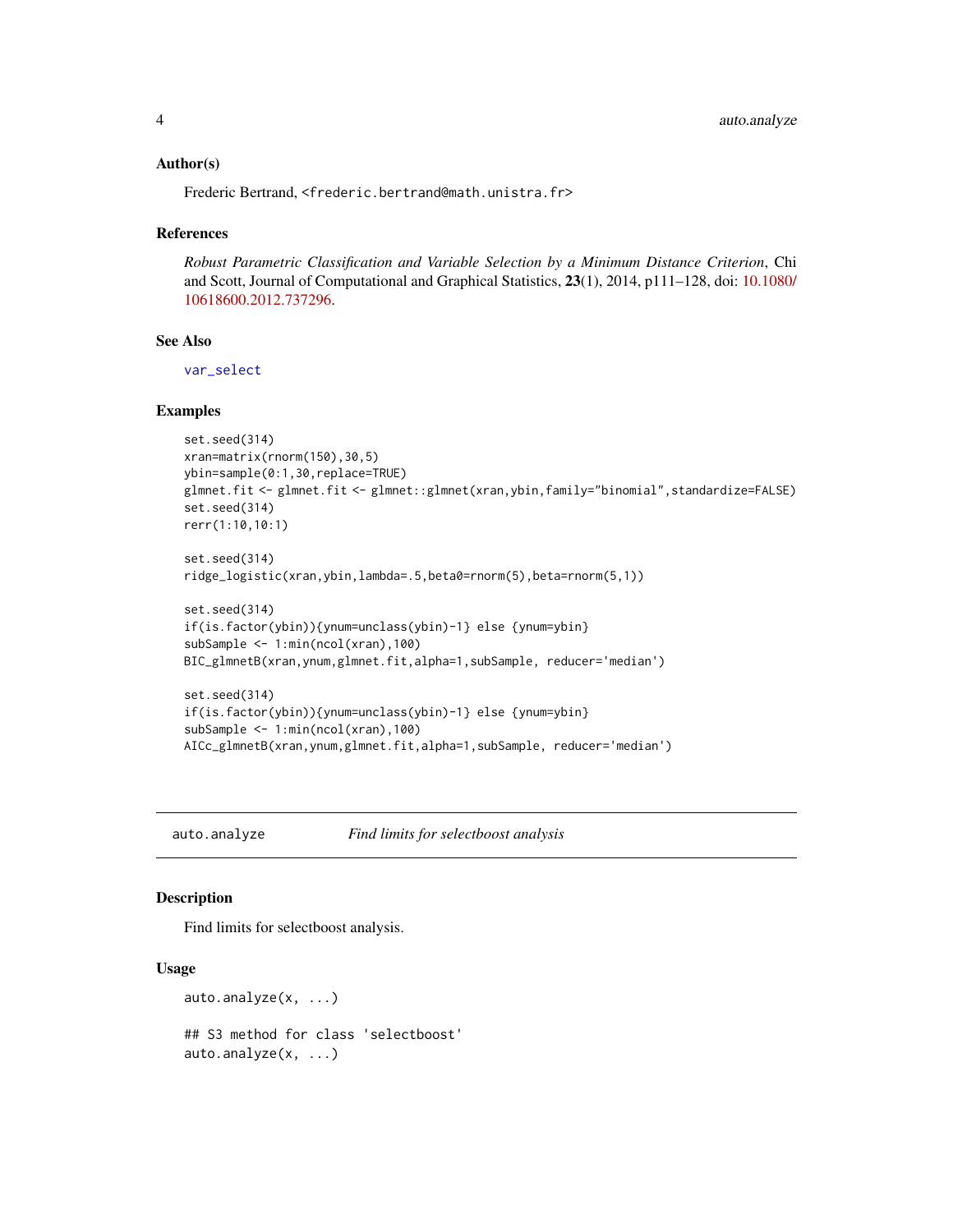## <span id="page-4-0"></span>auto.analyze 5

#### Arguments

| X                       | Numerical matrix. Selectboost object.         |
|-------------------------|-----------------------------------------------|
| $\cdot$ $\cdot$ $\cdot$ | . Passed to the summary selectboost function. |

## Details

plot.summary.selectboost returns an invisible list and creates four graphics. Two plots the proportion of selection with respect to c0 (by step or according to real scale). On the third graph, no bar means a proportion of selection less than prop.level. Confidence intervals are computed at the conf.int.level level. Barplot of the confidence index (1-min(c0, such that proportionlc0>conf.threshold)).

#### Value

list of results.

#### Author(s)

Frederic Bertrand, <frederic.bertrand@math.unistra.fr>

#### References

*selectBoost: a general algorithm to enhance the performance of variable selection methods in correlated datasets*, Frédéric Bertrand, Ismaïl Aouadi, Nicolas Jung, Raphael Carapito, Laurent Vallat, Seiamak Bahram, Myriam Maumy-Bertrand, Bioinformatics, 2020. doi: [10.1093/bioinformatics/](https://doi.org/10.1093/bioinformatics/btaa855) [btaa855](https://doi.org/10.1093/bioinformatics/btaa855)

## See Also

[fastboost](#page-13-1) and [autoboost](#page-5-1)

Other Selectboost analyze functions: [plot.summary.selectboost\(](#page-23-1)), [trajC0\(](#page-38-1))

#### Examples

```
data(autoboost.res.x)
auto.analyze(autoboost.res.x)
data(autoboost.res.x2)
```
auto.analyze(autoboost.res.x2)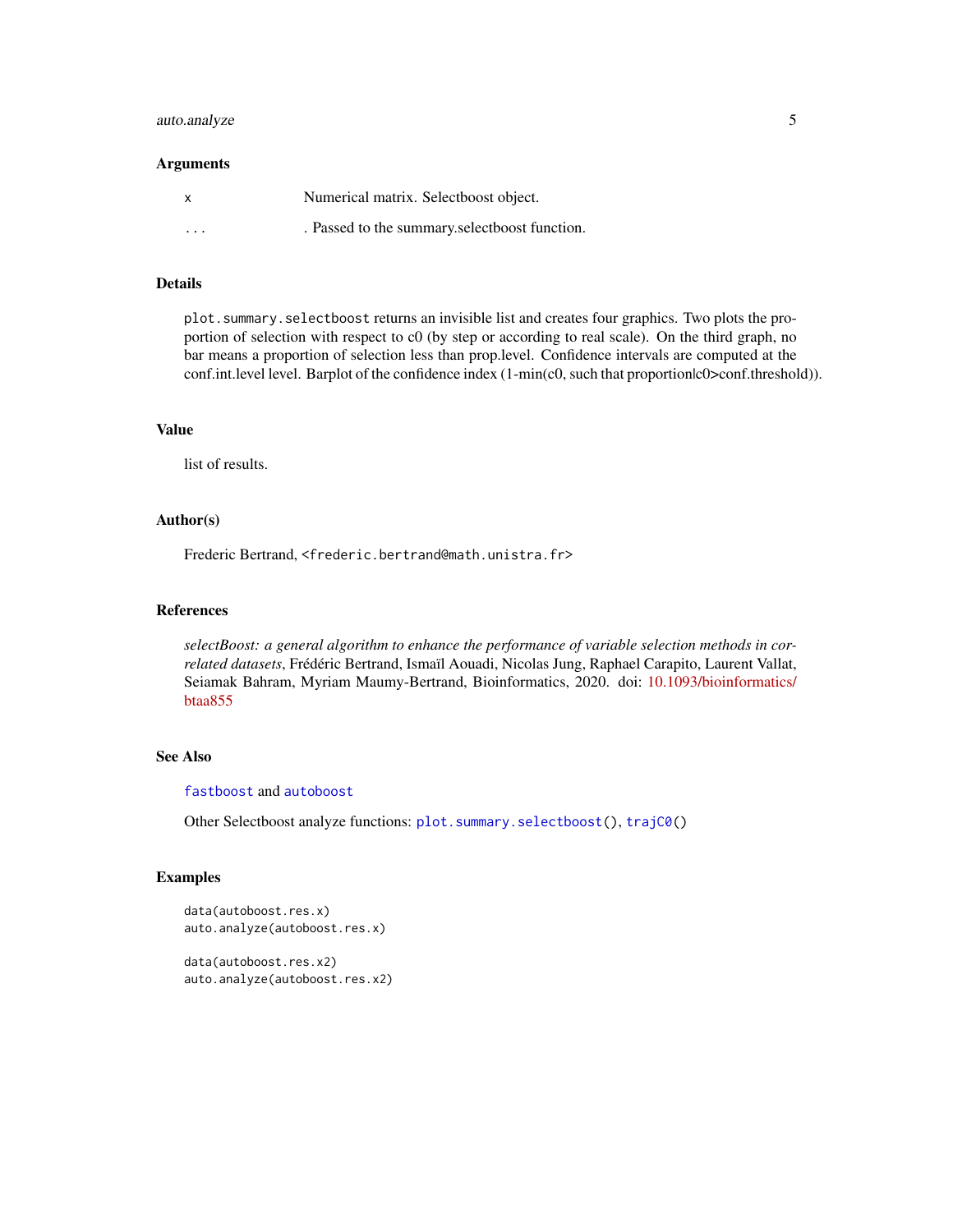<span id="page-5-1"></span><span id="page-5-0"></span>autoboost *Autoboost*

## Description

All in one use of selectboost that avoids redondant fitting of distributions and saves some memory.

## Usage

```
autoboost(
 X,
  Y,
 ncores = 4,
  group = group_func_1,
  func = lasso_msgps_AICc,
  corrfunc = "cor",
 use.parallel = FALSE,
 B = 100,step.num = 0.1,
  step.limit = "none",
  risk = 0.05,
  verbose = FALSE,
  step.scale = "quantile",
  normalize = TRUE,
  steps.seq = NULL,
  debug = FALSE,
  version = "lars",
  ...
```

```
\mathcal{L}
```
## Arguments

| X            | Numerical matrix. Matrix of the variables.                                                                     |
|--------------|----------------------------------------------------------------------------------------------------------------|
| Y            | Numerical vector or factor. Response vector.                                                                   |
| ncores       | Numerical value. Number of cores for parallel computing. Defaults to 4.                                        |
| group        | Function. The grouping function. Defaults to group_func_1.                                                     |
| func         | Function. The variable selection function. Defaults to lasso_msgps_AICc.                                       |
| corrfunc     | Character value or function. Used to compute associations between the vari-<br>ables. Defaults to "cor".       |
| use.parallel | Boolean. To use parallel computing (doMC) download the extended package<br>from Github. Set to FALSE.          |
| B            | Numerical value. Number of resampled fits of the model. Defaults to 100.                                       |
| step.num     | Numerical value. Step value for the c0 sequence. Defaults to 0.1.                                              |
| step.limit   | Character value. If "Pearson", truncates the c0 sequence using a Pearson based<br>p-value. Defaults to "none". |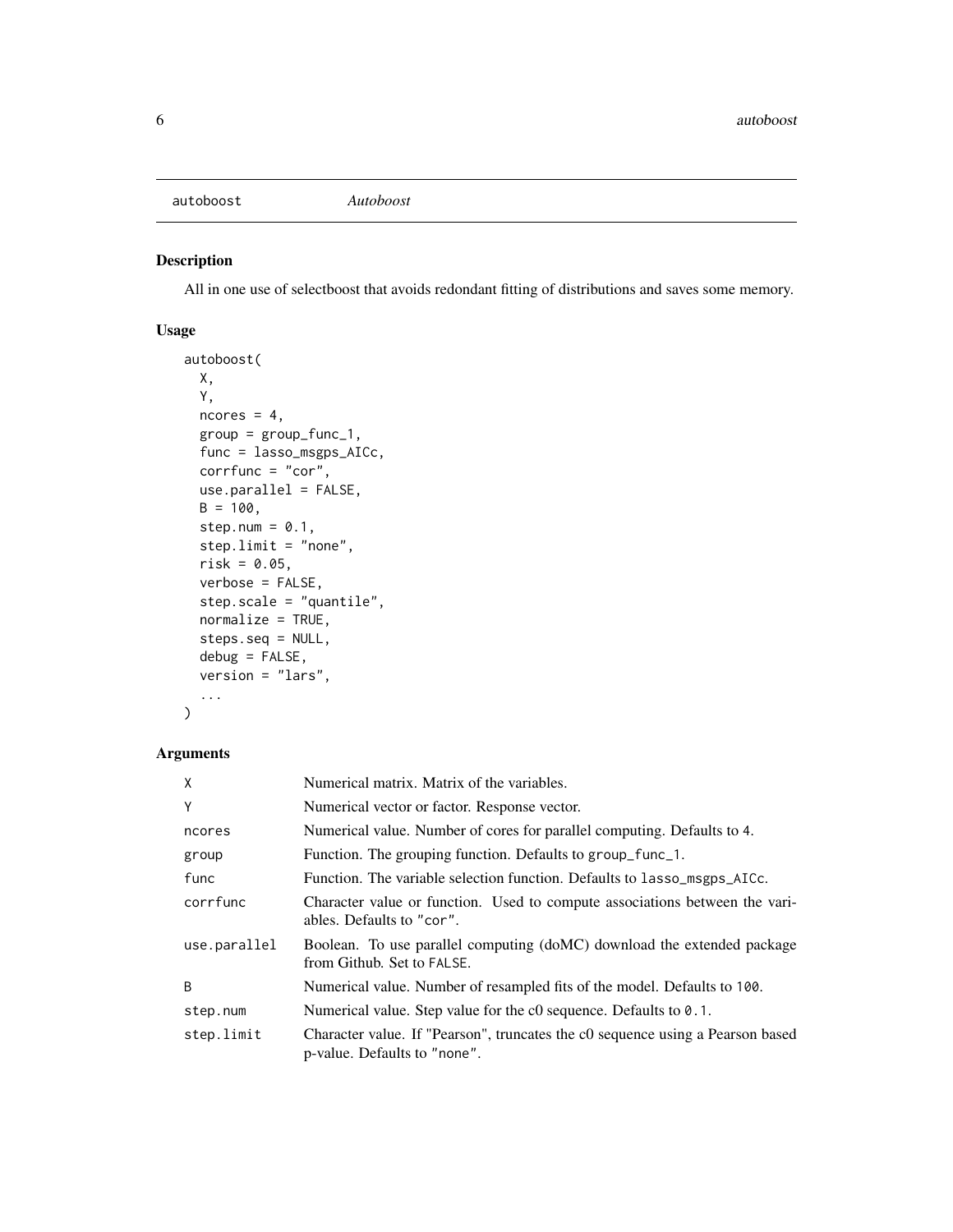#### <span id="page-6-0"></span>autoboost 7 autoboost 7 autoboost 7 autoboost 7 autoboost 7 autoboost 7 autoboost 7 autoboost 7 autoboost 7 au

| risk       | Numerical value. Risk level when finding limits based on $c0=0$ values. Defaults<br>to 0.05.                                    |
|------------|---------------------------------------------------------------------------------------------------------------------------------|
| verbose    | Boolean. Defaults to FALSE.                                                                                                     |
| step.scale | Character value. How to compute the c0 sequence if not user-provided: either<br>"quantile" or "linear". Defaults to "quantile". |
| normalize  | Boolean. Shall the X matrix be centered and scaled? Defaults to TRUE.                                                           |
| steps.seq  | Numeric vector. User provided sequence of c0 values to use. Defaults to NULL.                                                   |
| debug      | Boolean value. If more results are required. Defaults to FALSE.                                                                 |
| version    | Character value. Passed to the boost, select function. Defaults to lars                                                         |
| $\ddots$   | . Arguments passed to the variable selection function used in boost. apply.                                                     |

#### Details

autoboost returns a numeric matrix. For each of the variable (column) and each of the c0 (row), the entry is proportion of times that the variable was selected among the B resampled fits of the model. Fitting to the same group of variables is only perfomed once (even if it occured for another value of c0), which greatly speeds up the algorithm.

## Value

A numeric matrix with attributes.

## Author(s)

Frederic Bertrand, <frederic.bertrand@math.unistra.fr>

#### References

*selectBoost: a general algorithm to enhance the performance of variable selection methods in correlated datasets*, Frédéric Bertrand, Ismaïl Aouadi, Nicolas Jung, Raphael Carapito, Laurent Vallat, Seiamak Bahram, Myriam Maumy-Bertrand, Bioinformatics, 2020. doi: [10.1093/bioinformatics/](https://doi.org/10.1093/bioinformatics/btaa855) [btaa855](https://doi.org/10.1093/bioinformatics/btaa855)

#### See Also

[boost](#page-9-1), [fastboost](#page-13-1), [plot.selectboost](#page-21-1)

Other Selectboost functions: [boost](#page-9-1), [fastboost\(](#page-13-1)), [plot\\_selectboost\\_cascade](#page-24-1), [selectboost\\_cascade](#page-32-1)

## Examples

```
set.seed(314)
xran=matrix(rnorm(75),15,5)
ybin=sample(0:1,15,replace=TRUE)
yran=rnorm(15)
set.seed(314)
#For quick test purpose, not meaningful, should be run with greater value of B
#and disabling parallel computing as well
res.autoboost <- autoboost(xran,yran,B=3,use.parallel=FALSE)
```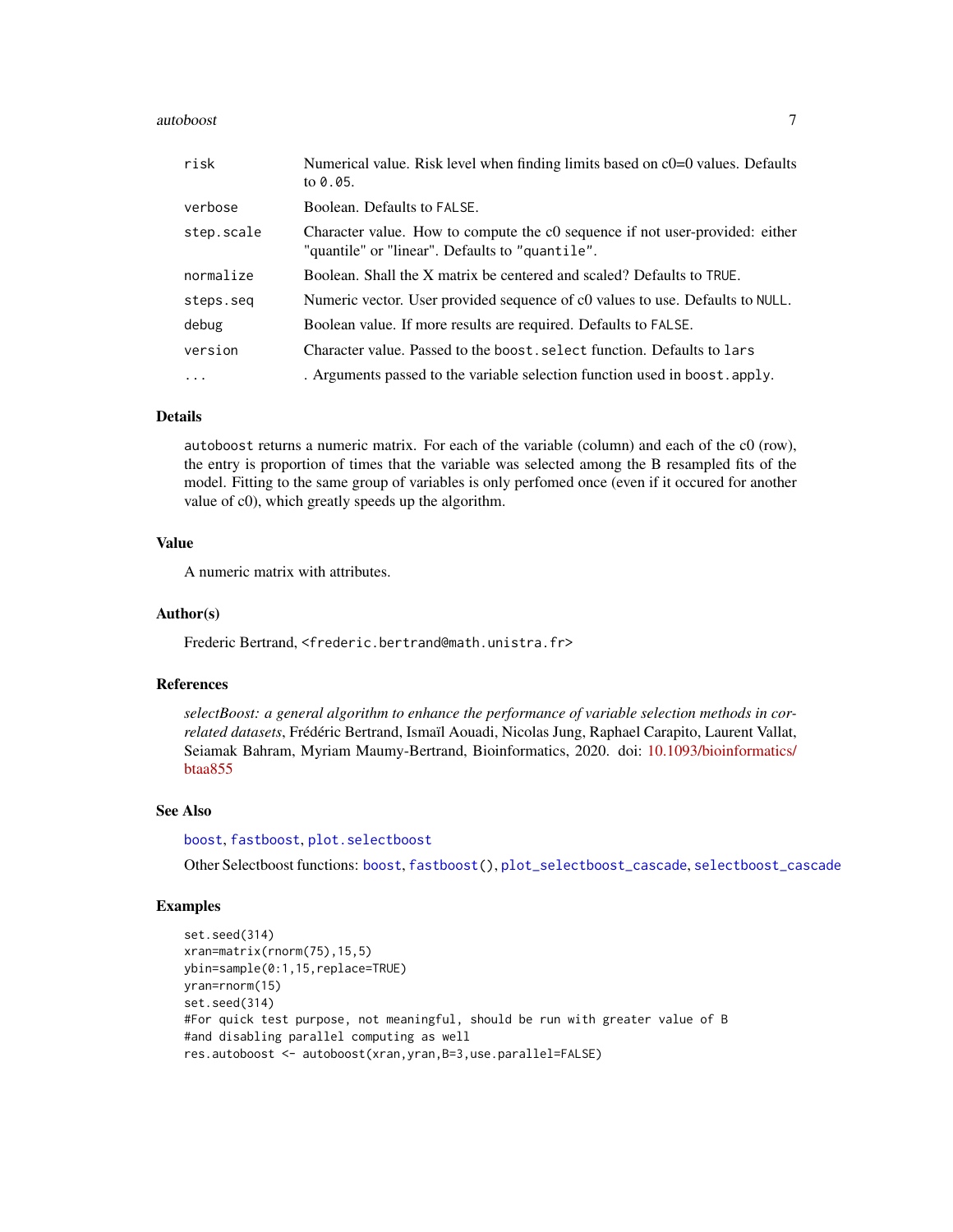```
autoboost(xran,yran)
#Customize resampling levels
autoboost(xran,yran,steps.seq=c(.99,.95,.9))
```

```
#Binary logistic regression
autoboost(xran,ybin,func=lasso_cv_glmnet_bin_min)
```
autoboost.res.x *Autoboost lasso diabetes first order.*

#### Description

Result of autoboost analysis of diabetes data from lars package with lasso and first order model

#### Usage

autoboost.res.x

#### Format

A numerical matrix frame with 13 rows and 10 variables with attributes.

autoboost.res.x.adapt *Autoboost adaptative lasso diabetes first order.*

#### Description

Result of autoboost analysis of diabetes data from lars package with adaptative lasso and first order model

#### Usage

autoboost.res.x.adapt

#### Format

A numerical matrix frame with 13 rows and 10 variables with attributes.

<span id="page-7-0"></span>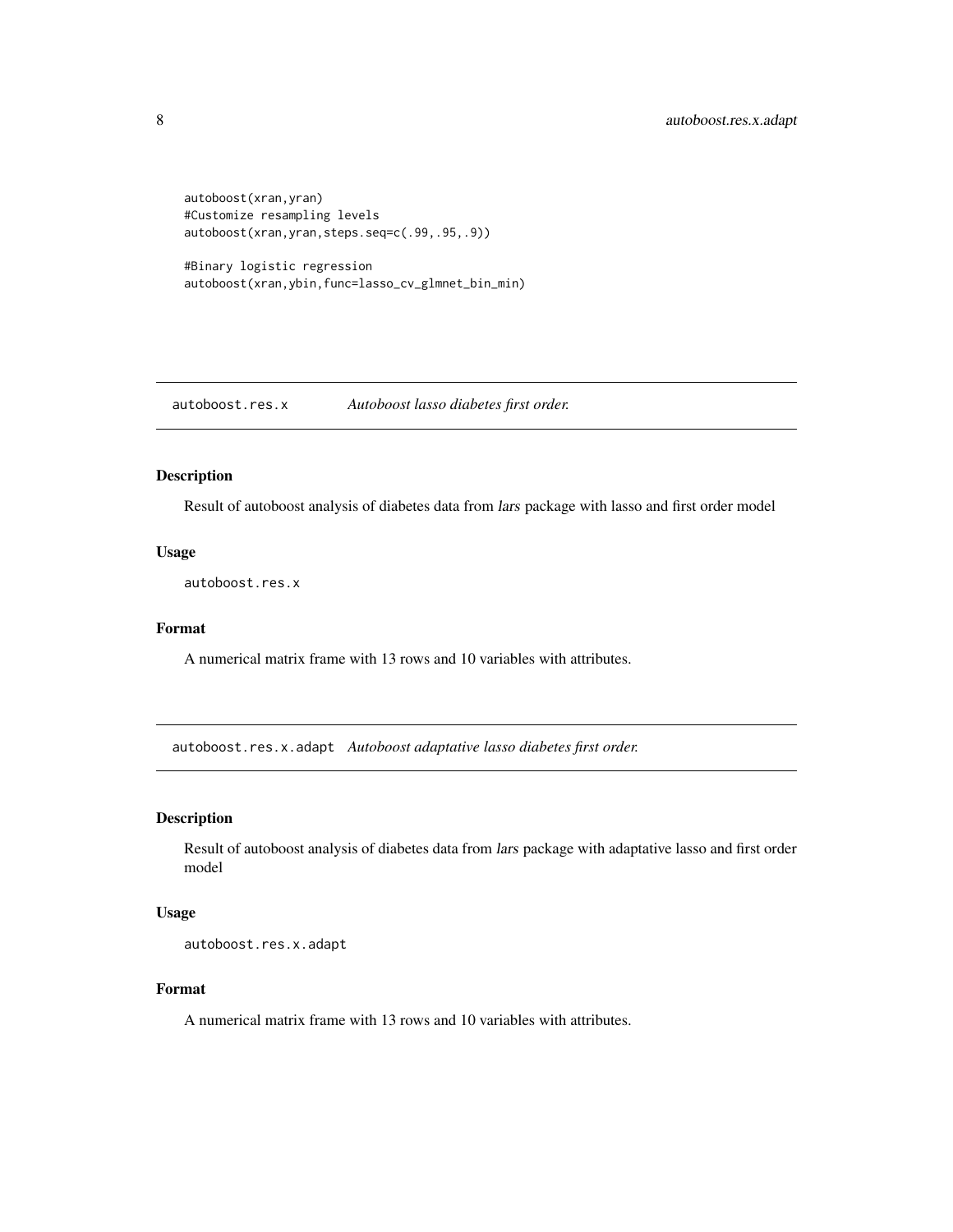## <span id="page-8-0"></span>Description

Result of autoboost analysis of diabetes data from lars package with lasso and second order model

## Usage

autoboost.res.x2

## Format

A numerical matrix frame with 13 rows and 64 variables with attributes.

autoboost.res.x2.adapt

*Autoboost adaptative lasso diabetes second order.*

## Description

Result of autoboost analysis of diabetes data from lars package with adaptative lasso and second order model

## Usage

```
autoboost.res.x2.adapt
```
#### Format

A numerical matrix frame with 13 rows and 64 variables with attributes.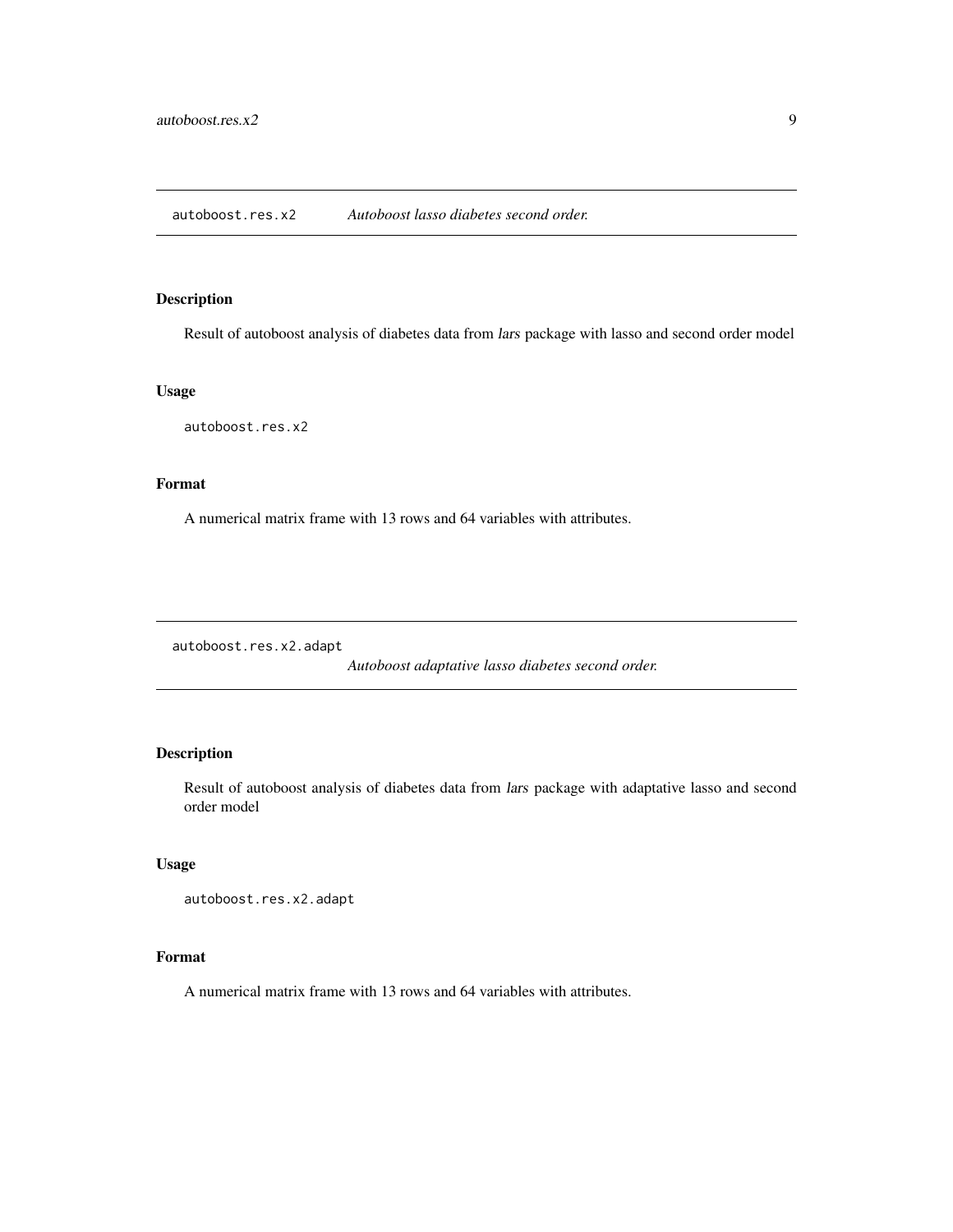<span id="page-9-1"></span><span id="page-9-0"></span>

## <span id="page-9-2"></span>Description

Step by step functions to apply the selectboost algorithm.

#### Usage

```
boost.normalize(X, eps = 1e-08)
boost.compcorrs(
 Xnorm,
 corrfunc = "cor",
 verbose = FALSE,
  testvarindic = rep(TRUE, ncol(Xnorm))
)
boost.correlation_sign(Correlation_matrice, verbose = FALSE)
boost.findgroups(Correlation_matrice, group, corr = 1, verbose = FALSE)
boost.Xpass(nrowX, ncolX)
boost.adjust(
 X,
 groups,
 Correlation_sign,
 Xpass = boost.Xpass(nrowX, ncolX),
 verbose = FALSE,
 use.parallel = FALSE,
 ncores = 4)
boost.random(
 X,
 Xpass,
 vmf.params,
 verbose = FALSE,
 B = 100,
 use.parallel = FALSE,
 ncores = 4)
boost.apply(
 X,
 cols.simul,
```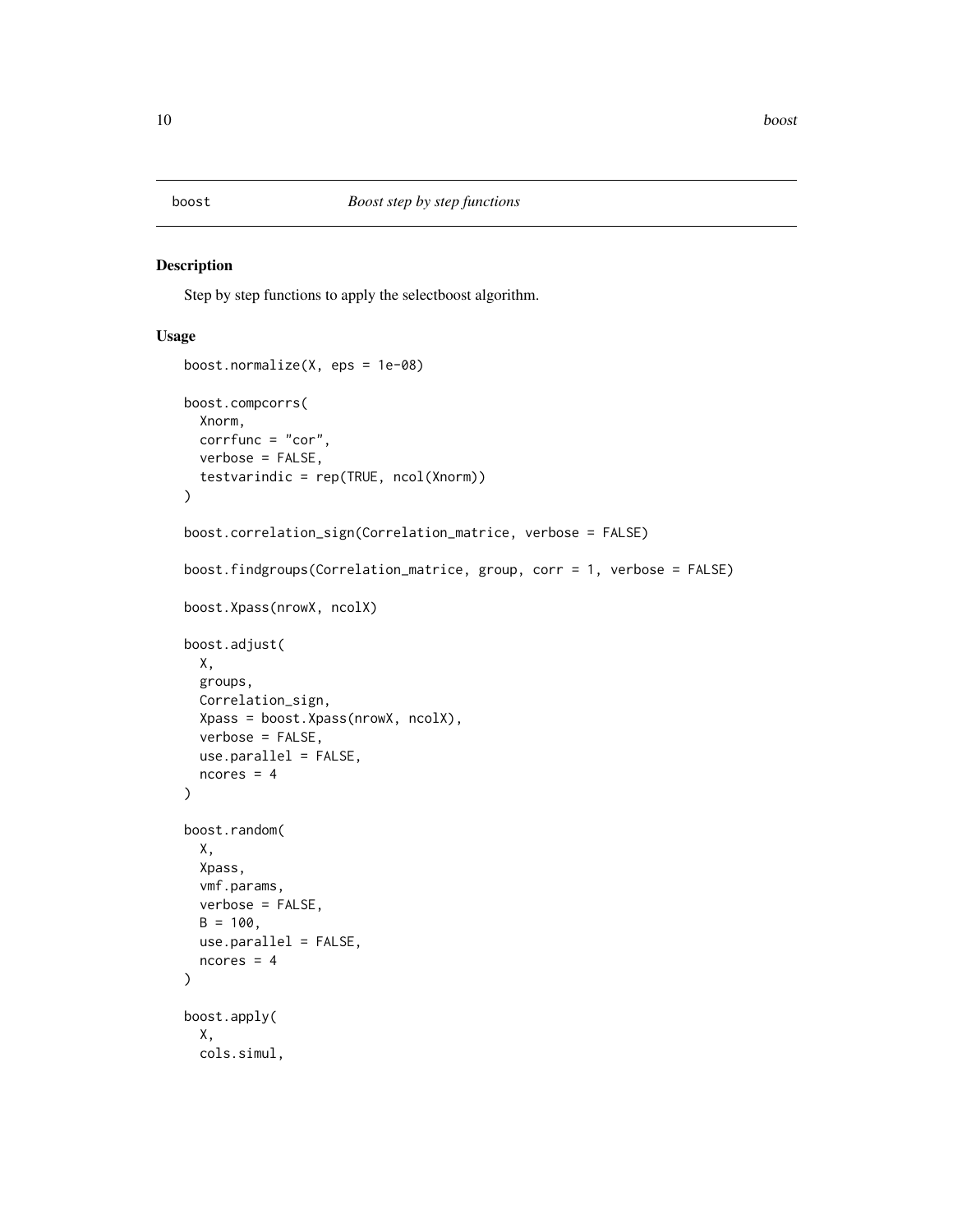boost 11

```
Y,
  func,
  verbose = FALSE,
  use.parallel = FALSE,
  ncores = 4,
  ...
\lambda
```
boost.select(Boost.coeffs, eps =  $10^*(-4)$ , version = "lars", verbose = FALSE)

## Arguments

| X                             | Numerical matrix. Matrix of the variables.                                                                                                                     |  |
|-------------------------------|----------------------------------------------------------------------------------------------------------------------------------------------------------------|--|
| eps                           | Numerical value. Response vector.                                                                                                                              |  |
| Xnorm                         | Numerical matrix. Needs to be centered and 12 normalized.                                                                                                      |  |
| corrfunc                      | Character value or function. The function to compute associations between the<br>variables.                                                                    |  |
| verbose                       | Boolean. Defaults to FALSE.                                                                                                                                    |  |
| testvarindic                  | Boolean vector. Compute associations for a subset of variables. By default, the<br>scope of the computation is the whole dataset, i.e. rep(TRUE, ncol(Xnorm)). |  |
| Correlation_matrice           |                                                                                                                                                                |  |
|                               | Numerical matrix.                                                                                                                                              |  |
| group                         | Character value or function. The grouping function.                                                                                                            |  |
| corr                          | Numerical value. Thresholding value. Defaults to 1.                                                                                                            |  |
| nrowX                         | Numerical value                                                                                                                                                |  |
| nco <sub>1</sub> <sub>X</sub> | Numerical value.                                                                                                                                               |  |
| groups                        | List. List of groups or communities (compact form).                                                                                                            |  |
| Correlation_sign              |                                                                                                                                                                |  |
|                               | Numerical -1/1 matrix.                                                                                                                                         |  |
| <b>Xpass</b>                  | Numerical value. Transformation matrix. Defaults to boost. Xpass(nrowX, ncolX),<br>with $nrowX=nrow(X)$ and $ncolX=ncol(X)$ .                                  |  |
| use.parallel                  | Boolean. Defaults to FALSE.                                                                                                                                    |  |
| ncores                        | Numerical value. Number of cores to use. Defaults to 4.                                                                                                        |  |
| vmf.params                    | List. List of the parameters ot the fitted von-Mises distributions.                                                                                            |  |
| B                             | Integer value. Number of resampling.                                                                                                                           |  |
| cols.simul                    | Numerical value. Transformation matrix.                                                                                                                        |  |
| Y                             | Numerical vector or factor. Response.                                                                                                                          |  |
| func                          | Function. Variable selection function.                                                                                                                         |  |
|                               | . Additionnal parameters passed to the func function.                                                                                                          |  |
| Boost.coeffs                  | Numerical matrix. 12 normed matrix of predictors.                                                                                                              |  |
| version                       | Character value. "lars" (no intercept value) or "glmnet" (first coefficient is the<br>intercept value).                                                        |  |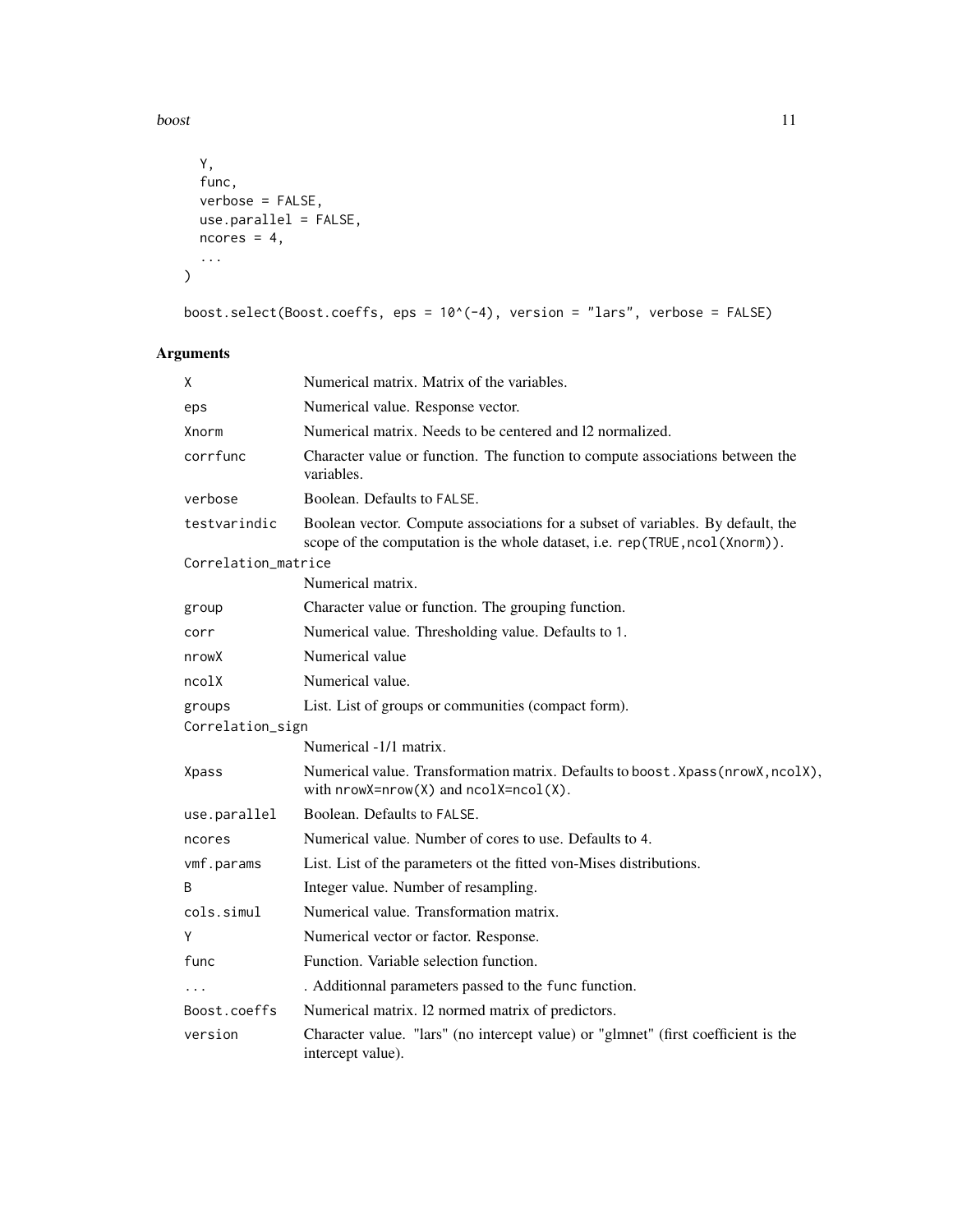## Details

boost.normalize returns a numeric matrix whose colun are centered and l2 normalized.

boost.compcorrs returns a correlation like matrix computed using the corrfunc function.

boost.Xpass returns the transformation matrix.

boost.findgroups returns a list of groups or communities found using the group function.

boost.Xpass returns the transformation matrix.

boost.adjust returns the list of the parameters ot the fitted von-Mises distributions.

boost.random returns an array with the resampled datasets.

boost.apply returns a matrix with the coefficients estimated using the resampled datasets.

boost.select returns a vector with the proportion of times each variable was selected.

## Value

Various types depending on the function.

#### Author(s)

Frederic Bertrand, <frederic.bertrand@math.unistra.fr>

#### References

*selectBoost: a general algorithm to enhance the performance of variable selection methods in correlated datasets*, Frédéric Bertrand, Ismaïl Aouadi, Nicolas Jung, Raphael Carapito, Laurent Vallat, Seiamak Bahram, Myriam Maumy-Bertrand, Bioinformatics, 2020. doi: [10.1093/bioinformatics/](https://doi.org/10.1093/bioinformatics/btaa855) [btaa855](https://doi.org/10.1093/bioinformatics/btaa855)

## See Also

## [fastboost](#page-13-1), [autoboost](#page-5-1)

Other Selectboost functions: [autoboost\(](#page-5-1)), [fastboost\(](#page-13-1)), [plot\\_selectboost\\_cascade](#page-24-1), [selectboost\\_cascade](#page-32-1)

#### Examples

```
set.seed(314)
xran=matrix(rnorm(200),20,10)
yran=rnorm(20)
xran_norm <- boost.normalize(xran)
xran_corr<- boost.compcorrs(xran_norm)
xran_corr_sign <- boost.correlation_sign(xran_corr)
xran_groups <- boost.findgroups(xran_corr, group=group_func_1, .3)
xran_groups_2 <- boost.findgroups(xran_corr, group=group_func_2, .3)
xran_Xpass <- boost.Xpass(nrow(xran_norm),ncol(xran_norm))
```
<span id="page-11-0"></span>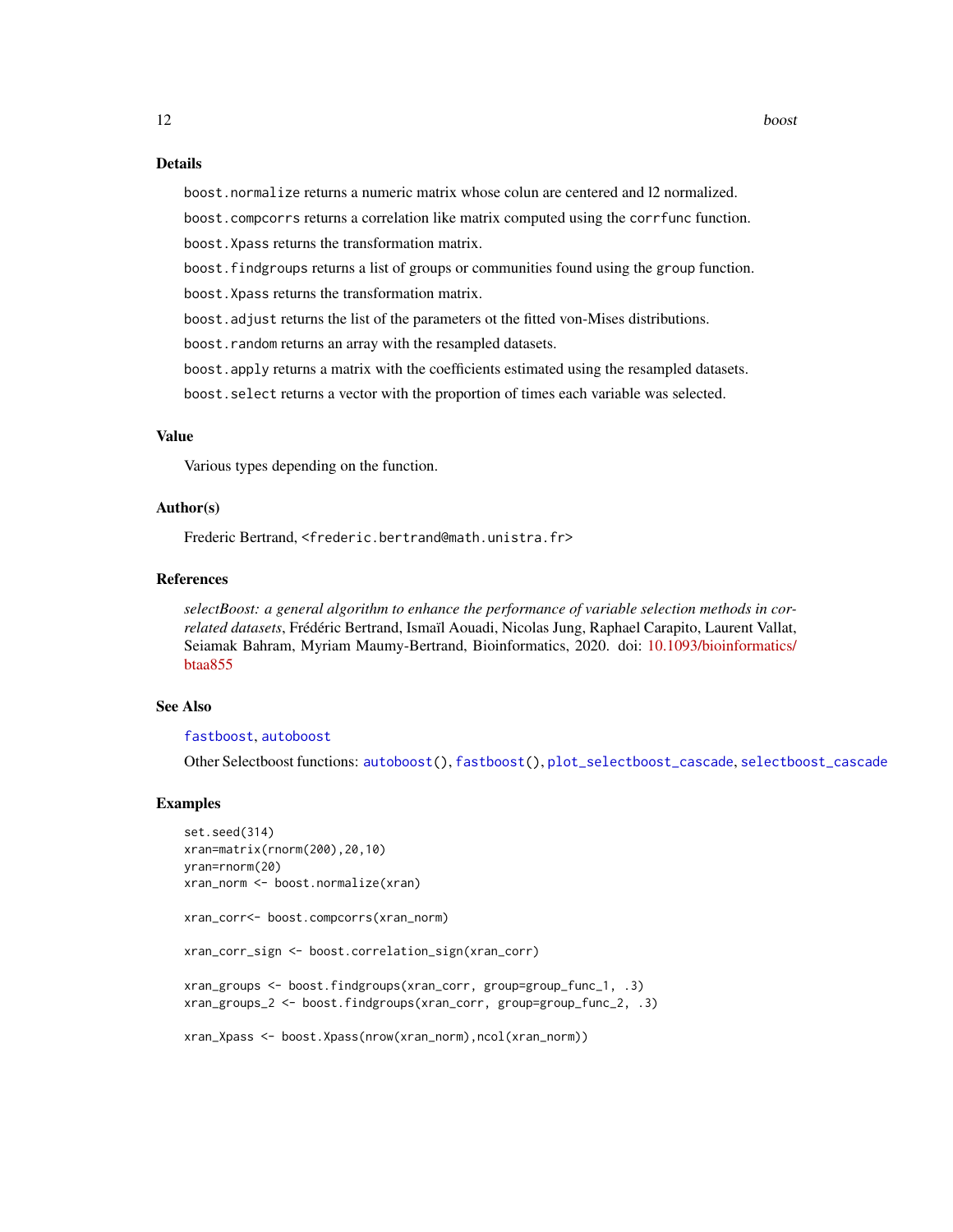## <span id="page-12-0"></span>Cascade\_confidence 13

```
xran_adjust <- boost.adjust(xran_norm, xran_groups$groups, xran_corr_sign)
#Not meaningful, should be run with B>=100
xran_random <- boost.random(xran_norm, xran_Xpass, xran_adjust$vmf.params, B=5)
xran_random <- boost.random(xran_norm, xran_Xpass, xran_adjust$vmf.params, B=100)
xran_apply <- boost.apply(xran_norm, xran_random, yran, lasso_msgps_AICc)
xran_select <- boost.select(xran_apply)
```
Cascade\_confidence *Confidence indices*

## Description

Result for confidence indices derivation using the Cascade package

#### Usage

net\_confidence

net\_confidence\_.5

net\_confidence\_thr

#### Format

A network.confidence object with four slots :

network.confidence The confidence matrix

name Names of the variables (genes)

F F array, see Cascade for more details

time\_pt Repeated measurements

cv.subjects Logical. Was crossvalidation carried out subjectwise?

An object of class network.confidence of length 1.

An object of class network.confidence of length 1.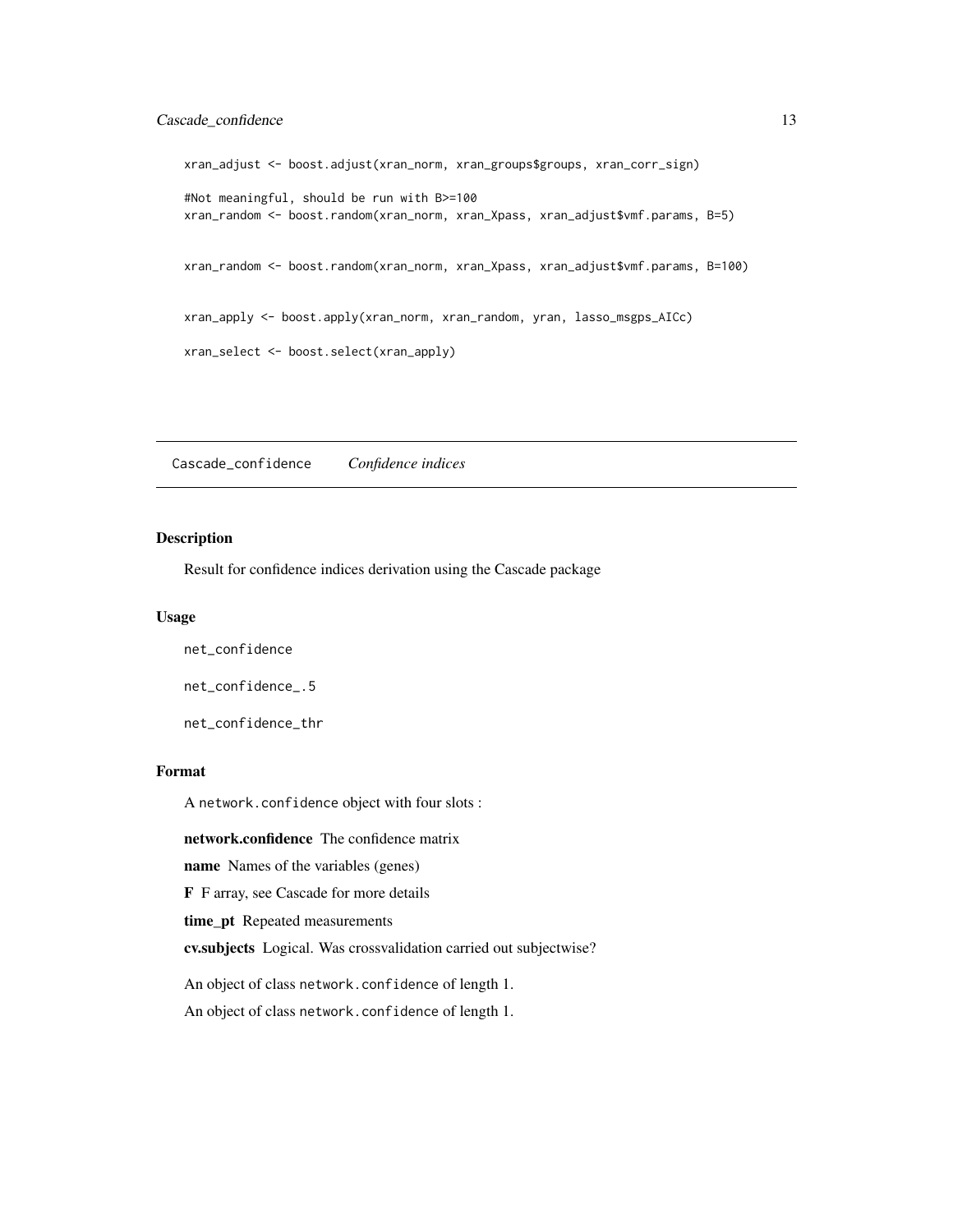<span id="page-13-0"></span>

## Description

Result for the reverse engineering of a simulated Cascade network

## Usage

M

Net

Net\_inf\_C

## Format

Three objects :

M Simulated microarray

Net Simulated network

Net\_inf\_C Inferred network

An object of class network of length 1.

An object of class network of length 1.

<span id="page-13-1"></span>fastboost *Fastboost*

## Description

All in one use of selectboost that avoids redondant fitting of distributions and saves some memory.

## Usage

```
fastboost(
 X,
  Y,
 ncores = 4,
  group = group_func_1,
  func = lasso_msgps_AICc,
  corrfunc = "cor",
  use.parallel = FALSE,
 B = 100,step.num = 0.1,
```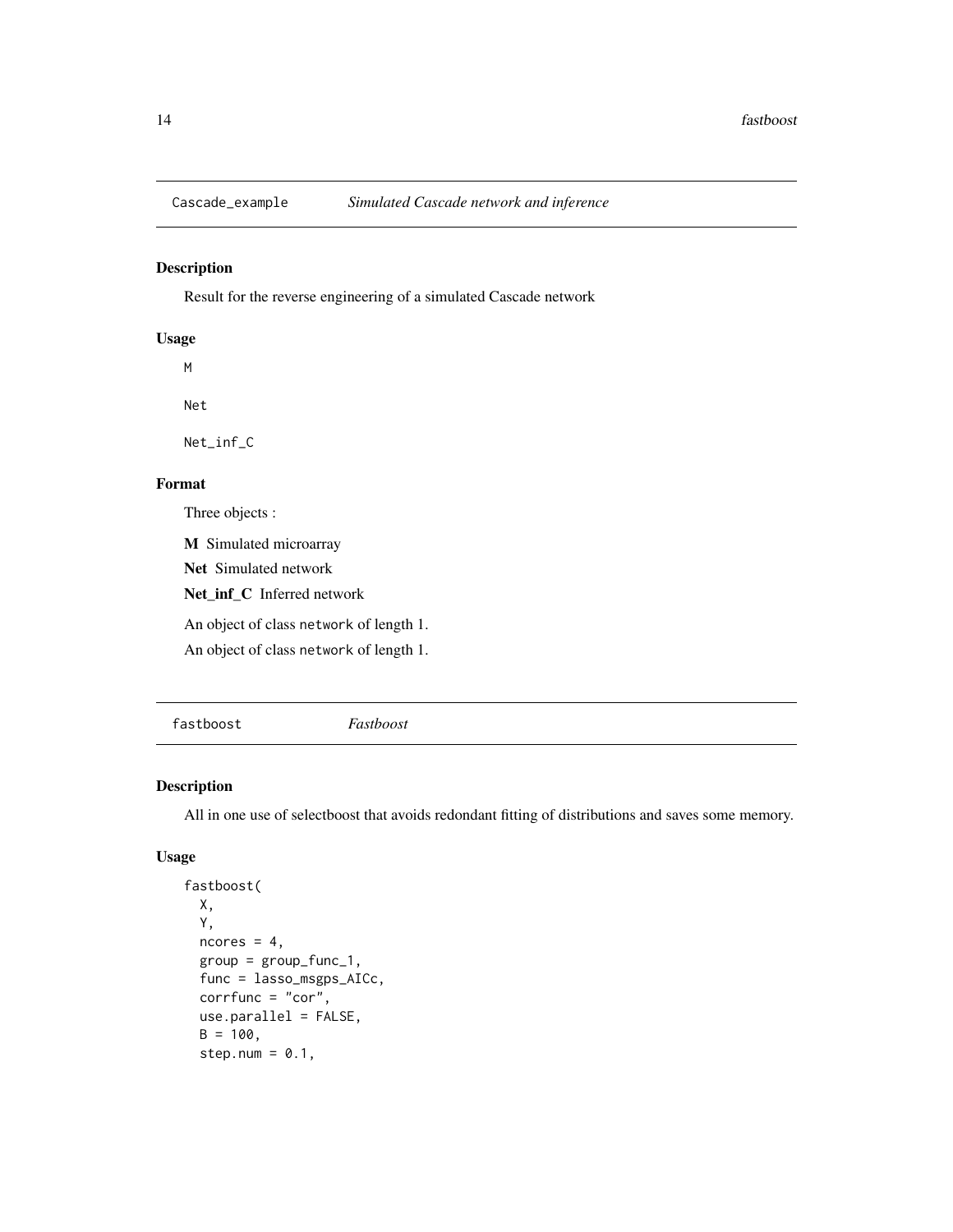#### fastboost 15

```
step.limit = "none",
 verbose = FALSE,
  step.scale = "quantile",
 normalize = TRUE,
  steps.seq = NULL,
  debug = FALSE,
  version = "lars",
  c0lim = TRUE,...
\mathcal{L}
```
## Arguments

| X            | Numerical matrix. Matrix of the variables.                                                                                                                      |
|--------------|-----------------------------------------------------------------------------------------------------------------------------------------------------------------|
| Υ            | Numerical vector or factor. Response vector.                                                                                                                    |
| ncores       | Numerical value. Number of cores for parallel computing. Defaults to 4.                                                                                         |
| group        | Function. The grouping function. Defaults to group_func_1.                                                                                                      |
| func         | Function. The variable selection function. Defaults to lasso_msgps_AICc.                                                                                        |
| corrfunc     | Character value or function. Used to compute associations between the vari-<br>ables. Defaults to "cor".                                                        |
| use.parallel | Boolean. To use parallel computing (doMC) download the extended package<br>from Github. Set to FALSE.                                                           |
| B            | Numerical value. Number of resampled fits of the model. Defaults to 100.                                                                                        |
| step.num     | Numerical value. Step value for the c0 sequence. Defaults to 0.1.                                                                                               |
| step.limit   | Defaults to "none".                                                                                                                                             |
| verbose      | Boolean. Defaults to FALSE.                                                                                                                                     |
| step.scale   | Character value. How to compute the c0 sequence if not user-provided: either<br>"quantile" or "linear", "zoom_l", "zoom_q" and "mixed". Defaults to "quantile". |
| normalize    | Boolean. Shall the X matrix be centered and scaled? Defaults to TRUE.                                                                                           |
| steps.seq    | Numeric vector. User provided sequence of c0 values to use. Defaults to NULL.                                                                                   |
| debug        | Boolean value. If more results are required. Defaults to FALSE.                                                                                                 |
| version      | Character value. Passed to the boost, select function. Defaults to lars                                                                                         |
| c0lim        | Boolean. Shall the $c0=0$ and $c0=1$ values be used? Defaults to TRUE                                                                                           |
| .            | . Arguments passed to the variable selection function used in boost. apply.                                                                                     |

## Details

fastboost returns a numeric matrix. For each of the variable (column) and each of the c0 (row), the entry is proportion of times that the variable was selected among the B resampled fits of the model. Fitting to the same group of variables is only perfomed once (even if it occured for another value of c0), which greatly speeds up the algorithm. In order to limit memory usage, fastboost uses a compact way to save the group memberships, which is especially useful with community grouping function and fairly big datasets.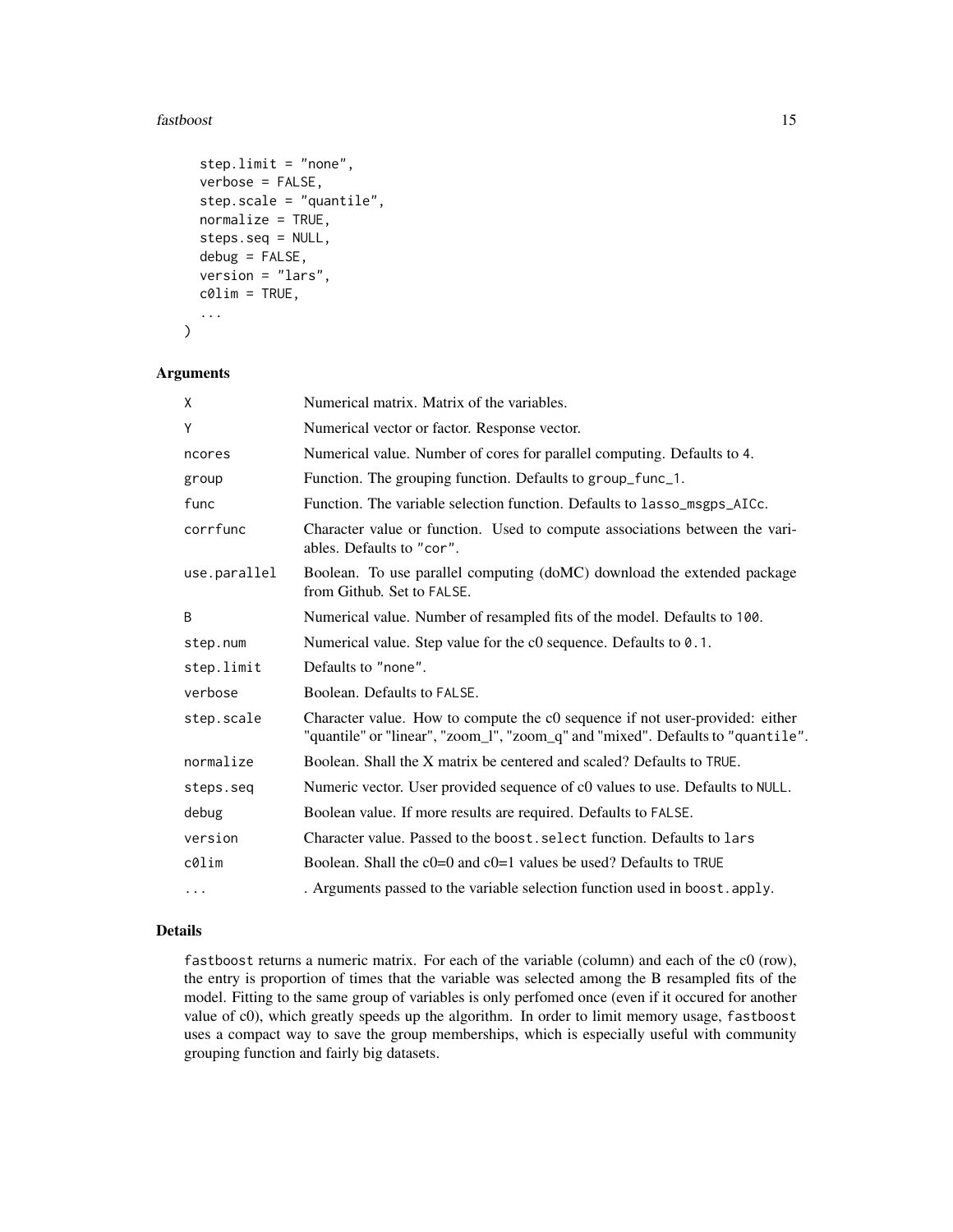## <span id="page-15-0"></span>Value

A numeric matrix with attributes.

## Author(s)

Frederic Bertrand, <frederic.bertrand@math.unistra.fr>

#### References

*selectBoost: a general algorithm to enhance the performance of variable selection methods in correlated datasets*, Frédéric Bertrand, Ismaïl Aouadi, Nicolas Jung, Raphael Carapito, Laurent Vallat, Seiamak Bahram, Myriam Maumy-Bertrand, Bioinformatics, 2020. doi: [10.1093/bioinformatics/](https://doi.org/10.1093/bioinformatics/btaa855) [btaa855](https://doi.org/10.1093/bioinformatics/btaa855)

## See Also

[boost](#page-9-1), [autoboost](#page-5-1), [plot.selectboost](#page-21-1)

Other Selectboost functions: [autoboost\(](#page-5-1)), [boost](#page-9-1), [plot\\_selectboost\\_cascade](#page-24-1), [selectboost\\_cascade](#page-32-1)

#### Examples

```
set.seed(314)
xran=matrix(rnorm(75),15,5)
ybin=sample(0:1,15,replace=TRUE)
yran=rnorm(15)
set.seed(314)
#For quick test purpose, not meaningful, should be run with greater value of B
#and disabling parallel computing as well
res.fastboost <- fastboost(xran,yran,B=3,use.parallel=FALSE)
```

```
fastboost(xran,yran)
#Customize resampling levels
fastboost(xran,yran,steps.seq=c(.99,.95,.9),c0lim=FALSE)
fastboost(xran,yran,step.scale="mixed",c0lim=TRUE)
fastboost(xran,yran,step.scale="zoom_l",c0lim=FALSE)
fastboost(xran,yran,step.scale="zoom_l",step.num = c(1,.9,.01),c0lim=FALSE)
fastboost(xran,yran,step.scale="zoom_q",c0lim=FALSE)
fastboost(xran,yran,step.scale="linear",c0lim=TRUE)
fastboost(xran,yran,step.scale="quantile",c0lim=TRUE)
```
#Binary logistic regression fastboost(xran,ybin,func=lasso\_cv\_glmnet\_bin\_min)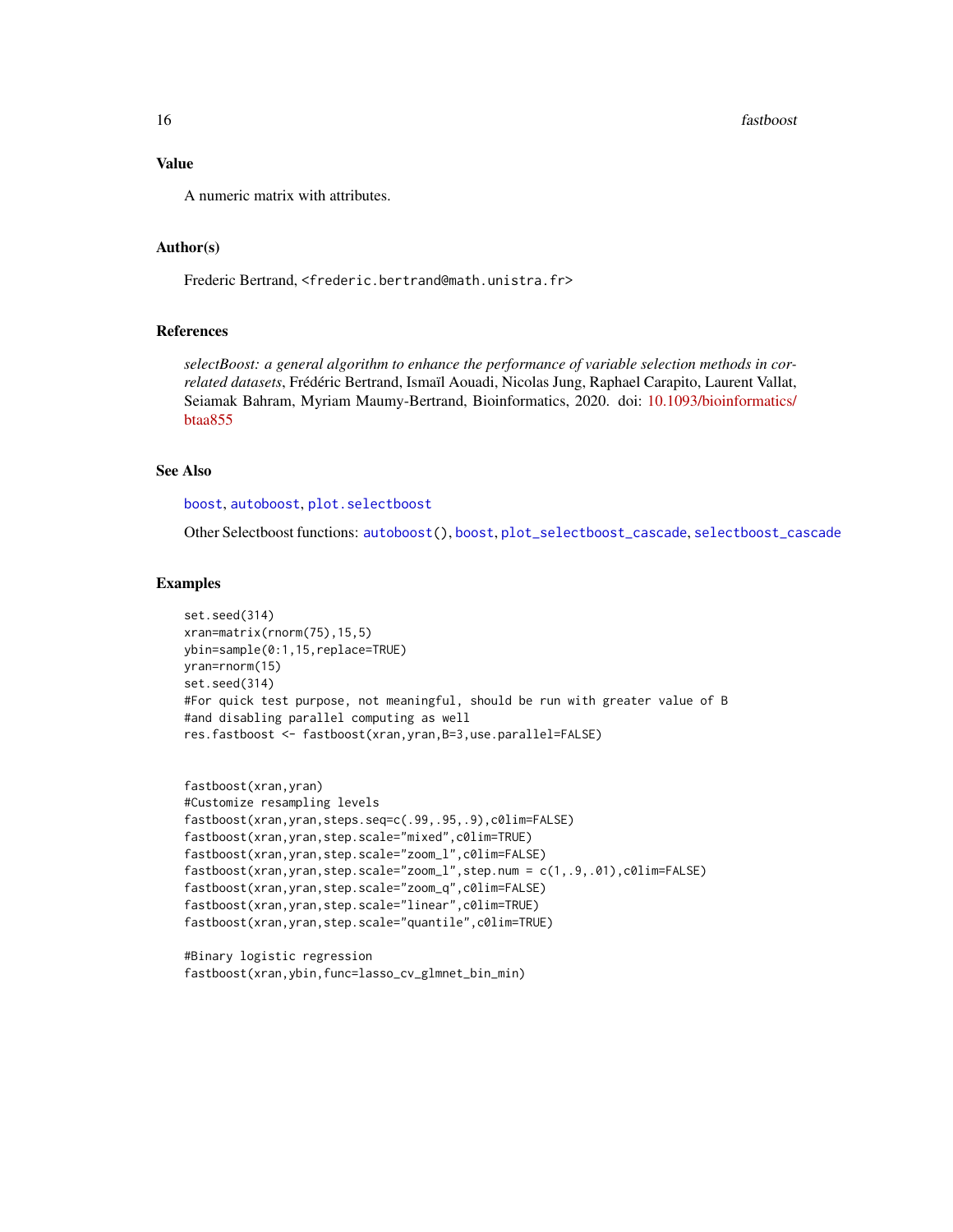<span id="page-16-0"></span>fastboost.res.x *Fastboost lasso diabetes first order.*

#### Description

Result of fastboost analysis of diabetes data from lars package with lasso and first order model

## Usage

fastboost.res.x

## Format

A numerical matrix frame with 13 rows and 10 variables with attributes.

fastboost.res.x.adapt *Fastboost adaptative lasso diabetes first order.*

## Description

Result of fastboost analysis of diabetes data from lars package with adaptative lasso and first order model

## Usage

fastboost.res.x.adapt

## Format

A numerical matrix frame with 13 rows and 10 variables with attributes.

fastboost.res.x2 *Fastboost lasso diabetes second order.*

## Description

Result of fastboost analysis of diabetes data from lars package with lasso and second order model

## Usage

```
fastboost.res.x2
```
## Format

A numerical matrix frame with 13 rows and 64 variables with attributes.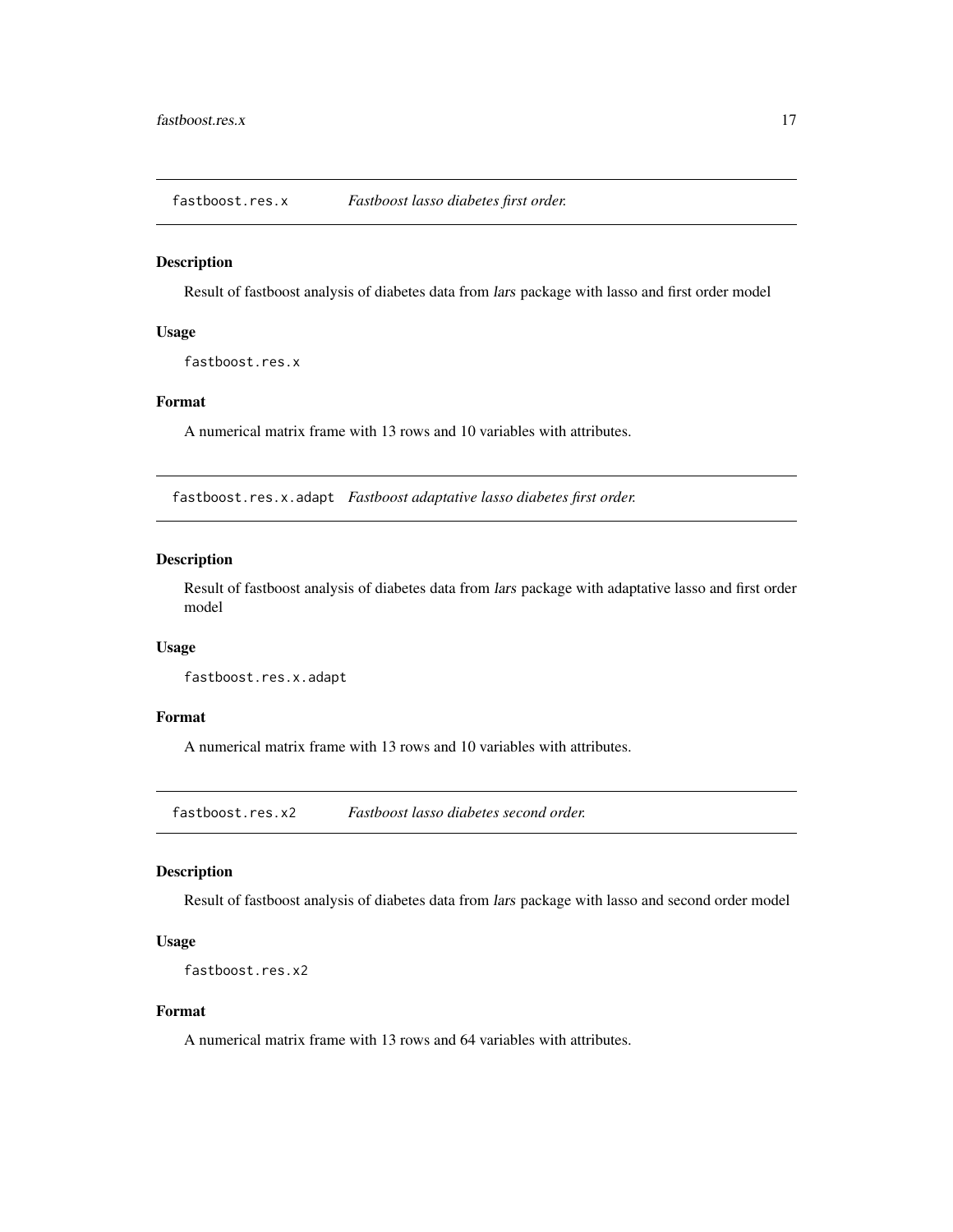```
fastboost.res.x2.adapt
```
*Fastboost adaptative lasso diabetes second order.*

## Description

Result of fastboost analysis of diabetes data from lars package with adaptative lasso and second order model

#### Usage

fastboost.res.x2.adapt

## Format

A numerical matrix frame with 13 rows and 64 variables with attributes.

<span id="page-17-1"></span>force.non.inc *Non increasing post processinng step for selectboost analysis*

## Description

Post processes a selectboost analysis.

## Usage

```
force.non.inc(object)
```
#### Arguments

object Numerical matrix. Result of selectboost (autoboost, fastboost, ...).

## Details

force.non.inc returns a vector after ensuring that the proportion of times each variable was selected is non increasing with respect to the 1-c0 value.

## Value

A matrix with the results.

## Author(s)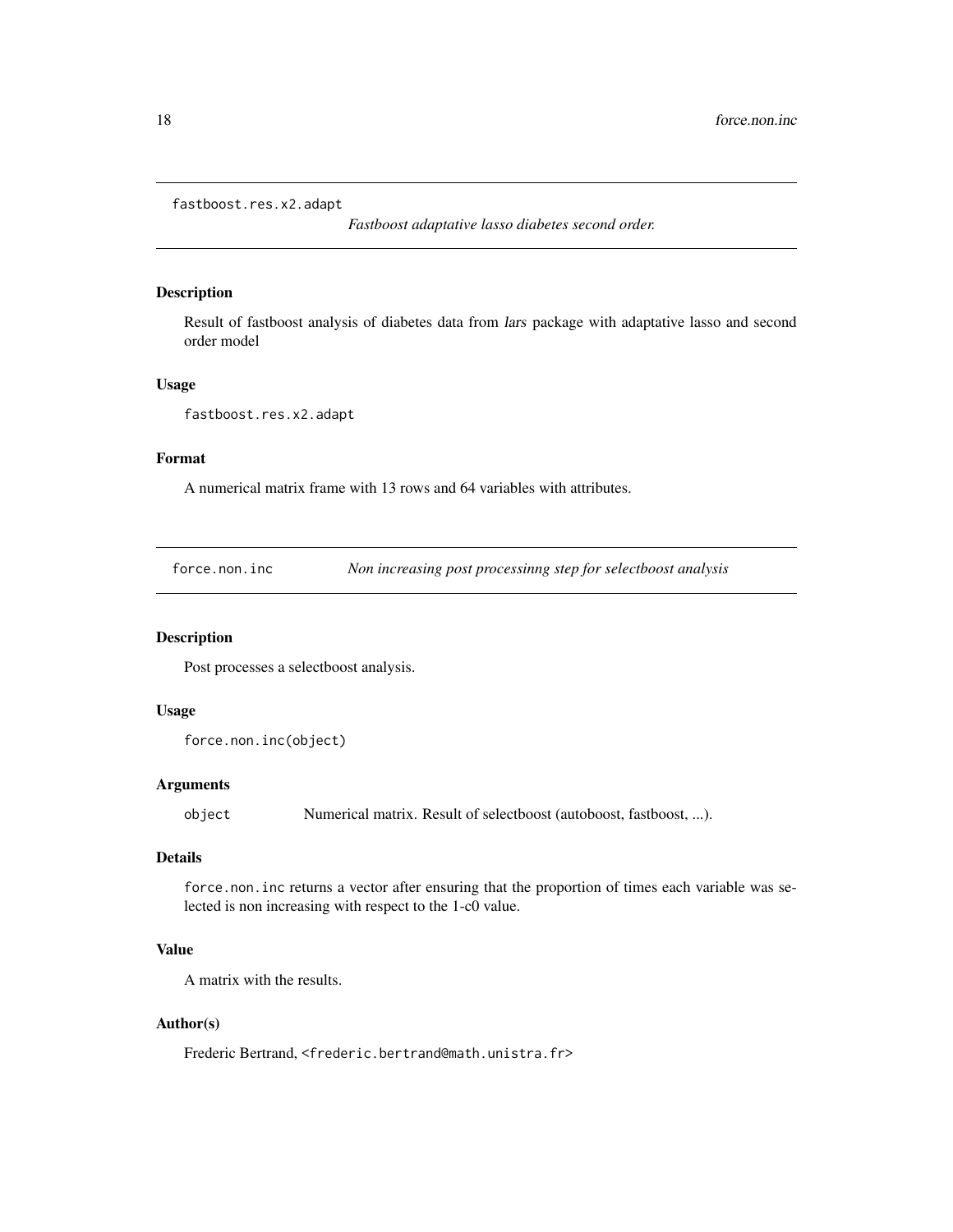<span id="page-18-0"></span>group\_func\_1 19

## References

*selectBoost: a general algorithm to enhance the performance of variable selection methods in correlated datasets*, Frédéric Bertrand, Ismaïl Aouadi, Nicolas Jung, Raphael Carapito, Laurent Vallat, Seiamak Bahram, Myriam Maumy-Bertrand, Bioinformatics, 2020. doi: [10.1093/bioinformatics/](https://doi.org/10.1093/bioinformatics/btaa855) [btaa855](https://doi.org/10.1093/bioinformatics/btaa855)

## See Also

## [fastboost](#page-13-1), [autoboost](#page-5-1)

Other Selectboost analyse functions: [plot.selectboost\(](#page-21-1)), [summary.selectboost\(](#page-36-1))

## Examples

```
data(autoboost.res.x)
res.fastboost.force.non.inc <- force.non.inc(autoboost.res.x)
```
group\_func\_1 *Generate groups by thresholding.*

#### Description

group\_func\_1 creates groups of variables based on thresholding the input matrix.

#### Usage

```
group_func_1(absXcor, c0)
```
## Arguments

| absXcor | A numeric matrix. The absolute value of a correlation or distance matrix. |
|---------|---------------------------------------------------------------------------|
| C0      | A numeric scalar. The thresholding                                        |

#### Details

This is a function used to create a list of groups using an input matrix and a thresholding value c0. A group is made, for every column in the input matrix.

#### Value

A list with one entry: the list of groups. Attributes:

- "type": "normal"
- "length.groups" the length of each groups.

## Author(s)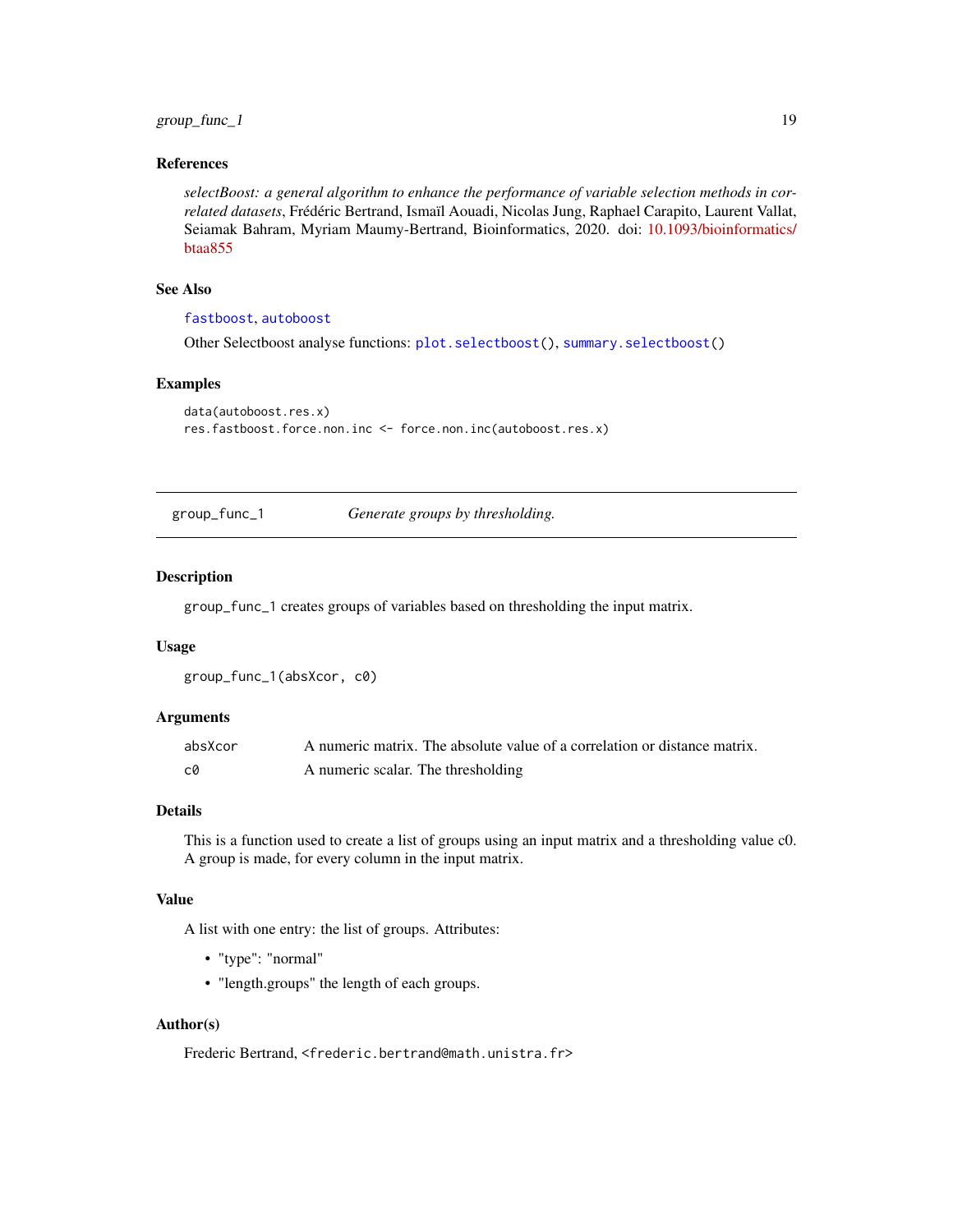## <span id="page-19-0"></span>References

*selectBoost: a general algorithm to enhance the performance of variable selection methods in correlated datasets*, Frédéric Bertrand, Ismaïl Aouadi, Nicolas Jung, Raphael Carapito, Laurent Vallat, Seiamak Bahram, Myriam Maumy-Bertrand, Bioinformatics, 2020. doi: [10.1093/bioinformatics/](https://doi.org/10.1093/bioinformatics/btaa855) [btaa855](https://doi.org/10.1093/bioinformatics/btaa855)

## See Also

[group\\_func\\_2](#page-19-1) and [boost.findgroups](#page-9-2)

## Examples

```
set.seed(314)
group_func_1(cor(matrix(rnorm(50),10,5)),.4)
```
<span id="page-19-1"></span>group\_func\_2 *Generate groups using community analysis.*

#### Description

group\_func\_2 creates groups of variables based on community analysis.

#### Usage

```
group_func_2(absXcor, c0)
```
#### Arguments

| absXcor | A numeric matrix. The absolute value of a correlation or distance matrix. |
|---------|---------------------------------------------------------------------------|
| c0      | A numeric scalar. The thresholding                                        |

#### Details

This is a function used to create a list of groups using an input matrix and a thresholding value c0. A group is made, for every column in the input matrix. It uses the infomap.community function of the igraph package.

## Value

A list with one entry: the list of groups. Attributes:

- "type": "normal"
- "length.groups" the length of each groups.

## Author(s)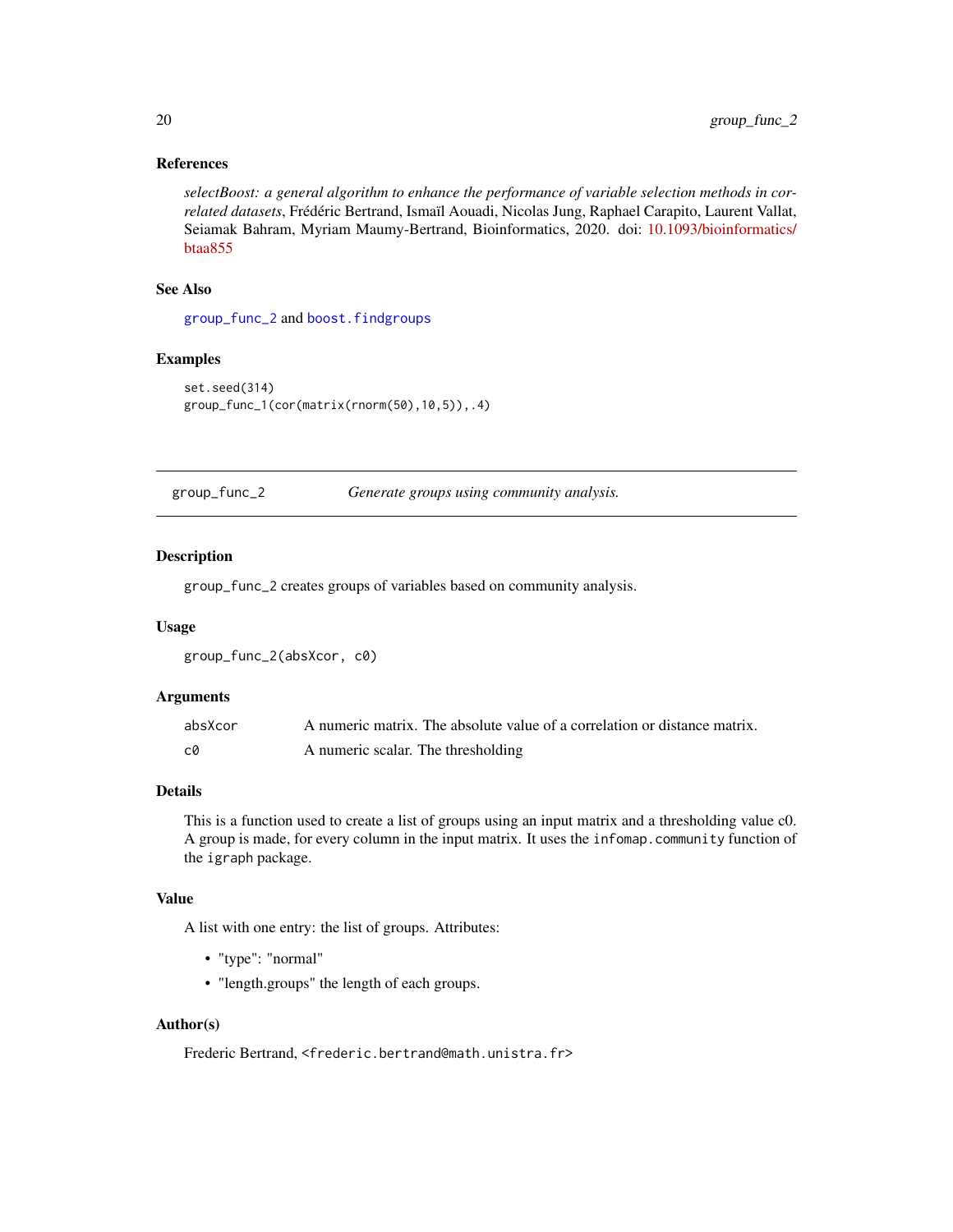#### <span id="page-20-0"></span>miscplot 21

## References

*selectBoost: a general algorithm to enhance the performance of variable selection methods in correlated datasets*, Frédéric Bertrand, Ismaïl Aouadi, Nicolas Jung, Raphael Carapito, Laurent Vallat, Seiamak Bahram, Myriam Maumy-Bertrand, Bioinformatics, 2020. doi: [10.1093/bioinformatics/](https://doi.org/10.1093/bioinformatics/btaa855) [btaa855](https://doi.org/10.1093/bioinformatics/btaa855)

## See Also

[group\\_func\\_2](#page-19-1) [boost.findgroups](#page-9-2), [infomap.community](#page-0-0) and [igraph](#page-0-0).

## Examples

```
set.seed(314)
group_func_2(cor(matrix(rnorm(100),10,10)),.5)
```
#### miscplot *Miscellaneous plot functions*

#### Description

Define some additional plot functions to be used in the demos of the package.

### Usage

## S3 method for class 'matrix'  $plot(x, \ldots)$ 

#### Arguments

|          | A numeric matrix. A matrix to be plotted.            |
|----------|------------------------------------------------------|
| $\cdots$ | . Additionnal arguments passed to the plot function. |

#### Details

matrixplot plots a numeric matrix x.

## Value

matrixplot returns 1.

#### Author(s)

Frederic Bertrand, <frederic.bertrand@math.unistra.fr> with contributions from Nicolas Jung.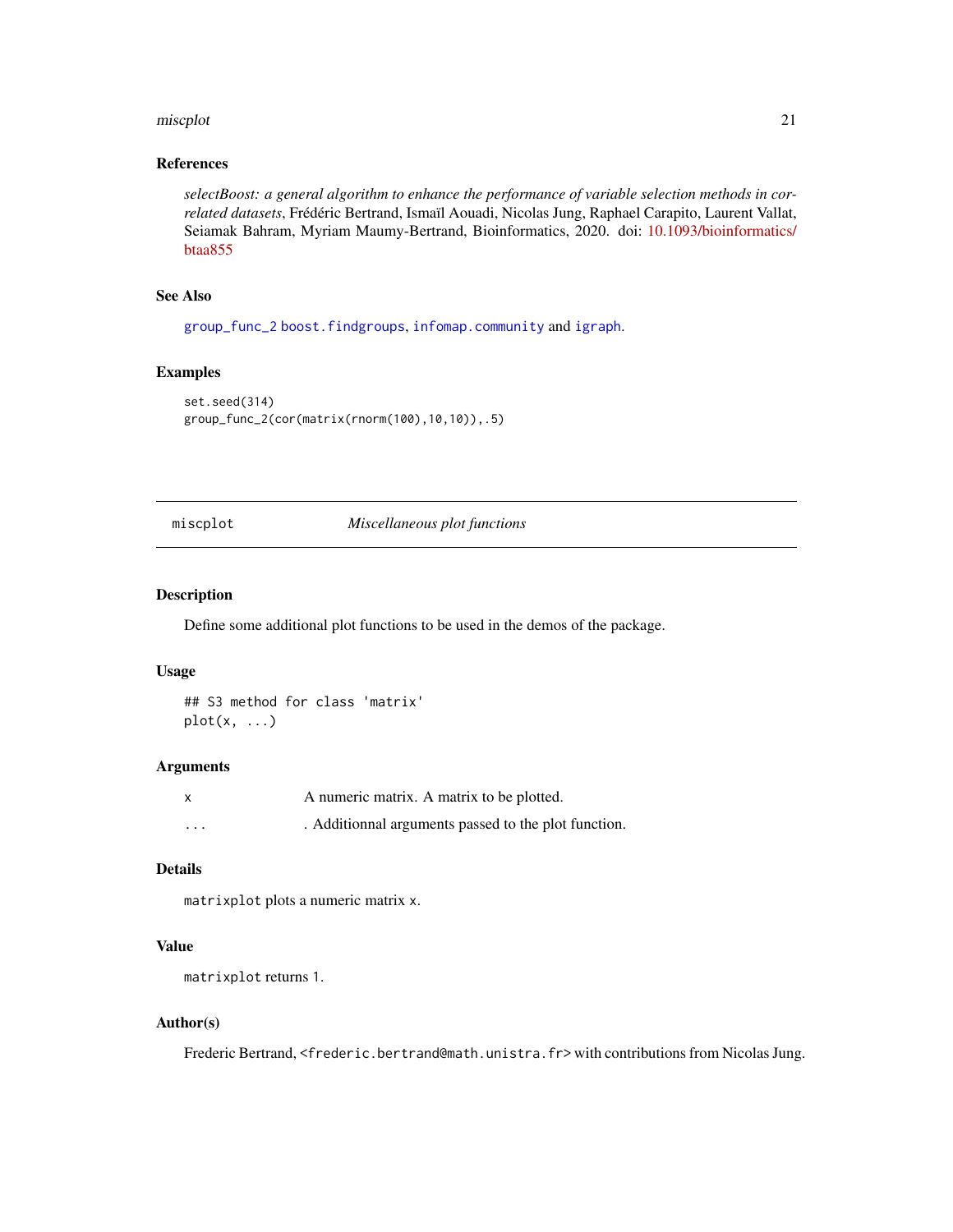#### References

*selectBoost: a general algorithm to enhance the performance of variable selection methods in correlated datasets*, Frédéric Bertrand, Ismaïl Aouadi, Nicolas Jung, Raphael Carapito, Laurent Vallat, Seiamak Bahram, Myriam Maumy-Bertrand, Bioinformatics, 2020. doi: [10.1093/bioinformatics/](https://doi.org/10.1093/bioinformatics/btaa855) [btaa855](https://doi.org/10.1093/bioinformatics/btaa855)

#### Examples

set.seed(3141) randmat=matrix(rnorm(360),60,60) plot(randmat)

network.confidence-class

*Network confidence class.*

## Description

Some details about this class and my plans for it in the body.

## Details

network.confidence Matrix of confidence indices. name Vector. array F array time\_pt Vector cv.subjects Logical. Was crossvalidation carried out subjectwise?

<span id="page-21-1"></span>plot.selectboost *Plot selectboost object*

## Description

Plot a selectboostboost object.

#### Usage

```
## S3 method for class 'selectboost'
plot(
  x,
  verbose = FALSE,
 prop. level = 0.95,
  conf.int.level = 0.95,
  conf.threshold = 0.95,
  ...
)
```
<span id="page-21-0"></span>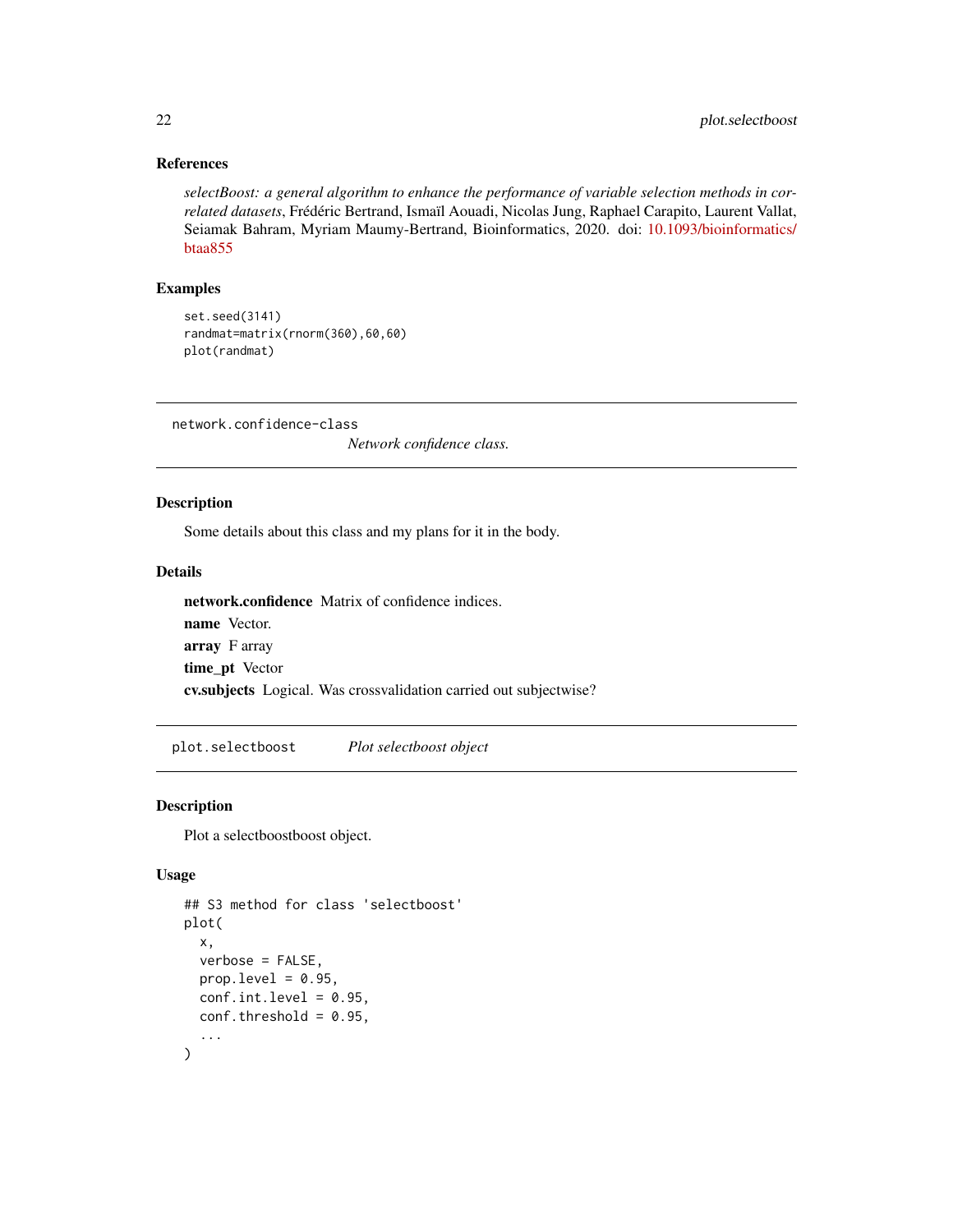## <span id="page-22-0"></span>plot.selectboost 23

#### Arguments

| $\mathsf{x}$ | Numerical matrix. Result of selectboost (autoboost, fastboost, ).                                                                                                         |  |
|--------------|---------------------------------------------------------------------------------------------------------------------------------------------------------------------------|--|
| verbose      | Boolean. Defaults to FALSE.                                                                                                                                               |  |
| prop.level   | Numeric value. Used to compute the proportion of selection is greater than<br>prop. level. Defaults to .95.                                                               |  |
|              | conf.int.level Numeric value. Confidence level for confidence intervals on estimated propor-<br>tions of selection. Defaults to .95.                                      |  |
|              | conf. threshold Numeric value. Used to compute the number of steps (c0) for which the propor-<br>tion of selection remains greater than conf. threshold. Defaults to .95. |  |
| $\cdots$     | . Passed to the plotting functions.                                                                                                                                       |  |

#### Details

plot.selectboost returns an invisible list and creates four graphics. Two plots the proportion of selection with respect to c0 (by step or according to real scale). On the third graph, no bar means a proportion of selection less than prop.level. Confidence intervals are computed at the conf.int.level level. Barplot of the confidence index  $(1-min(c0, such that proportion|c0>conf.threshold)).$ 

#### Value

An invisible list.

#### Author(s)

Frederic Bertrand, <frederic.bertrand@math.unistra.fr>

## References

*selectBoost: a general algorithm to enhance the performance of variable selection methods in correlated datasets*, Frédéric Bertrand, Ismaïl Aouadi, Nicolas Jung, Raphael Carapito, Laurent Vallat, Seiamak Bahram, Myriam Maumy-Bertrand, Bioinformatics, 2020. doi: [10.1093/bioinformatics/](https://doi.org/10.1093/bioinformatics/btaa855) [btaa855](https://doi.org/10.1093/bioinformatics/btaa855)

#### See Also

[fastboost](#page-13-1), [autoboost](#page-5-1)

Other Selectboost analyse functions: [force.non.inc\(](#page-17-1)), [summary.selectboost\(](#page-36-1))

## Examples

```
set.seed(314)
xran=matrix(rnorm(75),15,5)
ybin=sample(0:1,15,replace=TRUE)
yran=rnorm(15)
layout(matrix(1:4,2,2))
data(autoboost.res.x)
```
plot(autoboost.res.x)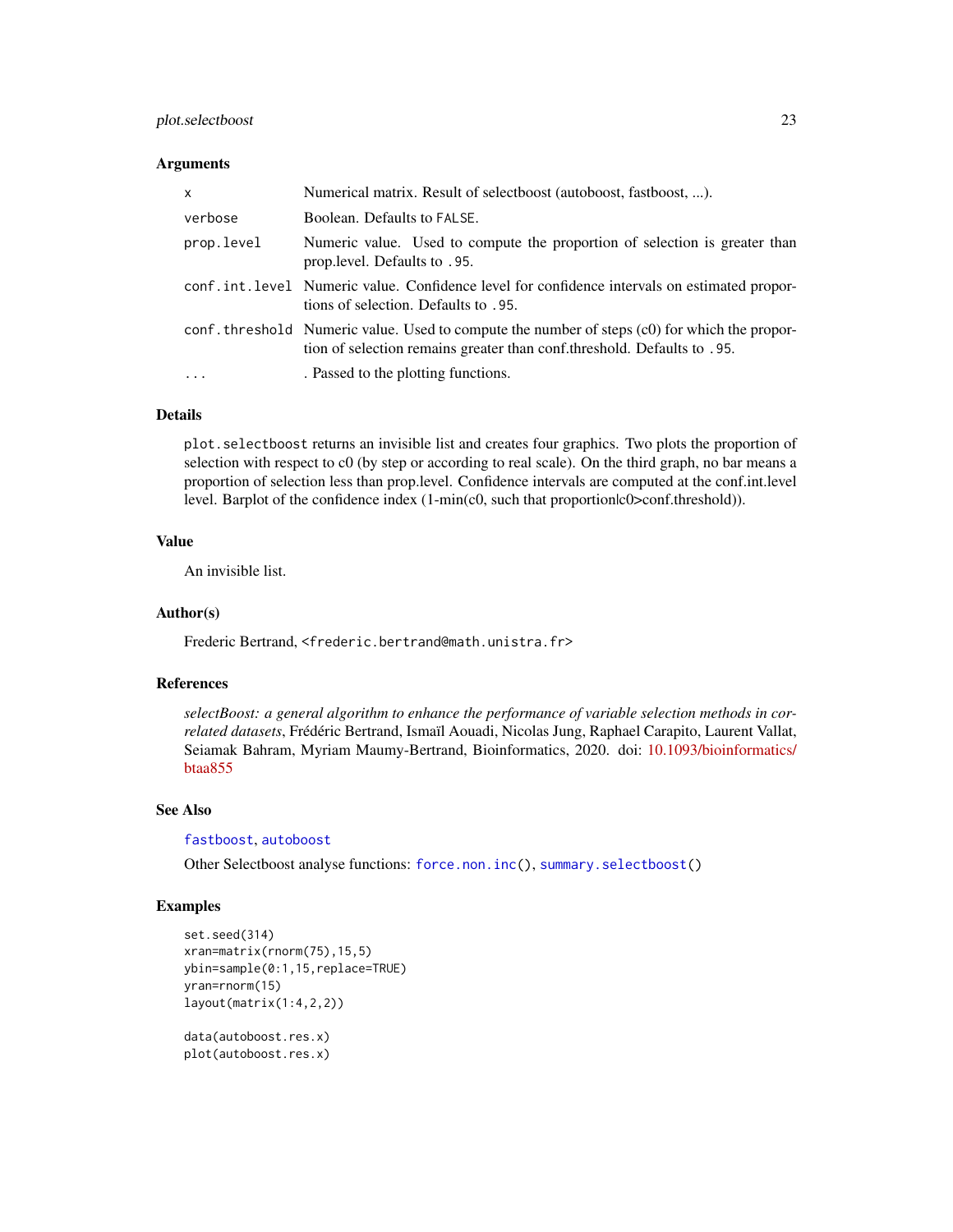```
data(autoboost.res.x2)
plot(autoboost.res.x2)
```
<span id="page-23-1"></span>plot.summary.selectboost

*Plot a summary of selectboost results*

## **Description**

Plot a summary of selectboost results.

#### Usage

## S3 method for class 'summary.selectboost'  $plot(x, \ldots)$ 

#### **Arguments**

|         | Numerical matrix. Summary of selectboost object. |
|---------|--------------------------------------------------|
| $\cdot$ | . Passed to the plotting functions.              |

## Details

plot.summary.selectboost returns an invisible list and creates four graphics. Two plots the proportion of selection with respect to c0 (by step or according to real scale). On the third graph, no bar means a proportion of selection less than prop.level. Confidence intervals are computed at the conf.int.level level. Barplot of the confidence index (1-min(c0, such that proportionlc0>conf.threshold)).

## Value

An invisible list.

#### Author(s)

Frederic Bertrand, <frederic.bertrand@math.unistra.fr>

#### References

*selectBoost: a general algorithm to enhance the performance of variable selection methods in correlated datasets*, Frédéric Bertrand, Ismaïl Aouadi, Nicolas Jung, Raphael Carapito, Laurent Vallat, Seiamak Bahram, Myriam Maumy-Bertrand, Bioinformatics, 2020. doi: [10.1093/bioinformatics/](https://doi.org/10.1093/bioinformatics/btaa855) [btaa855](https://doi.org/10.1093/bioinformatics/btaa855)

## See Also

[fastboost](#page-13-1), [autoboost](#page-5-1) and [summary.selectboost](#page-36-1) Other Selectboost analyze functions: [auto.analyze\(](#page-3-1)), [trajC0\(](#page-38-1))

<span id="page-23-0"></span>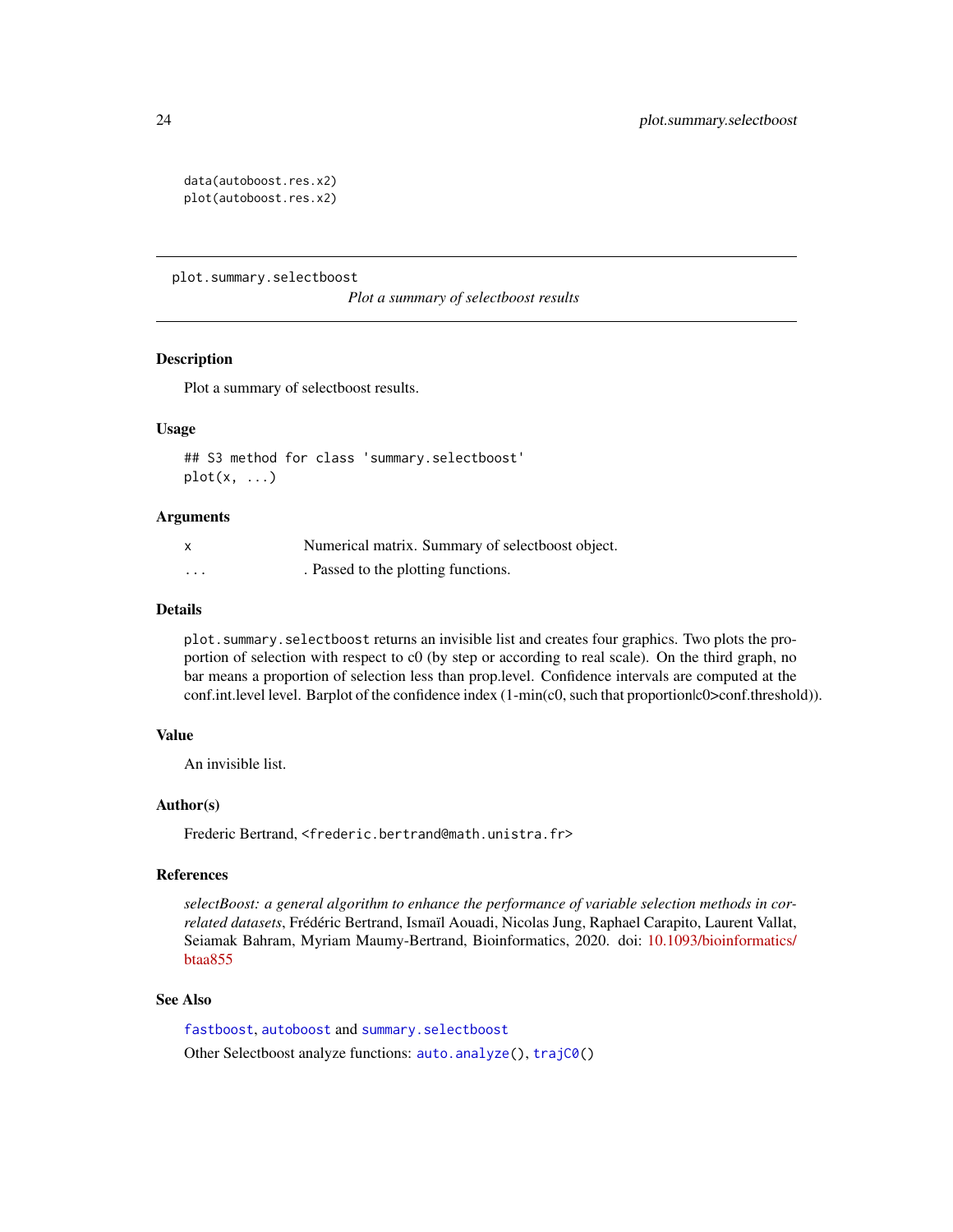#### <span id="page-24-0"></span>Examples

```
data(autoboost.res.x)
plot(summary(autoboost.res.x))
data(autoboost.res.x2)
```

```
plot(summary(autoboost.res.x2))
```
<span id="page-24-1"></span>plot\_selectboost\_cascade

*plot\_Selectboost\_cascade*

## **Description**

Plot result of Selectboost for Cascade inference.

#### Usage

## S4 method for signature 'network.confidence,ANY'  $plot(x, col = gray((1:99)/100, alpha = NULL), ...)$ 

#### Arguments

|                         | A network.confidence object to be plotted.            |
|-------------------------|-------------------------------------------------------|
| col                     | Colors for the plot.                                  |
| $\cdot$ $\cdot$ $\cdot$ | Additionnal arguments passed to the heatmap function. |

## Details

Extending results from the Cascade package: providing confidence indices for the reverse engineered links.

Reference for the Cascade modelling Vallat, L., Kemper, C. a., Jung, N., Maumy-Bertrand, M., Bertrand, F., Meyer, N., Pocheville, A., Fisher, J. W., Gribben, J. G. et Bahram, S. (2013). Reverseengineering the genetic circuitry of a cancer cell with predicted intervention in chronic lymphocytic leukemia. Proceedings of the National Academy of Sciences of the United States of America, 110(2), 459-64.

Reference for the Cascade package Jung, N., Bertrand, F., Bahram, S., Vallat, L. et Maumy-Bertrand, M. (2014). Cascade : A R package to study, predict and simulate the diffusion of a signal through a temporal gene network. Bioinformatics. ISSN 13674803..

## Value

Nothing.

## Author(s)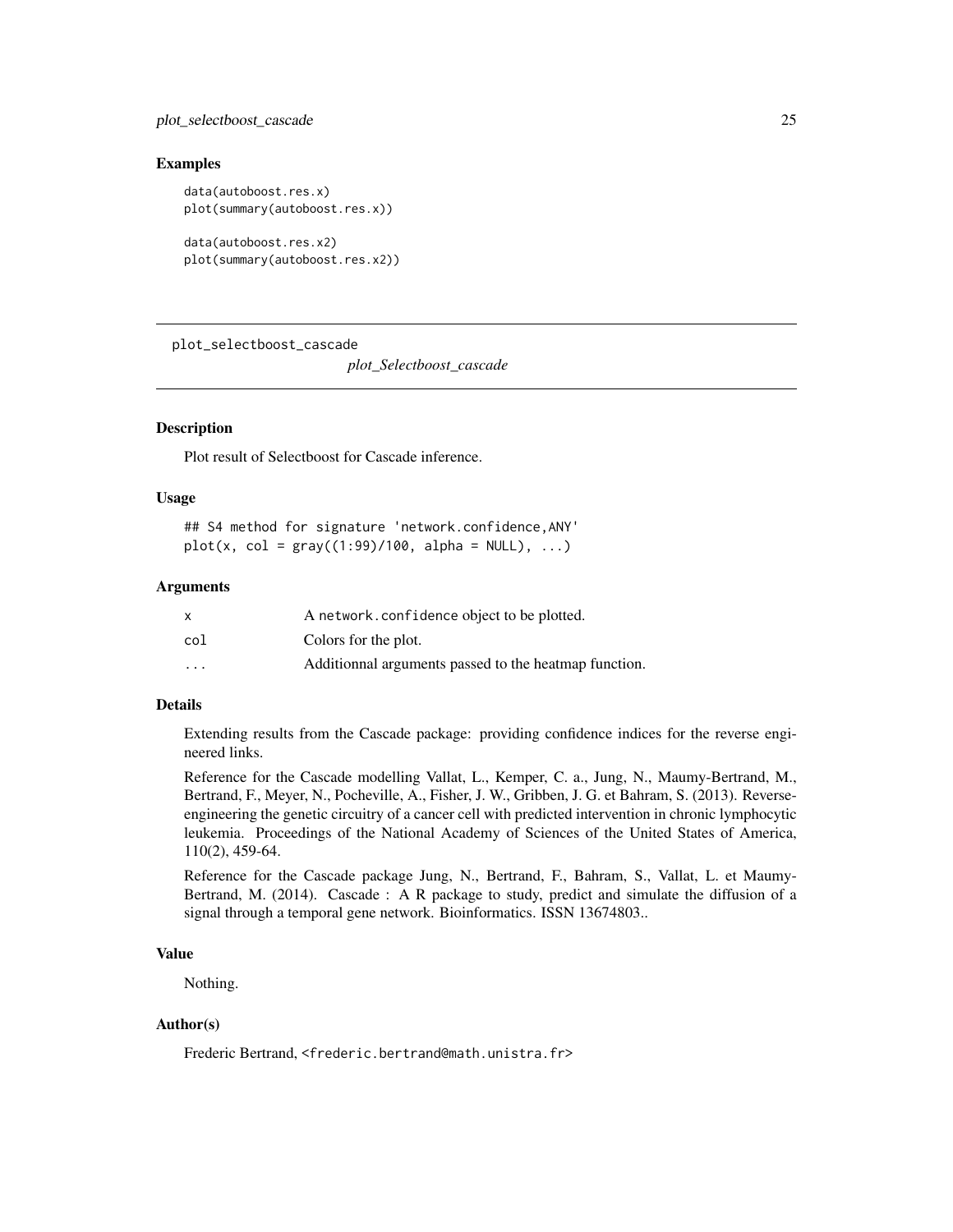## <span id="page-25-0"></span>References

*selectBoost: a general algorithm to enhance the performance of variable selection methods in correlated datasets*, Frédéric Bertrand, Ismaïl Aouadi, Nicolas Jung, Raphael Carapito, Laurent Vallat, Seiamak Bahram, Myriam Maumy-Bertrand, Bioinformatics, 2020. doi: [10.1093/bioinformatics/](https://doi.org/10.1093/bioinformatics/btaa855) [btaa855](https://doi.org/10.1093/bioinformatics/btaa855)

## See Also

[boost](#page-9-1), [fastboost](#page-13-1), [selectboost](#page-32-2), [inference](#page-0-0)

Other Selectboost functions: [autoboost\(](#page-5-1)), [boost](#page-9-1), [fastboost\(](#page-13-1)), [selectboost\\_cascade](#page-32-1)

## Examples

```
data(net_confidences)
plot(net_confidence)
plot(net_confidence_.5)
plot(net_confidence_thr)
```
results\_simuls\_reverse\_engineering\_v3 *Simulations for reverse-engineering*

## Description

Result of fastboost analysis applied to biological network reverse engineering

#### Usage

| test.seq_C         |
|--------------------|
| test.seq_PL        |
| test.seq_PL2       |
| test.seq_PL2_W     |
| test.seq_PL2_tW    |
| test.seq_PSel      |
| test.seq_PSel.5    |
| test.seq_PSel.e2   |
| test.seq_PSel.5.e2 |
|                    |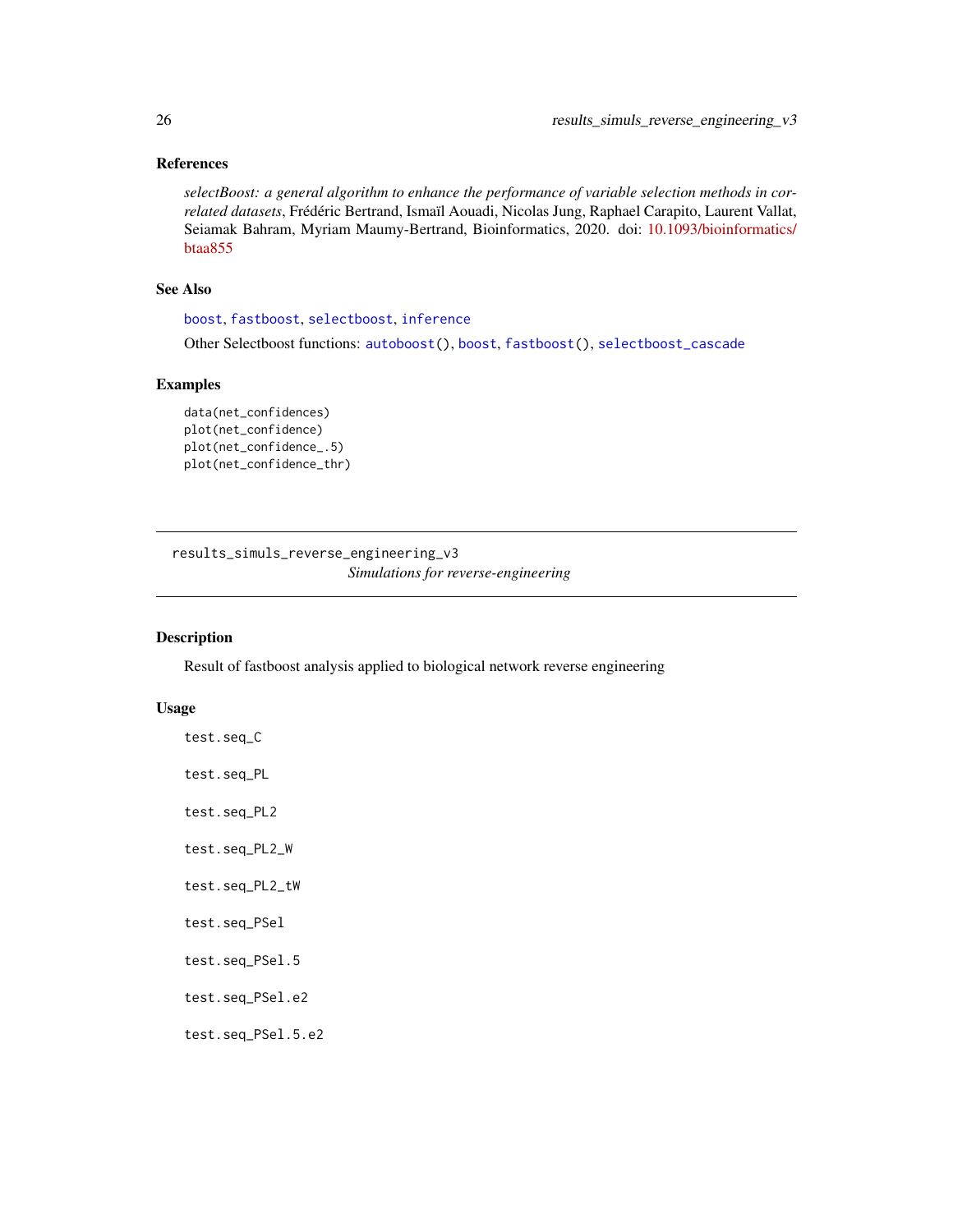test.seq\_PSel\_W

test.seq\_robust

test.seq\_PB

test.seq\_PB\_095\_075

test.seq\_PB\_075\_075

test.seq\_PB\_W

sensitivity\_C

sensitivity\_PL

sensitivity\_PL2

sensitivity\_PL2\_W

sensitivity\_PL2\_tW

sensitivity\_PSel

sensitivity\_PSel.5

sensitivity\_PSel.e2

sensitivity\_PSel.5.e2

sensitivity\_PSel\_W

sensitivity\_robust

sensitivity\_PB

sensitivity\_PB\_095\_075

sensitivity\_PB\_075\_075

sensitivity\_PB\_W

predictive\_positive\_value\_C

predictive\_positive\_value\_PL

predictive\_positive\_value\_PL2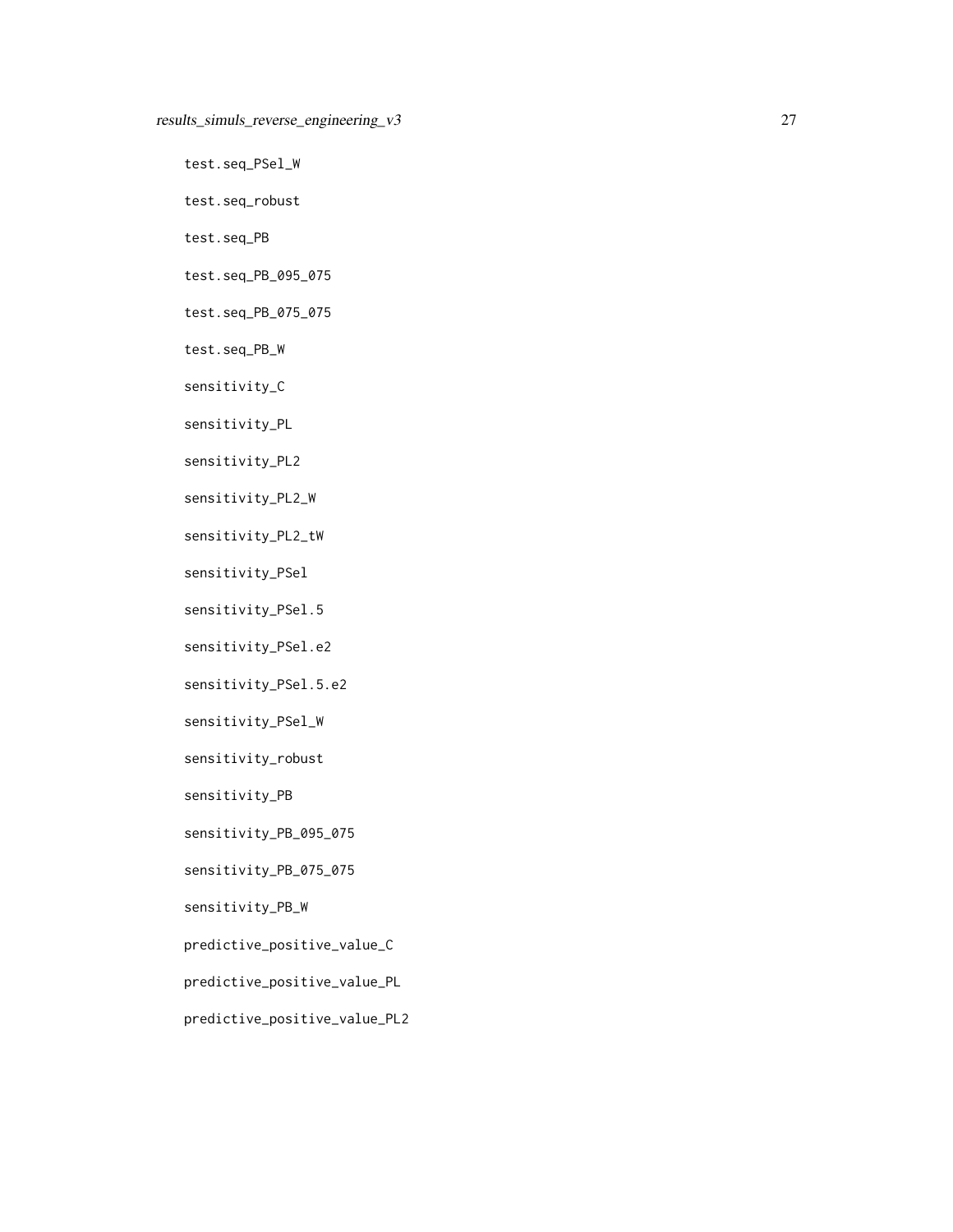```
predictive_positive_value_PL2_W
predictive_positive_value_PL2_tW
predictive_positive_value_PSel
predictive_positive_value_PSel.5
predictive_positive_value_PSel.e2
predictive_positive_value_PSel.5.e2
predictive_positive_value_PSel_W
predictive_positive_value_robust
predictive_positive_value_PB
predictive_positive_value_PB_095_075
predictive_positive_value_PB_075_075
predictive_positive_value_PB_W
F_score_C
F_score_PL
F_score_PL2
F_score_PL2_W
F_score_PL2_tW
F_score_PSel
F_score_PSel.5
F_score_PSel.e2
F_score_PSel.5.e2
F_score_PSel_W
F_score_robust
F_score_PB
```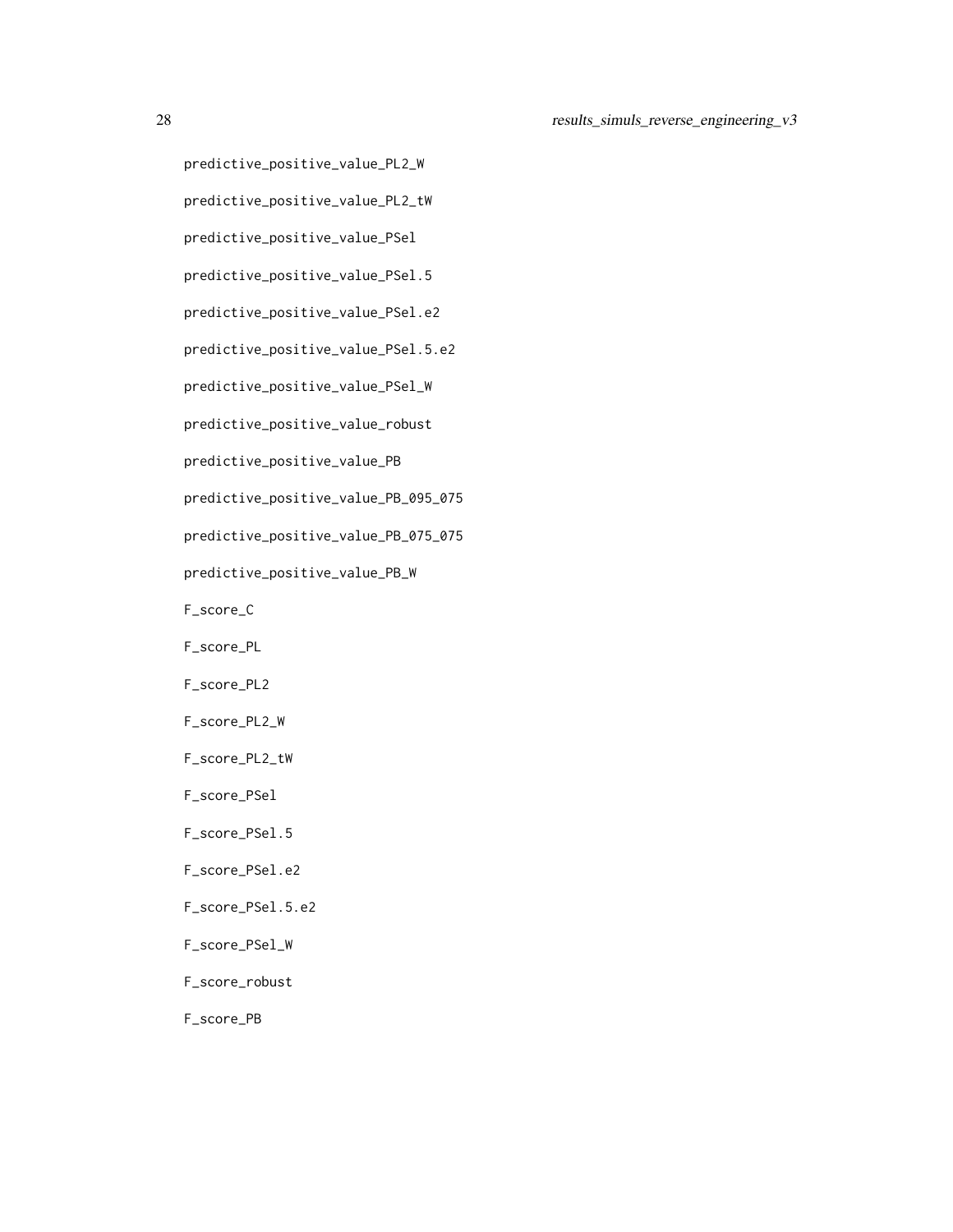F\_score\_PB\_095\_075 F\_score\_PB\_075\_075 F\_score\_PB\_W nv\_C nv\_PL nv\_PL2 nv\_PL2\_W nv\_PL2\_tW nv\_PSel nv\_PSel.5 nv\_PSel.e2 nv\_PSel.5.e2 nv\_PSel\_W nv\_robust nv\_PB nv\_PB\_095\_075 nv\_PB\_075\_075 nv\_PB\_W

#### Format

A numerical matrix frame with 100 rows and 200 variables or a numerical vector of length 100. An object of class matrix (inherits from array) with 100 rows and 200 columns. An object of class matrix (inherits from array) with 100 rows and 200 columns. An object of class matrix (inherits from array) with 100 rows and 200 columns. An object of class matrix (inherits from array) with 100 rows and 200 columns. An object of class matrix (inherits from array) with 100 rows and 200 columns. An object of class matrix (inherits from array) with 100 rows and 200 columns. An object of class matrix (inherits from array) with 100 rows and 200 columns.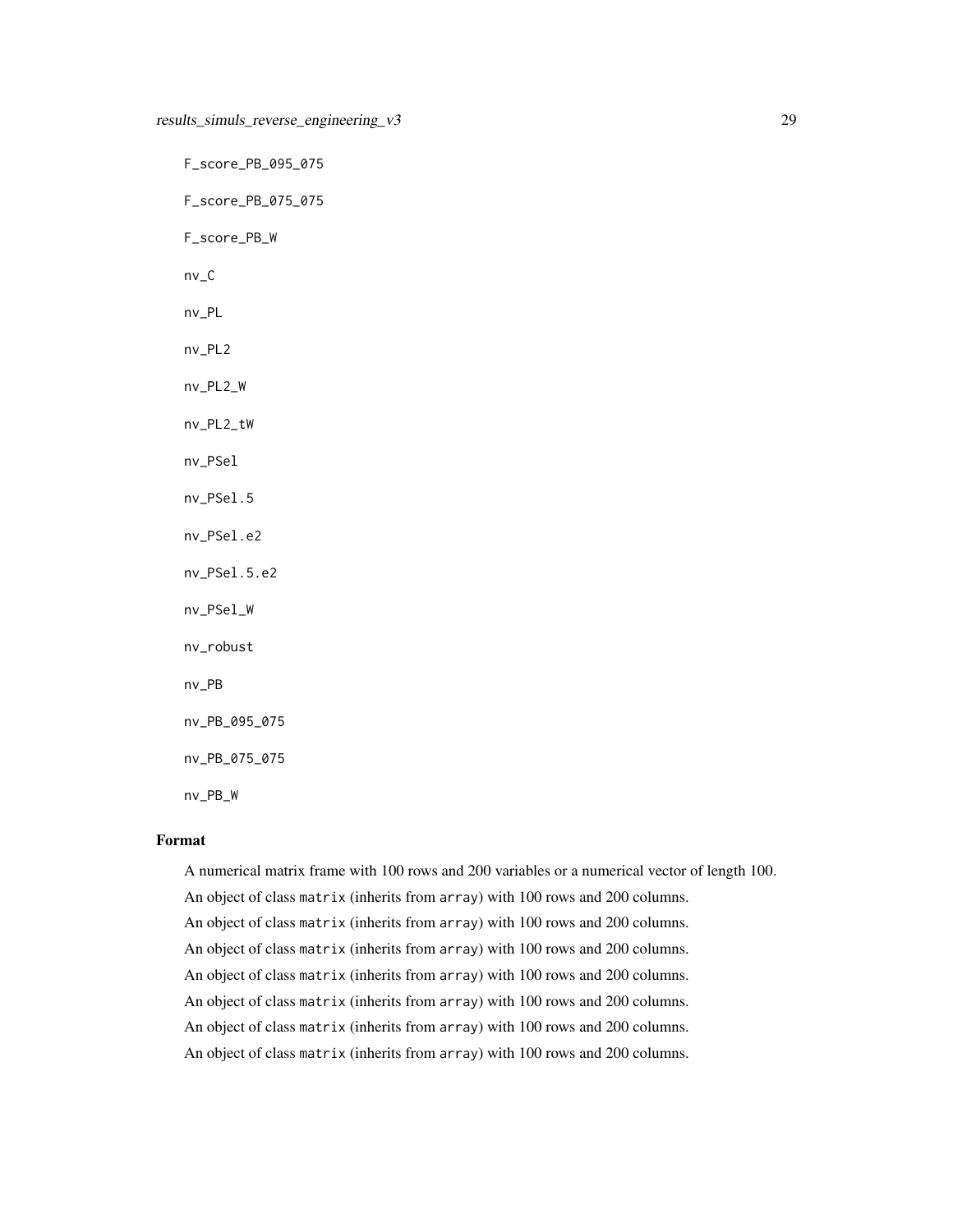An object of class matrix (inherits from array) with 100 rows and 200 columns. An object of class matrix (inherits from array) with 100 rows and 200 columns. An object of class matrix (inherits from array) with 100 rows and 200 columns. An object of class matrix (inherits from array) with 100 rows and 200 columns. An object of class matrix (inherits from array) with 100 rows and 200 columns. An object of class matrix (inherits from array) with 100 rows and 200 columns. An object of class matrix (inherits from array) with 100 rows and 200 columns. An object of class matrix (inherits from array) with 100 rows and 200 columns. An object of class matrix (inherits from array) with 100 rows and 200 columns. An object of class matrix (inherits from array) with 100 rows and 200 columns. An object of class matrix (inherits from array) with 100 rows and 200 columns. An object of class matrix (inherits from array) with 100 rows and 200 columns. An object of class matrix (inherits from array) with 100 rows and 200 columns. An object of class matrix (inherits from array) with 100 rows and 200 columns. An object of class matrix (inherits from array) with 100 rows and 200 columns. An object of class matrix (inherits from array) with 100 rows and 200 columns. An object of class matrix (inherits from array) with 100 rows and 200 columns. An object of class matrix (inherits from array) with 100 rows and 200 columns. An object of class matrix (inherits from array) with 100 rows and 200 columns. An object of class matrix (inherits from array) with 100 rows and 200 columns. An object of class matrix (inherits from array) with 100 rows and 200 columns. An object of class matrix (inherits from array) with 100 rows and 200 columns. An object of class matrix (inherits from array) with 100 rows and 200 columns. An object of class matrix (inherits from array) with 100 rows and 200 columns. An object of class matrix (inherits from array) with 100 rows and 200 columns. An object of class matrix (inherits from array) with 100 rows and 200 columns. An object of class matrix (inherits from array) with 100 rows and 200 columns. An object of class matrix (inherits from array) with 100 rows and 200 columns. An object of class matrix (inherits from array) with 100 rows and 200 columns. An object of class matrix (inherits from array) with 100 rows and 200 columns. An object of class matrix (inherits from array) with 100 rows and 200 columns. An object of class matrix (inherits from array) with 100 rows and 200 columns. An object of class matrix (inherits from array) with 100 rows and 200 columns. An object of class matrix (inherits from array) with 100 rows and 200 columns. An object of class matrix (inherits from array) with 100 rows and 200 columns. An object of class matrix (inherits from array) with 100 rows and 200 columns. An object of class matrix (inherits from array) with 100 rows and 200 columns.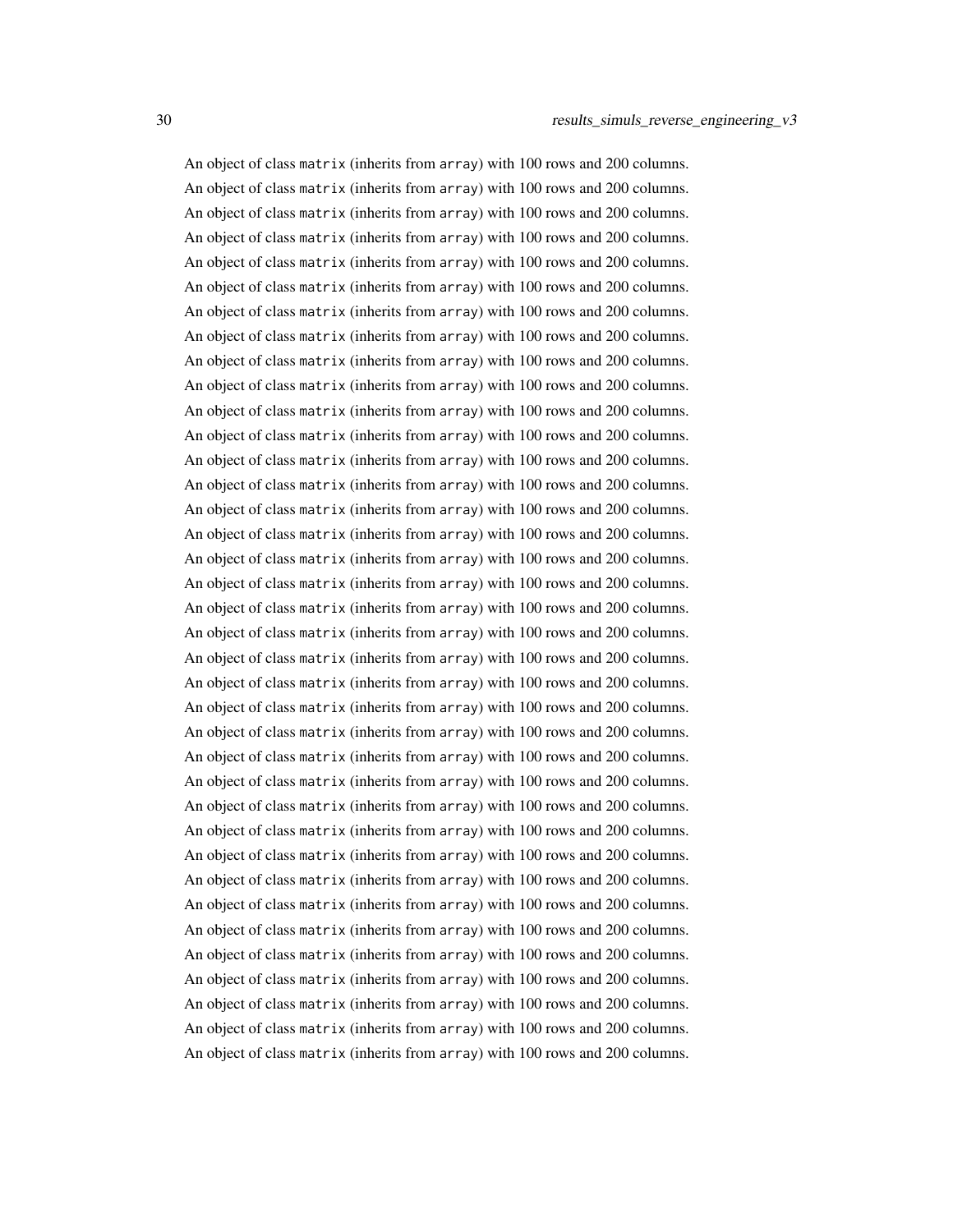An object of class matrix (inherits from array) with 100 rows and 200 columns. An object of class matrix (inherits from array) with 100 rows and 200 columns. An object of class matrix (inherits from array) with 100 rows and 200 columns. An object of class matrix (inherits from array) with 100 rows and 200 columns. An object of class matrix (inherits from array) with 100 rows and 200 columns. An object of class matrix (inherits from array) with 100 rows and 200 columns. An object of class matrix (inherits from array) with 100 rows and 200 columns. An object of class matrix (inherits from array) with 100 rows and 200 columns. An object of class matrix (inherits from array) with 100 rows and 200 columns. An object of class matrix (inherits from array) with 100 rows and 200 columns. An object of class matrix (inherits from array) with 100 rows and 200 columns. An object of class matrix (inherits from array) with 100 rows and 200 columns. An object of class matrix (inherits from array) with 100 rows and 200 columns. An object of class matrix (inherits from array) with 100 rows and 200 columns. An object of class matrix (inherits from array) with 100 rows and 200 columns. An object of class matrix (inherits from array) with 100 rows and 200 columns.

An object of class numeric of length 100. An object of class numeric of length 100. An object of class numeric of length 100. An object of class numeric of length 100. An object of class numeric of length 100. An object of class numeric of length 100. An object of class numeric of length 100. An object of class numeric of length 100. An object of class numeric of length 100. An object of class numeric of length 100. An object of class numeric of length 100. An object of class numeric of length 100. An object of class numeric of length 100. An object of class numeric of length 100. An object of class numeric of length 100.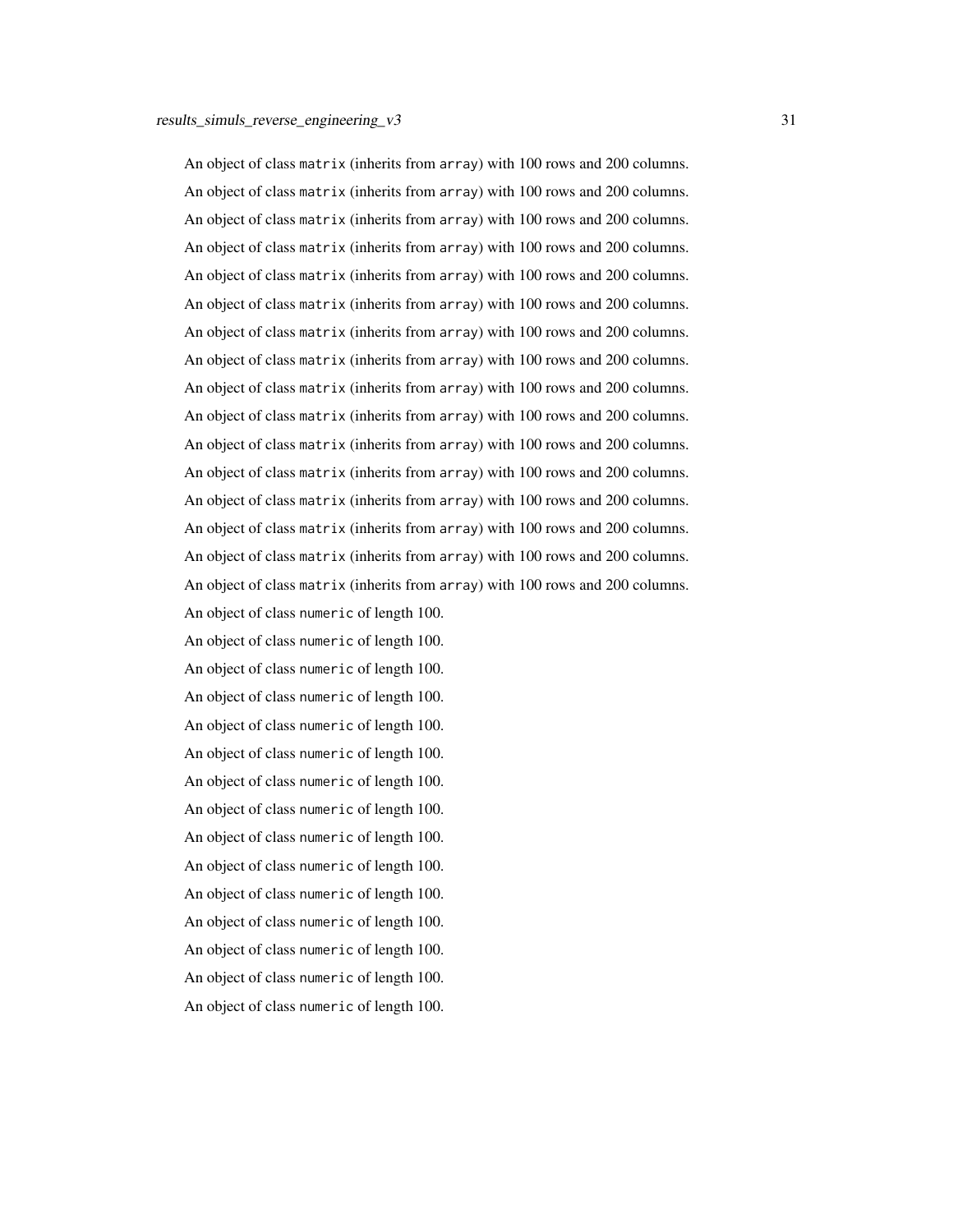<span id="page-31-0"></span>SelectBoost *SelectBoost*

## **Description**

Motivation: With the growth of big data, variable selection has become one of the major challenges in statistics. Although many methods have been proposed in the literature their performance in terms of recall and precision are limited in a context where the number of variables by far exceeds the number of observations or in a high correlated setting. Results: This package implements a new general algorithm which improves the precision of any existing variable selection method. This algorithm is based on highly intensive simulations and takes into account the correlation structure of the data. Our algorithm can either produce a confidence index for variable selection or it can be used in an experimental design planning perspective.

## References

F. Bertrand, I. Aouadi, N. Jung, R. Carapito, L. Vallat, S. Bahram, M. Maumy-Bertrand (2020). SelectBoost: a general algorithm to enhance the performance of variable selection methods in correlated datasets, *Bioinformatics*. doi: [10.1093/bioinformatics/btaa855](https://doi.org/10.1093/bioinformatics/btaa855)

SelectBoost was used to decypher networks in C. Schleiss, [...], M. Maumy-Bertrand, S. Bahram, F. Bertrand, and L. Vallat. (2021). Temporal multiomic modelling reveals a B-cell receptor proliferative program in chronic lymphocytic leukemia. *Leukemia*.

#### Examples

```
set.seed(314)
xran=matrix(rnorm(75),15,5)
ybin=sample(0:1,15,replace=TRUE)
yran=rnorm(15)
```
#For quick test purpose, not meaningful, should be run with greater value of B #(disabling parallel computing as well) res.fastboost <- fastboost(xran,yran,B=3,use.parallel=FALSE)

```
fastboost(xran,yran)
#Customize resampling levels
fastboost(xran,yran,steps.seq=c(.99,.95,.9),c0lim=FALSE)
```

```
#Binary logistic regression
fastboost(xran,ybin,func=lasso_cv_glmnet_bin_min)
```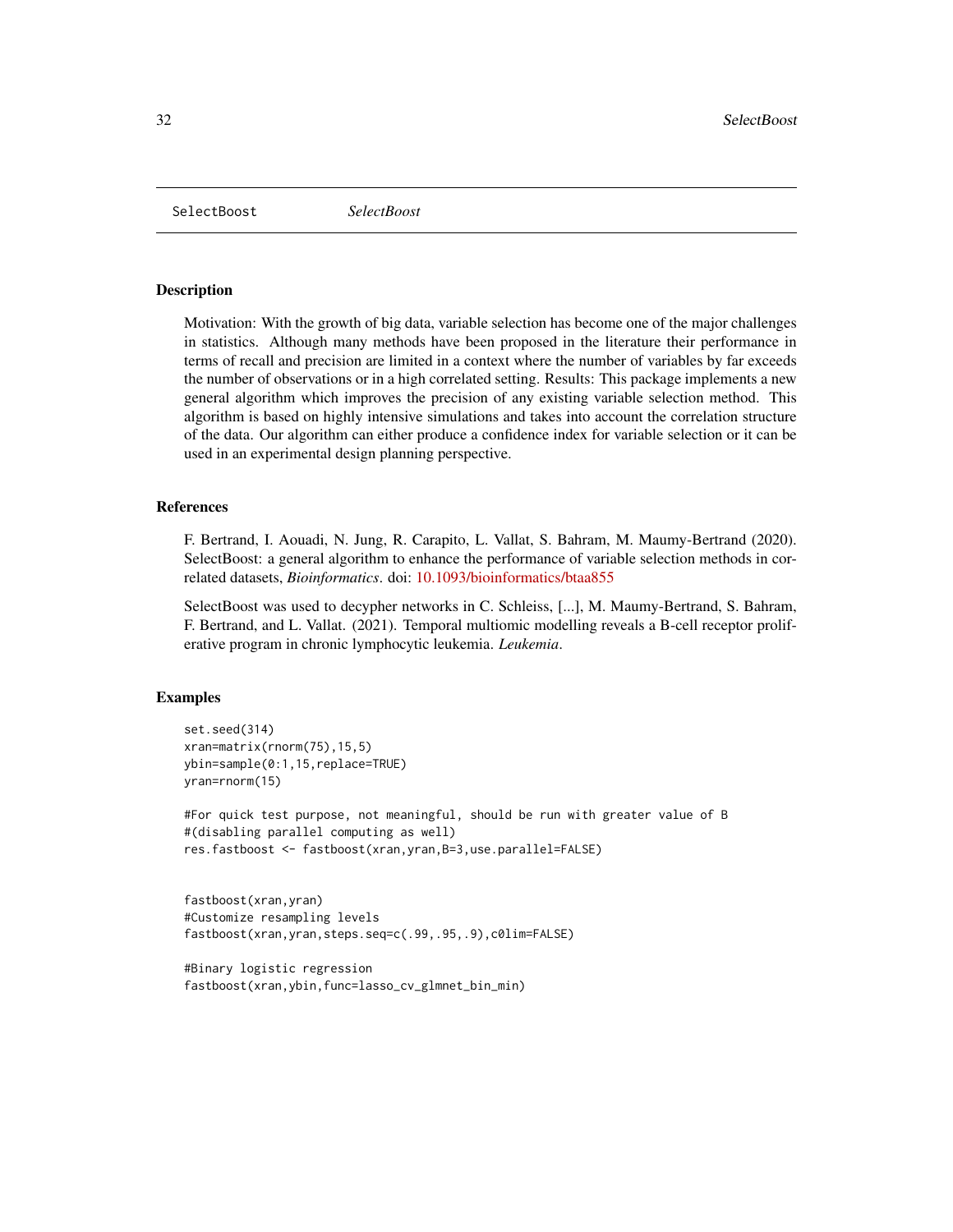## <span id="page-32-2"></span><span id="page-32-1"></span><span id="page-32-0"></span>Description

Selectboost for Cascade inference.

## Usage

```
selectboost(M, ...)
## S4 method for signature 'micro_array'
selectboost(
 M,
 Fabhat,
 K = 5,
 eps = 10^{\circ}-5,
 cv.subjects = TRUE,
 ncores = 4,
 use.parallel = FALSE,
 verbose = FALSE,
 group = group_func_2,
 c0value = 0.95)
```
## Arguments

| M            | Microarray class from the Cascade package.                                                            |
|--------------|-------------------------------------------------------------------------------------------------------|
| $\cdots$     | Additionnal arguments. Not used.                                                                      |
| Fabhat       | F matrix inferred using the inference function from the Cascade package.                              |
| К            | Number of crossvalidation folds.                                                                      |
| eps          | Threshold for assinging a zero value to an inferred parameter. Defaults to 10^-5.                     |
| cv.subjects  | Crossvalidation is made subjectwise using leave one out. Discards the K option.                       |
| ncores       | Numerical value. Number of cores for parallel computing. Defaults to 4.                               |
| use.parallel | Boolean. To use parallel computing (doMC) download the extended package<br>from Github. Set to FALSE. |
| verbose      | Boolean. Defaults to FALSE.                                                                           |
| group        | Function. The grouping function. Defaults to group_func_2.                                            |
| c0value      | Numeric. c0 value to use for confidence computation. Defaults to TRUE                                 |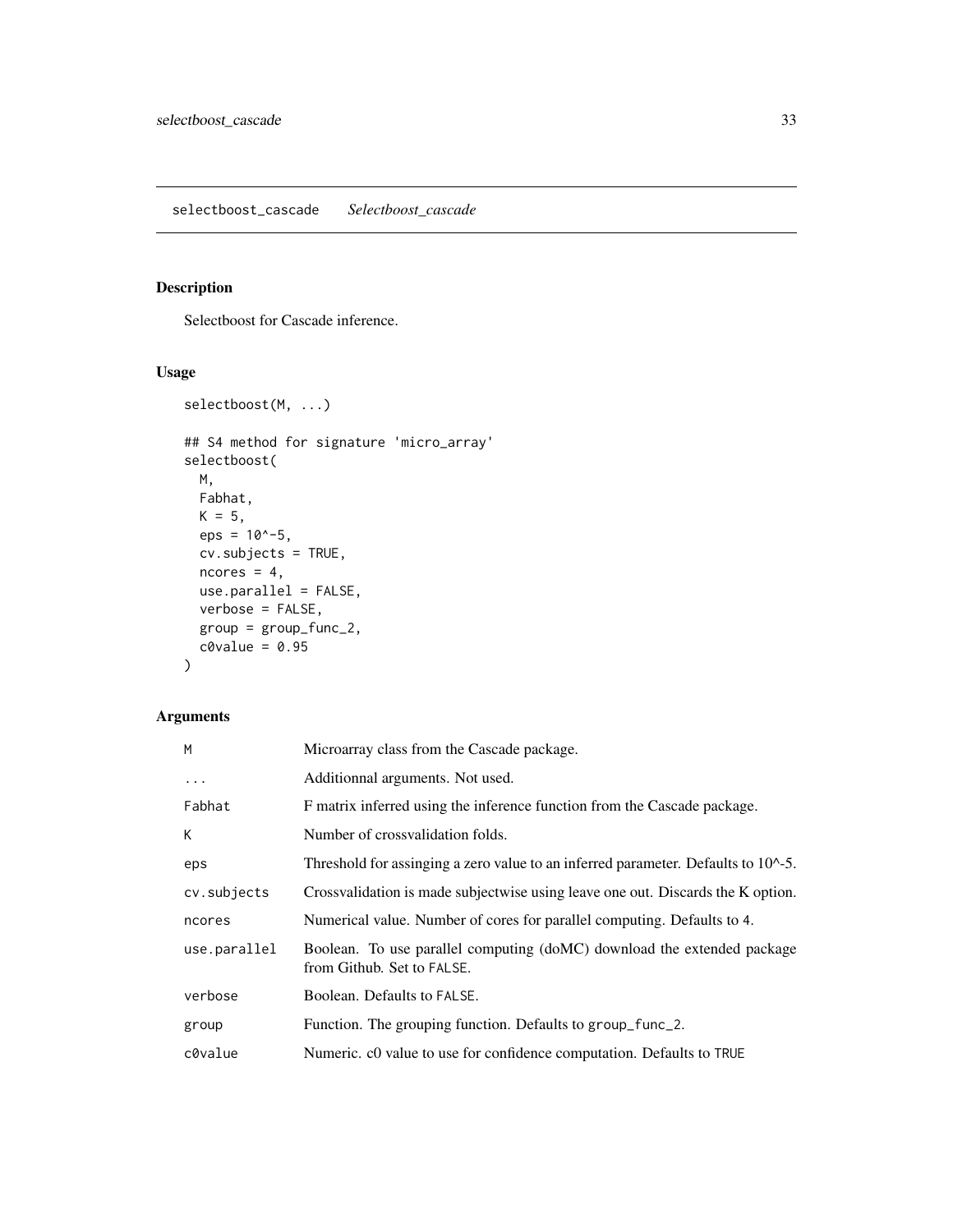#### Details

Extending results from the Cascade package: providing confidence indices for the reverse engineered links.

Reference for the Cascade modelling Vallat, L., Kemper, C. a., Jung, N., Maumy-Bertrand, M., Bertrand, F., Meyer, N., Pocheville, A., Fisher, J. W., Gribben, J. G. et Bahram, S. (2013). Reverseengineering the genetic circuitry of a cancer cell with predicted intervention in chronic lymphocytic leukemia. Proceedings of the National Academy of Sciences of the United States of America, 110(2), 459-64.

Reference for the Cascade package Jung, N., Bertrand, F., Bahram, S., Vallat, L. et Maumy-Bertrand, M. (2014). Cascade : A R package to study, predict and simulate the diffusion of a signal through a temporal gene network. Bioinformatics. ISSN 13674803..

#### Value

A network.confidence object.

#### Author(s)

Frederic Bertrand, <frederic.bertrand@math.unistra.fr>

#### References

*selectBoost: a general algorithm to enhance the performance of variable selection methods in correlated datasets*, Frédéric Bertrand, Ismaïl Aouadi, Nicolas Jung, Raphael Carapito, Laurent Vallat, Seiamak Bahram, Myriam Maumy-Bertrand, Bioinformatics, 2020. doi: [10.1093/bioinformatics/](https://doi.org/10.1093/bioinformatics/btaa855) [btaa855](https://doi.org/10.1093/bioinformatics/btaa855)

## See Also

[boost](#page-9-1), [fastboost](#page-13-1), [plot.selectboost](#page-21-1), [inference](#page-0-0)

Other Selectboost functions: [autoboost\(](#page-5-1)), [boost](#page-9-1), [fastboost\(](#page-13-1)), [plot\\_selectboost\\_cascade](#page-24-1)

#### Examples

```
set.seed(314)
set.seed(314)
```

```
data(Cascade_example)
Fab_inf_C <- Net_inf_C@F
#By default community grouping of variables
set.seed(1)
net_confidence <- selectboost(M, Fab_inf_C)
net_confidence_.5 <- selectboost(M, Fab_inf_C, c0value = .5)
#With group_func_1, variables are grouped by thresholding the correlation matrix
net_confidence_thr <- selectboost(M, Fab_inf_C, group = group_func_1)
```
<span id="page-33-0"></span>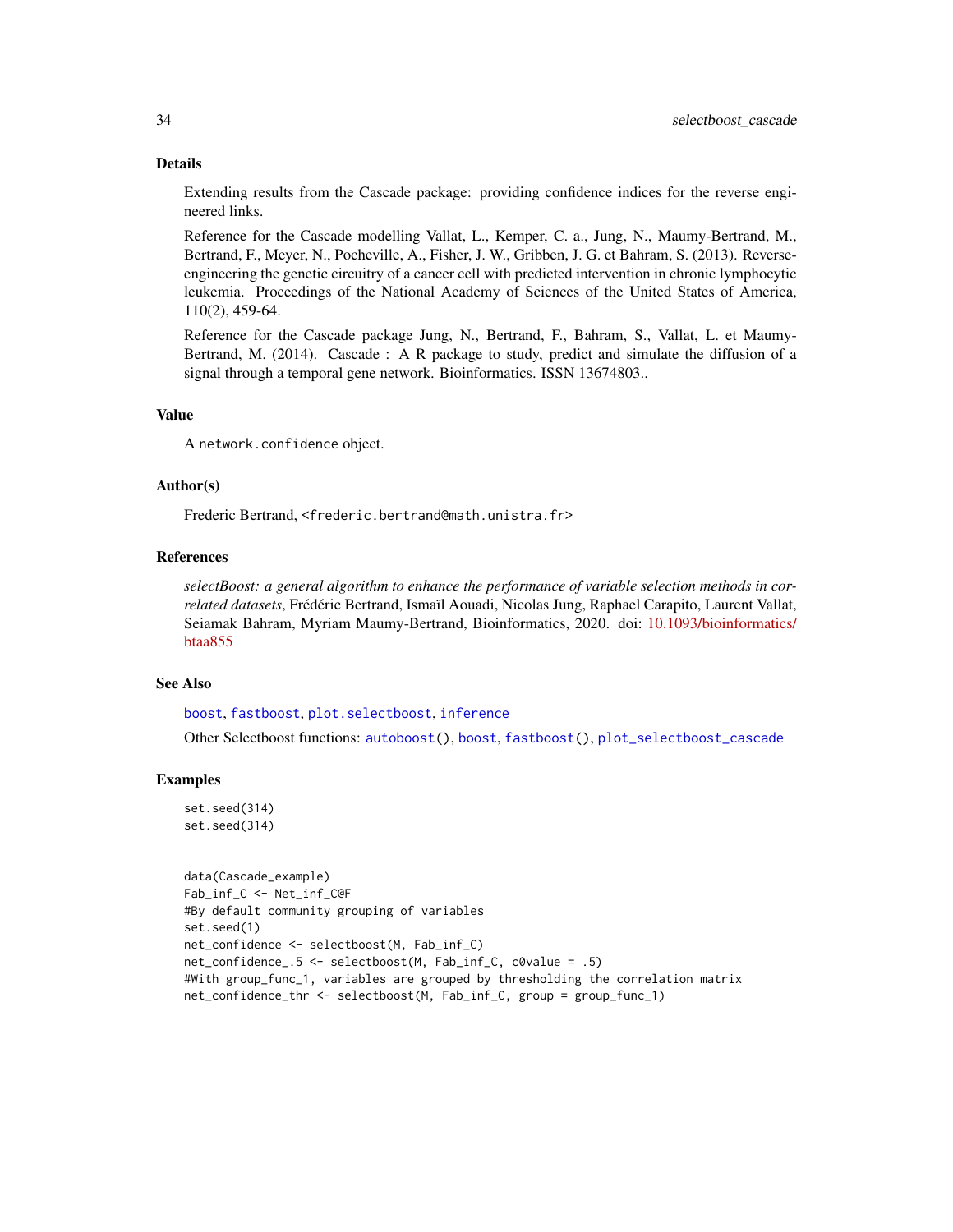<span id="page-34-0"></span>

## Description

Define several simulation functions to be used in the demos of the package.

## Usage

```
simulation_cor(group, cor_group, v = 1)
simulation_X(N, Cor)
simulation_DATA(X, supp, minB, maxB, stn)
compsim(x, ...)
## S3 method for class 'simuls'
compsim(x, result.boost, level = 1, ...)
```
## Arguments

| group        | A numeric vector. Group membership of each of the variables.                                           |
|--------------|--------------------------------------------------------------------------------------------------------|
| cor_group    | A numeric vector. Intra-group Pearson correlation.                                                     |
| $\mathsf{V}$ | A numeric value. The diagonal value of the generated matrix.                                           |
| N            | A numeric value. The number of observations.                                                           |
| Cor          | A numeric matrix. A correlation matrix to be used for random sampling.                                 |
| X            | A numeric matrix. Observations*variables.                                                              |
| supp         | A numeric vector. The true predictors.                                                                 |
| minB         | A numeric value. Minimum absolute value for a beta coefficient.                                        |
| maxB         | A numeric value. Maximum absolute value for a beta coefficient.                                        |
| stn          | A numeric value. A scaling factor for the noise in the response. The higher, the<br>smaller the noise. |
| $\mathsf{x}$ | List. Simulated dataset.                                                                               |
|              | For compatibility issues.                                                                              |
| result.boost | Row matrix of numerical value. Result of selecboost for a given c0.                                    |
| level        | List. Threshold for proportions of selected variables.                                                 |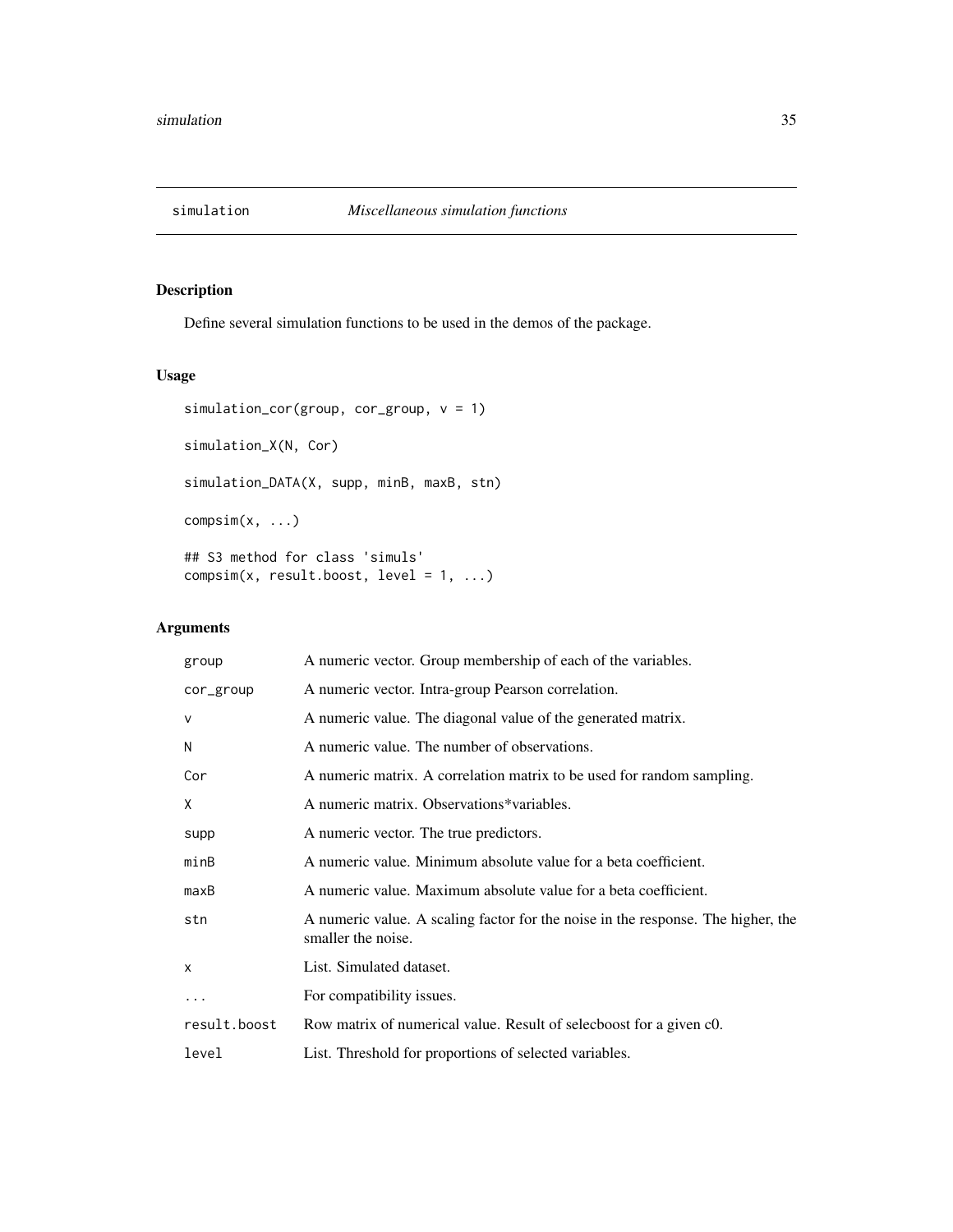## <span id="page-35-0"></span>Details

simulation\_cor returns a numeric symetric matrix c whose order is the number of variables. An entry  $c_{i,j}$  is equal to

- $i = j$ , entries on the diagonal are equal to the v value
- $i \leq j$ , 0 if the variable i and j do not belong to the same group
- $i \leq j$ , cor\_group[k] if the variable i and j belong to the group k

simulation\_X returns a numeric matrix of replicates (by row) of random samples generated according to the Cor matrix.

simulation\_DATA returns a list with the X matrix, the response vector Y, the true predictors, the beta coefficients, the scaling factor and the standard deviation.

compsim.simuls computes recall (sensitivity), precision (positive predictive value), and several Fscores (non-weighted Fscore, F1/2 and F2 weighted Fscores).

## Value

simulation\_cor returns a numeric matrix.

simulation\_X returns a numeric matrix.

simulation\_DATA returns a list.

compsim.simuls returns a numerical vector.

#### Author(s)

Frederic Bertrand, <frederic.bertrand@math.unistra.fr> with contributions from Nicolas Jung.

## References

*selectBoost: a general algorithm to enhance the performance of variable selection methods in correlated datasets*, Frédéric Bertrand, Ismaïl Aouadi, Nicolas Jung, Raphael Carapito, Laurent Vallat, Seiamak Bahram, Myriam Maumy-Bertrand, Bioinformatics, 2020. doi: [10.1093/bioinformatics/](https://doi.org/10.1093/bioinformatics/btaa855) [btaa855](https://doi.org/10.1093/bioinformatics/btaa855)

#### See Also

[glmnet](#page-0-0), [cv.glmnet](#page-0-0), [AICc\\_BIC\\_glmnetB](#page-2-1), [lars](#page-0-0), [cv.lars](#page-0-0), [msgps](#page-0-0)

#### Examples

```
N < -10group<-c(rep(1:2,5))
cor\_group < -c(.8,.4)supp<-c(1,1,1,0,0,0,0,0,0,0)
minB<-1
maxB<-2
str < -5C<-simulation_cor(group,cor_group)
```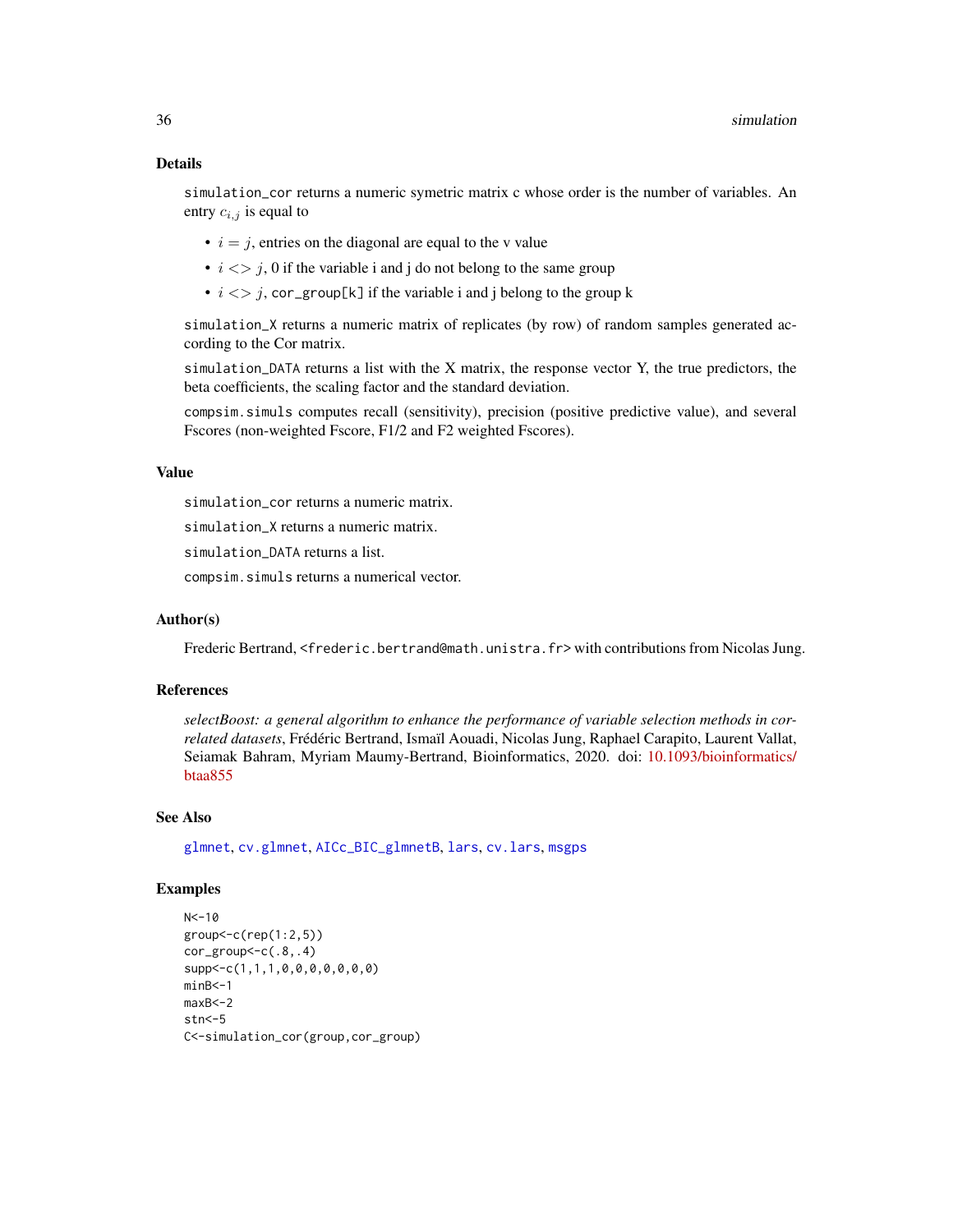```
set.seed(314)
X<-simulation_X(10,C)
G <-abs(cor(X))
hist(G[lower.tri(G)])
set.seed(314)
DATA_exemple<-simulation_DATA(X,supp,1,2,stn)
set.seed(314)
result.boost = fastboost(DATA_exemple$X, DATA_exemple$Y, steps.seq = .7, c0lim = FALSE,
use.parallel = FALSE, B=10)
compsim(DATA_exemple, result.boost, level=.7)
```
<span id="page-36-1"></span>summary.selectboost *Summarize a selectboost analysis*

## Description

Summarize a selectboost analysis.

#### Usage

```
## S3 method for class 'selectboost'
summary(
 object,
 crit.func = mean,
  crit.int = "mean",custom.values.lim = NULL,
  index.lim = NULL,
  alpha.conf.level = 0.99,
  force.dec = TRUE,
  ...
\mathcal{L}
```
#### Arguments

| object                        | Numerical matrix. Result of selectboost (autoboost, fastboost, ).                                             |
|-------------------------------|---------------------------------------------------------------------------------------------------------------|
| crit.func                     | Function. Defaults to the mean function.                                                                      |
| crit.int                      | Character value. Mean or median based confidence intervals. Defaults to "mean"<br>based confidence intervals. |
| custom.values.lim             |                                                                                                               |
|                               | Vector of numeric values. Defults to NULL.                                                                    |
| index.lim<br>alpha.conf.level | Vector of numeric values. Defults to NULL.                                                                    |
|                               | Numeric value. Defults to 0.99.                                                                               |
| force.dec                     | Boolean. Force trajectories to be non-increasing.                                                             |
|                               | Additionnal arguments. Passed to the crit, func function.                                                     |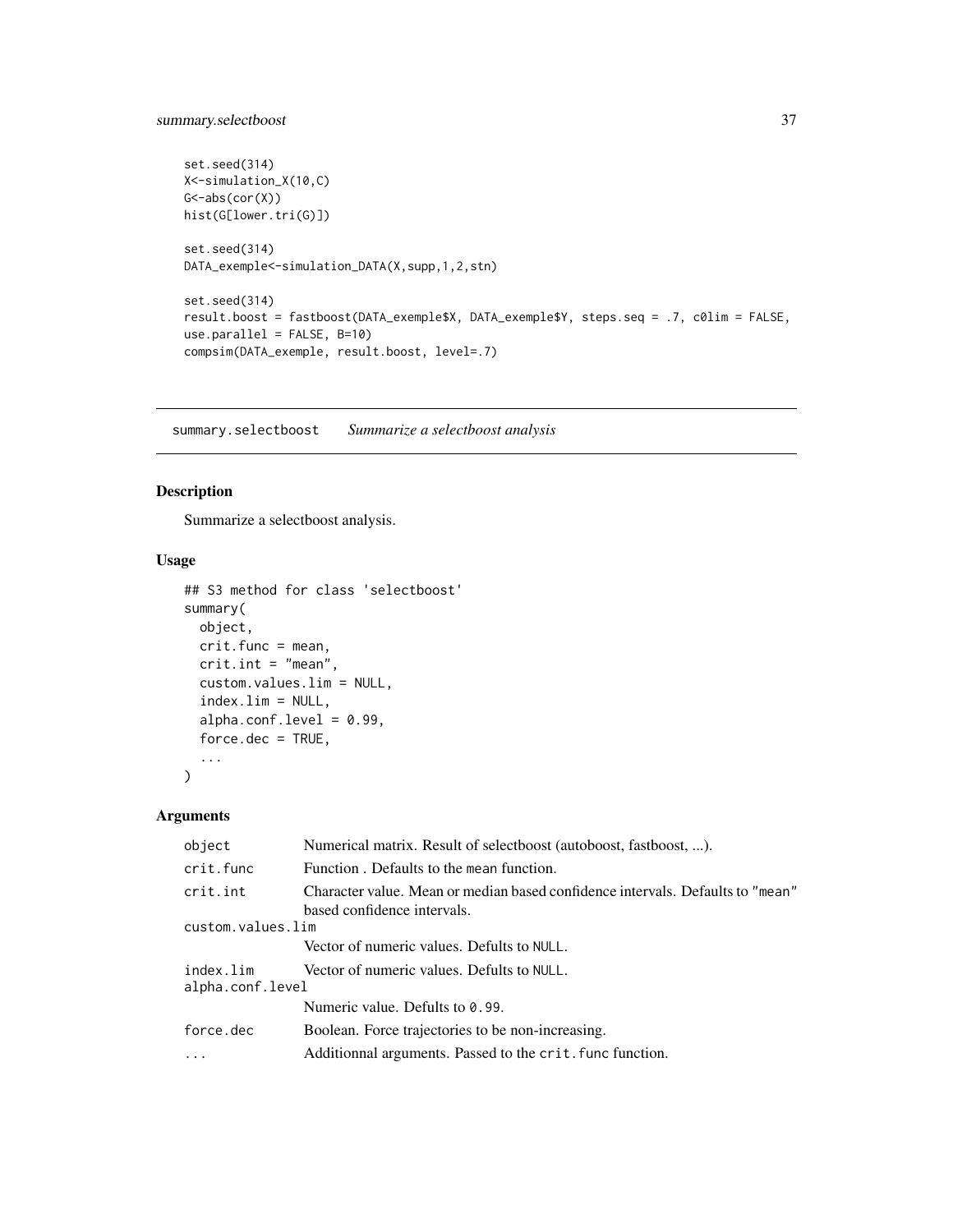<span id="page-37-0"></span>summary. selectboost returns a list with the results.

#### Value

A list with the results.

## Author(s)

Frederic Bertrand, <frederic.bertrand@math.unistra.fr>

## References

*selectBoost: a general algorithm to enhance the performance of variable selection methods in correlated datasets*, Frédéric Bertrand, Ismaïl Aouadi, Nicolas Jung, Raphael Carapito, Laurent Vallat, Seiamak Bahram, Myriam Maumy-Bertrand, Bioinformatics, 2020. doi: [10.1093/bioinformatics/](https://doi.org/10.1093/bioinformatics/btaa855) [btaa855](https://doi.org/10.1093/bioinformatics/btaa855)

## See Also

#### [fastboost](#page-13-1), [autoboost](#page-5-1)

Other Selectboost analyse functions: [force.non.inc\(](#page-17-1)), [plot.selectboost\(](#page-21-1))

#### Examples

```
data(autoboost.res.x)
summary(autoboost.res.x)
summary(autoboost.res.x, force.dec=FALSE)
```

```
data(autoboost.res.x.adapt)
summary(autoboost.res.x.adapt)
```

```
data(autoboost.res.x2)
summary(autoboost.res.x2)
summary(autoboost.res.x2, force.dec=FALSE)
```
data(autoboost.res.x2.adapt) summary(autoboost.res.x2.adapt)

```
data(fastboost.res.x)
summary(fastboost.res.x)
summary(fastboost.res.x, force.dec=FALSE)
```

```
data(fastboost.res.x.adapt)
summary(fastboost.res.x.adapt)
```

```
data(fastboost.res.x2)
summary(fastboost.res.x2)
summary(fastboost.res.x2, force.dec=FALSE)
```

```
data(fastboost.res.x2.adapt)
```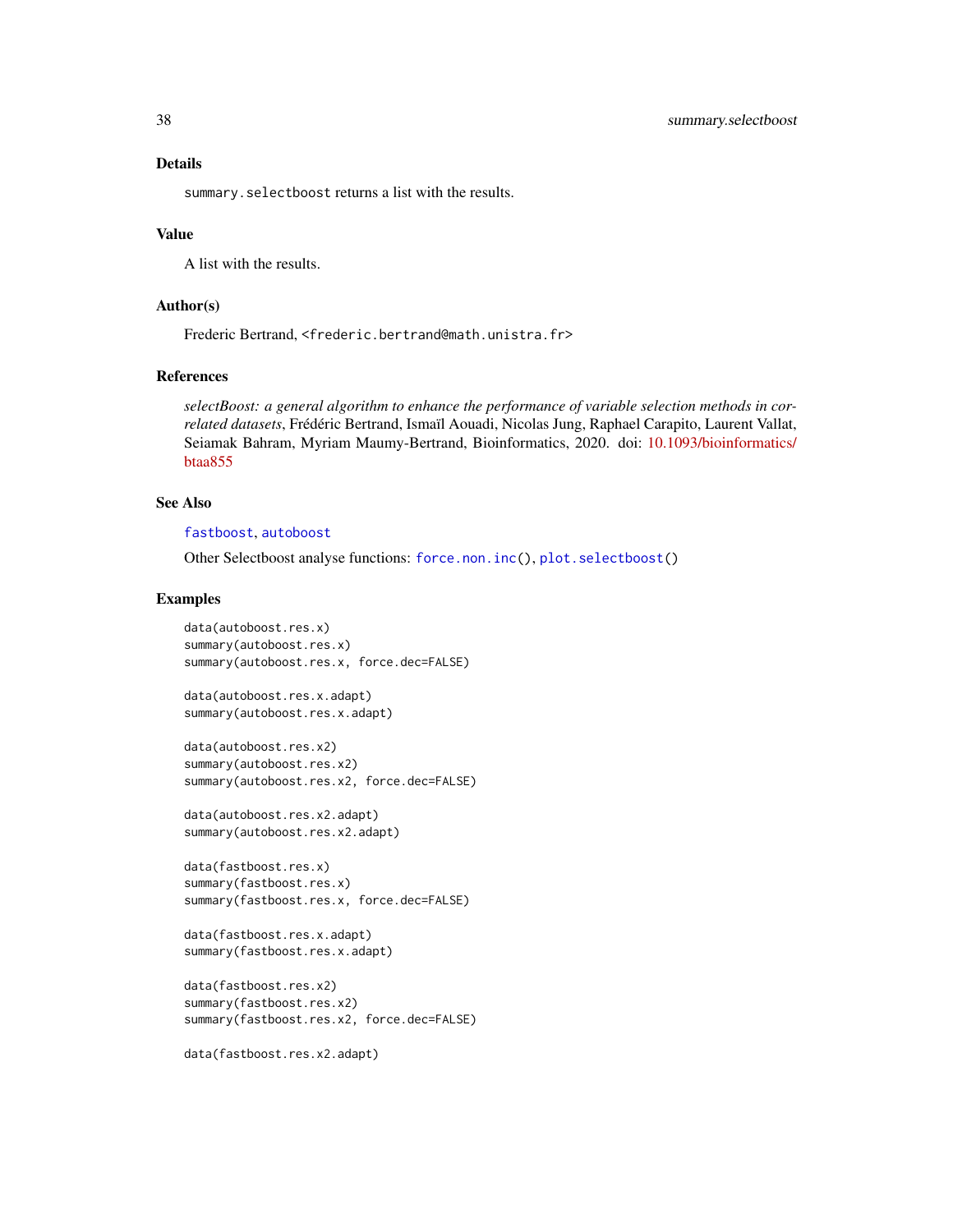#### <span id="page-38-0"></span>traj $CO$  39

summary(fastboost.res.x2.adapt)

<span id="page-38-1"></span>trajC0 *Plot trajectories*

## Description

Plot trajectories.

## Usage

```
trajC0(x, ...)
## S3 method for class 'selectboost'
trajC0(
 x,
  summary.selectboost.res,
 lasso.coef.path,
  type.x.axis = "noscale",
  type.graph = "boost",
  threshold.level = NULL,
  ...
\mathcal{L}
```
## Arguments

| X                       | Numerical matrix. Selectboost object.                         |
|-------------------------|---------------------------------------------------------------|
|                         | . Passed to the plotting functions.                           |
| summary.selectboost.res |                                                               |
|                         | List. Summary of selectboost object.                          |
| lasso.coef.path         |                                                               |
|                         | List. Result of predict. lars.                                |
| type.x.axis             | Character value. "scale" or "noscale" for the X axis.         |
| type.graph              | Character value. Type of graphs: "bars", "lasso" and "boost". |
| threshold.level         |                                                               |
|                         | Numeric value. Threshold for the graphs.                      |

## Details

trajC0 returns an invisible list and creates four graphics.

## Value

An invisible list. invisible list.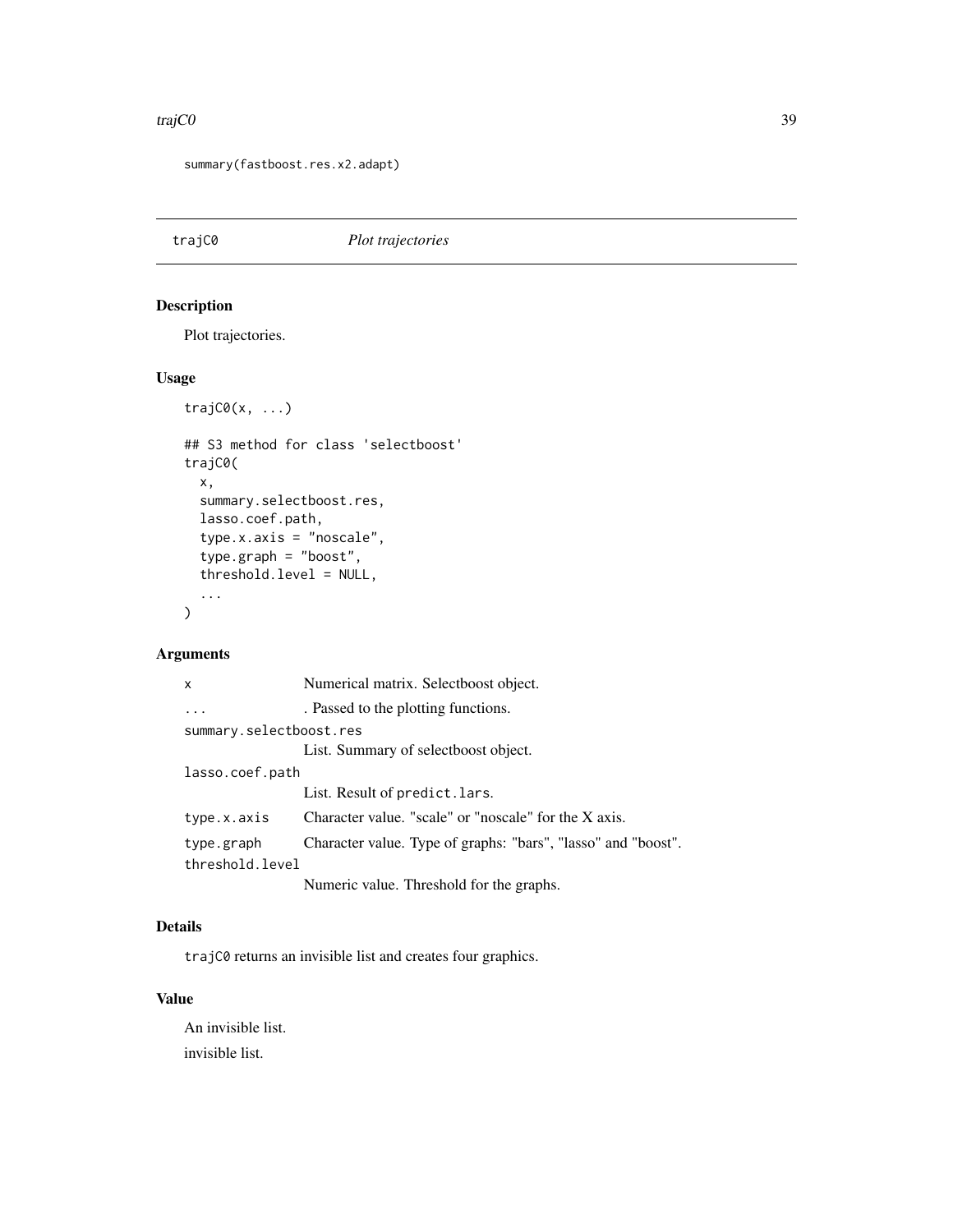#### <span id="page-39-0"></span>Author(s)

Frederic Bertrand, <frederic.bertrand@math.unistra.fr>

#### References

*selectBoost: a general algorithm to enhance the performance of variable selection methods in correlated datasets*, Frédéric Bertrand, Ismaïl Aouadi, Nicolas Jung, Raphael Carapito, Laurent Vallat, Seiamak Bahram, Myriam Maumy-Bertrand, Bioinformatics, 2020. doi: [10.1093/bioinformatics/](https://doi.org/10.1093/bioinformatics/btaa855) [btaa855](https://doi.org/10.1093/bioinformatics/btaa855)

## See Also

[fastboost](#page-13-1), [autoboost](#page-5-1) and [summary.selectboost](#page-36-1)

Other Selectboost analyze functions: [auto.analyze\(](#page-3-1)), [plot.summary.selectboost\(](#page-23-1))

#### Examples

```
data(autoboost.res.x)
data(diabetes, package="lars")
### With lasso trajectories
m.x<-lars::lars(diabetes$x,diabetes$y)
plot(m.x)
mm.x<-predict(m.x,type="coef",mode="lambda")
autoboost.res.x.mean = summary(autoboost.res.x)
par(mfrow=c(2,2),mar=c(4,4,1,1))
trajC0(autoboost.res.x,autoboost.res.x.mean,lasso.coef.path=mm.x,type.graph="lasso")
trajC0(autoboost.res.x,autoboost.res.x.mean)
trajC0(autoboost.res.x,autoboost.res.x.mean,type.graph="bars")
trajC0(autoboost.res.x,autoboost.res.x.mean,type.x.axis ="scale")
```
<span id="page-39-1"></span>var\_select *Variable selection functions*

#### Description

Compute coefficient vector after variable selection.

#### Usage

```
lasso_cv_glmnet_bin_min(X, Y)
```
lasso\_cv\_glmnet\_bin\_1se(X, Y)

lasso\_glmnet\_bin\_AICc(X, Y)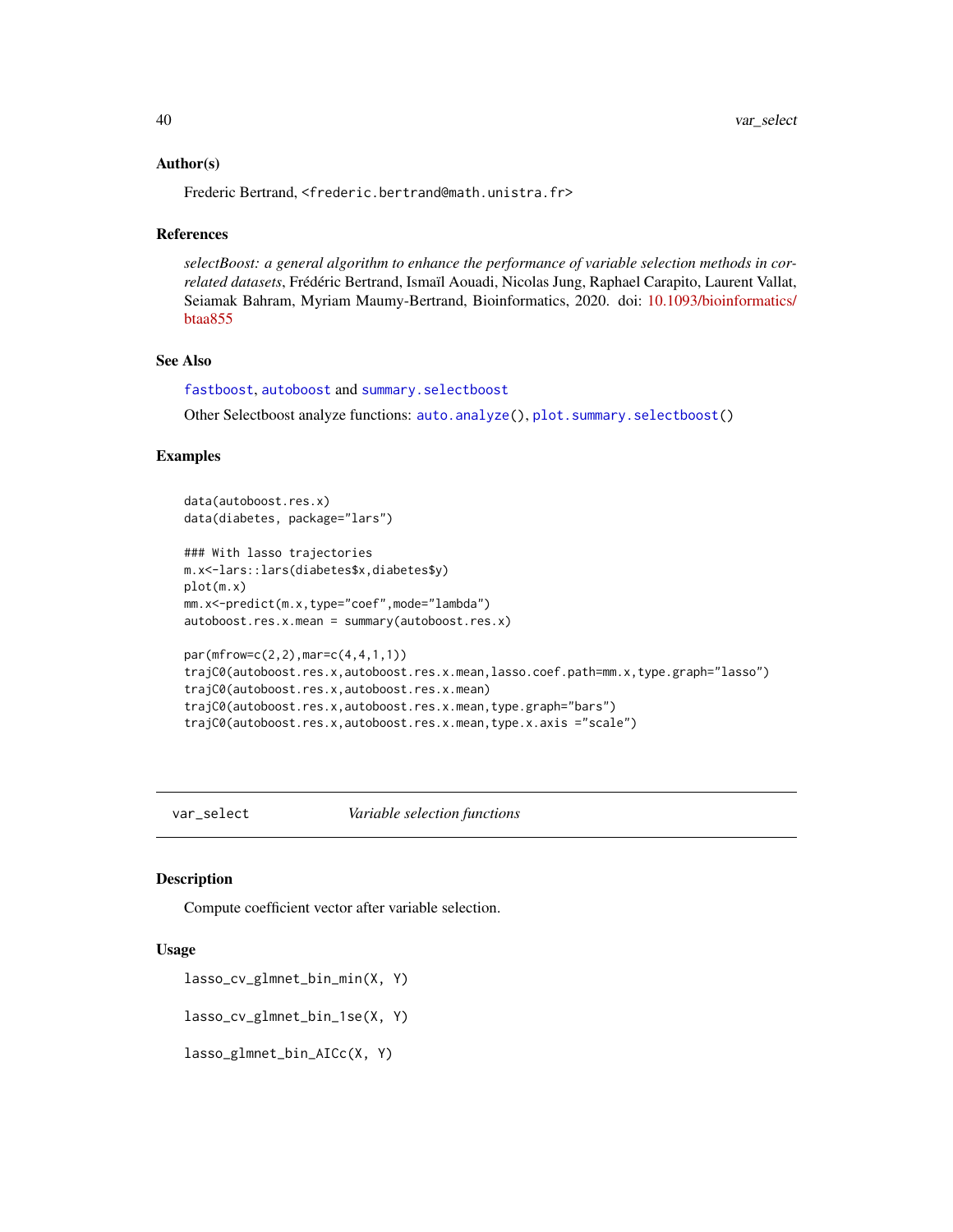```
lasso_glmnet_bin_BIC(X, Y)
lasso_cv_lars_min(X, Y)
lasso_cv_lars_1se(X, Y)
lasso_cv_glmnet_min(X, Y)
lasso_cv_glmnet_min_weighted(X, Y, priors)
lasso_cv_glmnet_1se(X, Y)
lasso_cv_glmnet_1se_weighted(X, Y, priors)
lasso_msgps_Cp(X, Y, penalty = "enet")
lasso_msgps_AICc(X, Y, penalty = "enet")
lasso_msgps_GCV(X, Y, penalty = "enet")lasso_msgps_BIC(X, Y, penalty = "enet")
enetf_msgps_Cp(X, Y, penalty = "enet", alpha = 0.5)
enetf_msgps_AICc(X, Y, penalty = "enet", alpha = 0.5)
enetf_msgps_GCV(X, Y, penalty = "enet", alpha = 0.5)
enetf_msgps_BIC(X, Y, penalty = "enet", alpha = 0.5)
lasso_cascade(M, Y, K, eps = 10^-5, cv.fun)
```
## Arguments

| $\times$ | A numeric matrix. The predictors matrix.                                                                                                                                                                                                                         |
|----------|------------------------------------------------------------------------------------------------------------------------------------------------------------------------------------------------------------------------------------------------------------------|
| Y        | A binary factor. The 0/1 classification response.                                                                                                                                                                                                                |
| priors   | A numeric vector. Weighting vector for the variable selection. When used with<br>the glmnet estimation function, the weights share the following meanings:                                                                                                       |
|          | • 0: the variable is always included in the model                                                                                                                                                                                                                |
|          | $\bullet$ 1: neutral weight                                                                                                                                                                                                                                      |
|          | • Inf: variable is always excluded from the model                                                                                                                                                                                                                |
| penalty  | A character value to select the penalty term in msgps (Model Selection Criteria<br>via Generalized Path Seeking). Defaults to "enet". "genet" is the generalized<br>elastic net and "alasso" is the adaptive lasso, which is a weighted version of the<br>lasso. |
| alpha    | A numeric value to set the value of $\alpha$ on "enet" and "genet" penalty in msgps<br>(Model Selection Criteria via Generalized Path Seeking).                                                                                                                  |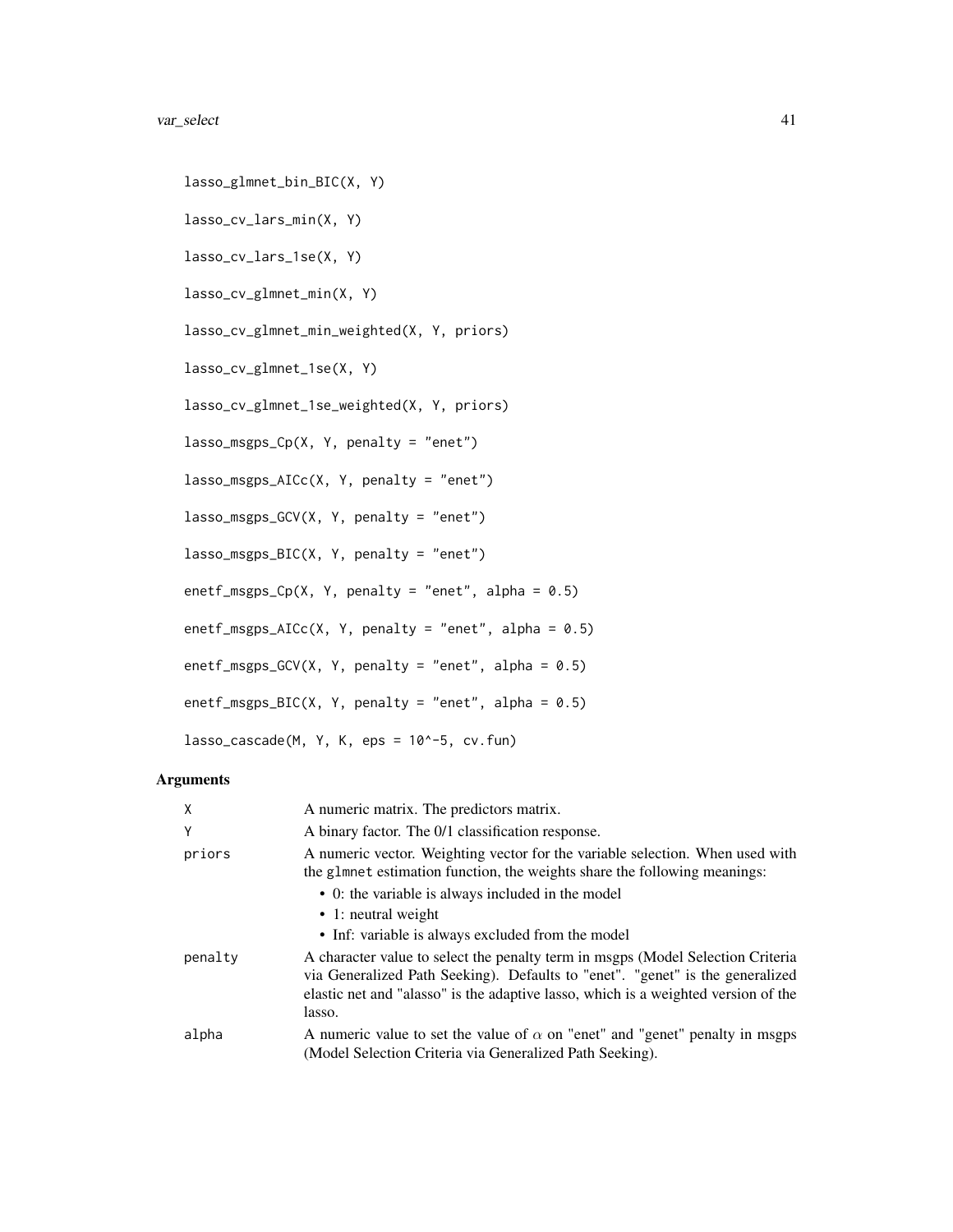|        | A numeric matrix. The transposed predictors matrix.                                         |
|--------|---------------------------------------------------------------------------------------------|
| K.     | A numeric value. Number of folds to use.                                                    |
| eps    | A numeric value. Threshold to set to 0 the inferred value of a parameter.                   |
| cv.fun | A function. Fonction used to create folds. Used to perform corss-validation<br>subkectwise. |

## Details

lasso\_cv\_glmnet\_bin\_min returns the vector of coefficients for a binary logistic model estimated by the lasso using the lambda.min value computed by 10 fold cross validation. It uses the glmnet function of the glmnetpackage.

lasso\_cv\_glmnet\_bin\_1se returns the vector of coefficients for a binary logistic model estimated by the lasso using the lambda.1se (lambda.min+1se) value computed by 10 fold cross validation. It uses the glmnet function of the glmnetpackage.

lasso\_glmnet\_bin\_AICc returns the vector of coefficients for a binary logistic model estimated by the lasso and selected according to the bias-corrected AIC (AICC) criterion. It uses the glmnet

lasso\_glmnet\_bin\_BIC returns the vector of coefficients for a binary logistic model estimated by the lasso and selected according to the BIC criterion. It uses the glmnet

lasso\_cv\_lars\_min returns the vector of coefficients for a linear model estimated by the lasso using the lambda.min value computed by 5 fold cross validation. It uses the lars function of the lars package.

lasso\_cv\_lars\_1se returns the vector of coefficients for a linear model estimated by the lasso using the lambda.1se (lambda.min+1se) value computed by 5 fold cross validation. It uses the lars function of the lars package.

lasso\_cv\_glmnet\_min returns the vector of coefficients for a linear model estimated by the lasso using the lambda.min value computed by 10 fold cross validation. It uses the glmnet function of the glmnet package.

lasso\_cv\_glmnet\_min\_weighted returns the vector of coefficients for a linear model estimated by the weighted lasso using the lambda.min value computed by 10 fold cross validation. It uses the glmnet function of the glmnet package.

lasso\_cv\_glmnet\_1se returns the vector of coefficients for a linear model estimated by the lasso using the lambda.1se (lambda.min+1se) value computed by 10 fold cross validation. It uses the glmnet function of the glmnet package.

lasso\_cv\_glmnet\_1se\_weighted returns the vector of coefficients for a linear model estimated by the weighted lasso using the lambda.1se (lambda.min+1se) value computed by 10 fold cross validation. It uses the glmnet function of the glmnet package.

lasso\_msgps\_Cp returns the vector of coefficients for a linear model estimated by the lasso selectd using Mallows' Cp. It uses the msgps function of the msgps package.

lasso\_msgps\_AICc returns the vector of coefficients for a linear model estimated by the lasso selected according to the bias-corrected AIC (AICC) criterion. It uses the msgps function of the msgps package.

lasso\_msgps\_GCV returns the vector of coefficients for a linear model estimated by the lasso selected according to the generalized cross validation criterion. It uses the msgps function of the msgps package.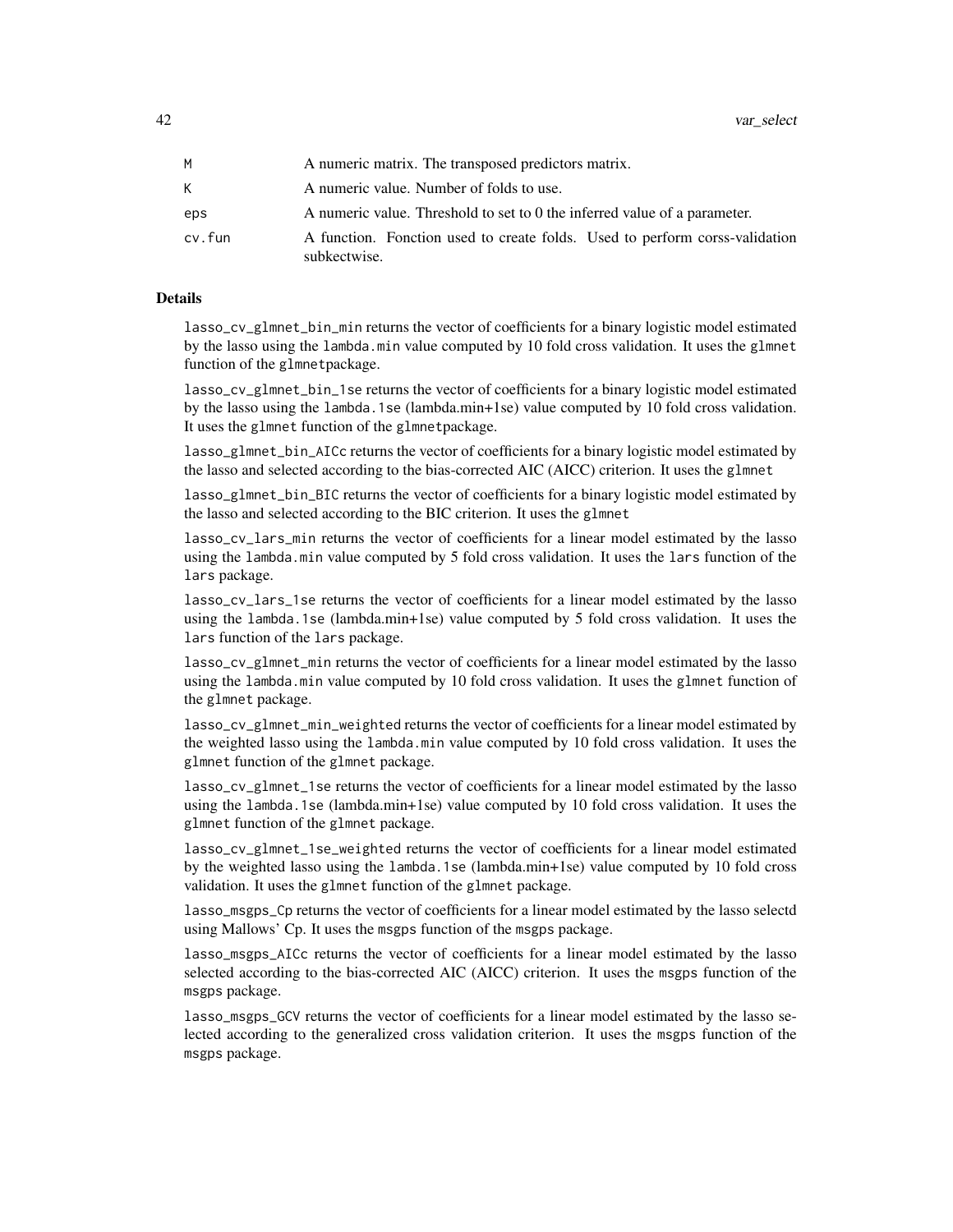#### <span id="page-42-0"></span>var\_select 43

lasso\_msgps\_BIC returns the vector of coefficients for a linear model estimated by the lasso selected according to the BIC criterion. It uses the msgps function of the msgps package.

enetf\_msgps\_Cp returns the vector of coefficients for a linear model estimated by the elastic net selectd using Mallows' Cp. It uses the msgps function of the msgps package.

enetf\_msgps\_AICc returns the vector of coefficients for a linear model estimated by the elastic net selected according to the bias-corrected AIC (AICC) criterion. It uses the msgps function of the msgps package.

enetf\_msgps\_GCV returns the vector of coefficients for a linear model estimated by the elastic net selected according to the generalized cross validation criterion. It uses the msgps function of the msgps package.

enetf\_msgps\_BIC returns the vector of coefficients for a linear model estimated by the elastic net selected according to the BIC criterion. It uses the msgps function of the msgps package.

lasso\_cascade returns the vector of coefficients for a linear model estimated by the lasso. It uses the lars function of the lars package.

#### Value

A vector of coefficients.

## Author(s)

Frederic Bertrand, <frederic.bertrand@math.unistra.fr>

#### References

*selectBoost: a general algorithm to enhance the performance of variable selection methods in correlated datasets*, Frédéric Bertrand, Ismaïl Aouadi, Nicolas Jung, Raphael Carapito, Laurent Vallat, Seiamak Bahram, Myriam Maumy-Bertrand, Bioinformatics, 2020. doi: [10.1093/bioinformatics/](https://doi.org/10.1093/bioinformatics/btaa855) [btaa855](https://doi.org/10.1093/bioinformatics/btaa855)

#### See Also

[glmnet](#page-0-0), [cv.glmnet](#page-0-0), [AICc\\_BIC\\_glmnetB](#page-2-1), [lars](#page-0-0), [cv.lars](#page-0-0), [msgps](#page-0-0)

Other Variable selection functions: [var\\_select\\_all](#page-43-1)

#### Examples

```
set.seed(314)
xran=matrix(rnorm(150),30,5)
ybin=sample(0:1,30,replace=TRUE)
yran=rnorm(30)
set.seed(314)
lasso_cv_glmnet_bin_min(xran,ybin)
```
set.seed(314) lasso\_cv\_glmnet\_bin\_1se(xran,ybin)

set.seed(314) lasso\_glmnet\_bin\_AICc(xran,ybin)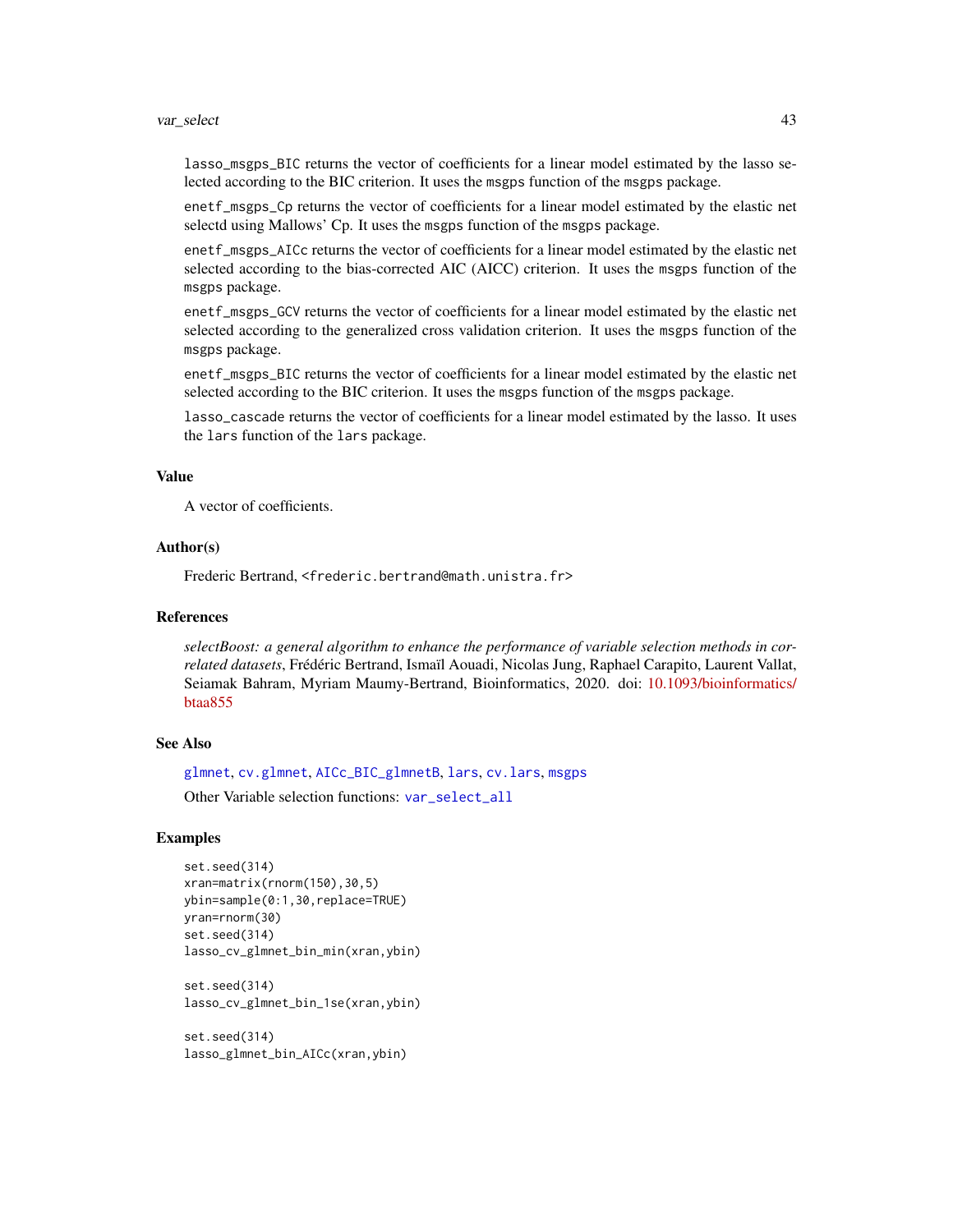```
set.seed(314)
lasso_glmnet_bin_BIC(xran,ybin)
set.seed(314)
lasso_cv_lars_min(xran,yran)
set.seed(314)
lasso_cv_lars_1se(xran,yran)
set.seed(314)
lasso_cv_glmnet_min(xran,yran)
set.seed(314)
lasso_cv_glmnet_min_weighted(xran,yran,c(1000,0,0,1,1))
set.seed(314)
lasso_cv_glmnet_1se(xran,yran)
set.seed(314)
lasso_cv_glmnet_1se_weighted(xran,yran,c(1000,0,0,1,1))
set.seed(314)
lasso_msgps_Cp(xran,yran)
set.seed(314)
lasso_msgps_AICc(xran,yran)
set.seed(314)
lasso_msgps_GCV(xran,yran)
set.seed(314)
lasso_msgps_BIC(xran,yran)
set.seed(314)
enetf_msgps_Cp(xran,yran)
set.seed(314)
enetf_msgps_AICc(xran,yran)
set.seed(314)
enetf_msgps_GCV(xran,yran)
set.seed(314)
enetf_msgps_BIC(xran,yran)
set.seed(314)
lasso_cascade(t(xran),yran,5,cv.fun=lars::cv.folds)
```
<span id="page-43-1"></span>var\_select\_all *Variable selection functions (all)*

<span id="page-43-0"></span>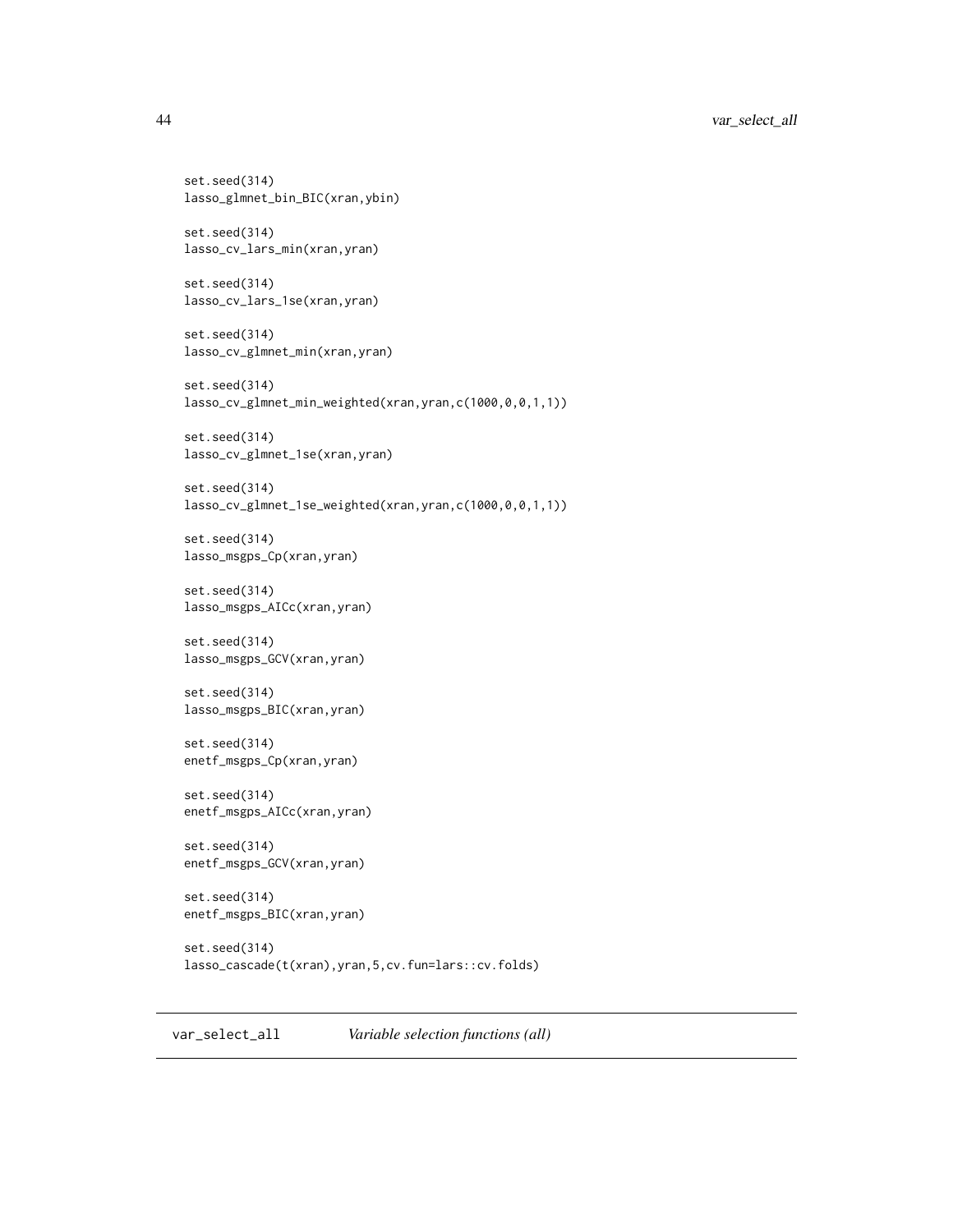## <span id="page-44-0"></span>Description

Compute coefficient vector after variable selection for the fitting criteria of a given model. May be used for a step by step use of Selectboost.

## Usage

```
lasso_msgps_all(X, Y, penalty = "enet")enet_msgps_all(X, Y, penalty = "enet", alpha = 0.5)
alasso_msgps_all(X, Y, penalty = "alasso")
alasso\_enet_msgps\_all(X, Y, penalty = "alasso", alpha = 0.5)lasso_cv_glmnet_all_5f(X, Y)
spls_spls_all(X, Y, K.seq = c(1:5), eta.seq = (1:9)/10, fold.val = 5)varbvs_linear_all(X, Y, include.threshold.list = (1:19)/20)
lasso_cv_glmnet_bin_all(X, Y)
lasso_glmnet_bin_all(X, Y)
splsda_spls_all(X, Y, K.seq = c(1:10), eta.seq = (1:9)/10)sgpls_spls_all(X, Y, K.seq = c(1:10), eta.seq = (1:9)/10)
varbvs_binomial_all(X, Y, include.threshold.list = (1:19)/20)
```
## Arguments

| X                                  | A numeric matrix. The predictors matrix.                                                                                                                                                                                                                         |
|------------------------------------|------------------------------------------------------------------------------------------------------------------------------------------------------------------------------------------------------------------------------------------------------------------|
| Y                                  | A binary factor. The 0/1 classification response.                                                                                                                                                                                                                |
| penalty                            | A character value to select the penalty term in msgps (Model Selection Criteria<br>via Generalized Path Seeking). Defaults to "enet". "genet" is the generalized<br>elastic net and "alasso" is the adaptive lasso, which is a weighted version of the<br>lasso. |
| alpha                              | A numeric value to set the value of $\alpha$ on "enet" and "genet" penalty in msgps<br>(Model Selection Criteria via Generalized Path Seeking).                                                                                                                  |
| K.seg                              | A numeric vector. Number of components to test.                                                                                                                                                                                                                  |
| eta.seq                            | A numeric vector. Eta sequence to test.                                                                                                                                                                                                                          |
| fold.val<br>include.threshold.list | A numeric value. Number of folds to use.<br>A numeric vector. Vector of threshold to use.                                                                                                                                                                        |
| К                                  | A numeric value. Number of folds to use.                                                                                                                                                                                                                         |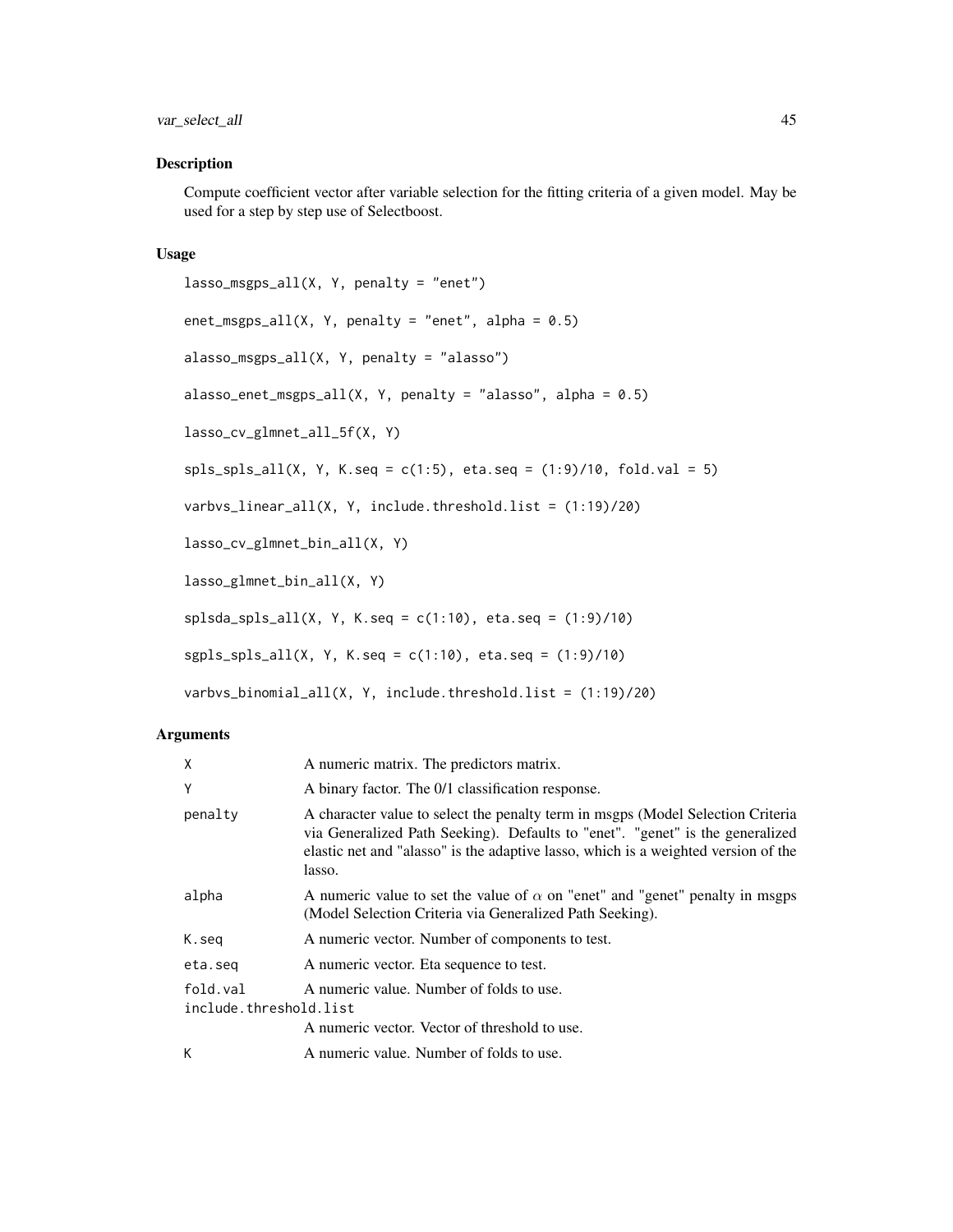#### Details

lasso\_msgps\_all returns the matrix of coefficients for an optimal linear model estimated by the LASSO estimator and selected by model selection criteria including Mallows' Cp, bias-corrected AIC (AICc), generalized cross validation (GCV) and BIC. The the msgps function of the msgps package implements Model Selection Criteria via Generalized Path Seeking to compute the degrees of freedom of the LASSO.

enet\_msgps\_all returns the matrix of coefficients for an optimal linear model estimated by the ELASTIC NET estimator and selected by model selection criteria including Mallows' Cp, biascorrected AIC (AICc), generalized cross validation (GCV) and BIC. The the msgps function of the msgps package implements Model Selection Criteria via Generalized Path Seeking to compute the degrees of freedom of the ELASTIC NET.

alasso\_msgps\_all returns the matrix of coefficients for an optimal linear model estimated by the adaptive LASSO estimator and selected by model selection criteria including Mallows' Cp, biascorrected AIC (AICc), generalized cross validation (GCV) and BIC. The the msgps function of the msgps package implements Model Selection Criteria via Generalized Path Seeking to compute the degrees of freedom of the adaptive LASSO.

alasso\_enet\_msgps\_all returns the matrix of coefficients for an optimal linear model estimated by the adaptive ELASTIC NET estimator and selected by model selection criteria including Mallows' Cp, bias-corrected AIC (AICc), generalized cross validation (GCV) and BIC. The the msgps function of the msgps package implements Model Selection Criteria via Generalized Path Seeking to compute the degrees of freedom of the adaptive ELASTIC NET.

lasso\_cv\_glmnet\_all\_5f returns the matrix of coefficients for a linear model estimated by the LASSO using the lambda.min and lambda.1se (lambda.min+1se) values computed by 5 fold cross validation. It uses the glmnet and cv.glmnet functions of the glmnet package.

spls\_spls\_all returns the matrix of the raw (coef.spls) and correct.spls and bootstrap corrected coefficients for a linear model estimated by the SPLS (sparse partial least squares) and 5 fold cross validation. It uses the spls, cv.spls, ci.spls, coef.spls and correct.spls functions of the spls package.

varbvs\_linear\_all returns the matrix of the coefficients for a linear model estimated by the varbvs (variational approximation for Bayesian variable selection in linear regression, family = gaussian) and the requested threshold values. It uses the varbvs, coef and variable.names functions of the varbvs package.

lasso\_cv\_glmnet\_bin\_all returns the matrix of coefficients for a logistic model estimated by the LASSO using the lambda.min and lambda.1se (lambda.min+1se) values computed by 5 fold cross validation. It uses the glmnet and cv.glmnet functions of the glmnet package.

lasso\_glmnet\_bin\_all returns the matrix of coefficients for a logistic model estimated by the LASSO using the AICc\_glmnetB and BIC\_glmnetB information criteria. It uses the glmnet function of the glmnet package and the AICc\_glmnetB and BIC\_glmnetB functions of the SelectBoost package that were adapted from the AICc\_glmnetB and BIC\_glmnetB functions of the rLogistic (<https://github.com/echi/rLogistic>) package.

splsda\_spls\_all returns the matrix of the raw (coef.splsda) coefficients for logistic regression model estimated by the SGPLS (sparse généralized partial least squares) and 5 fold cross validation. It uses the splsda, cv.splsda and coef.splsda functions of the sgpls package.

sgpls\_spls\_all returns the matrix of the raw (coef.sgpls) coefficients for logistic regression model estimated by the SGPLS (sparse généralized partial least squares) and 5 fold cross validation.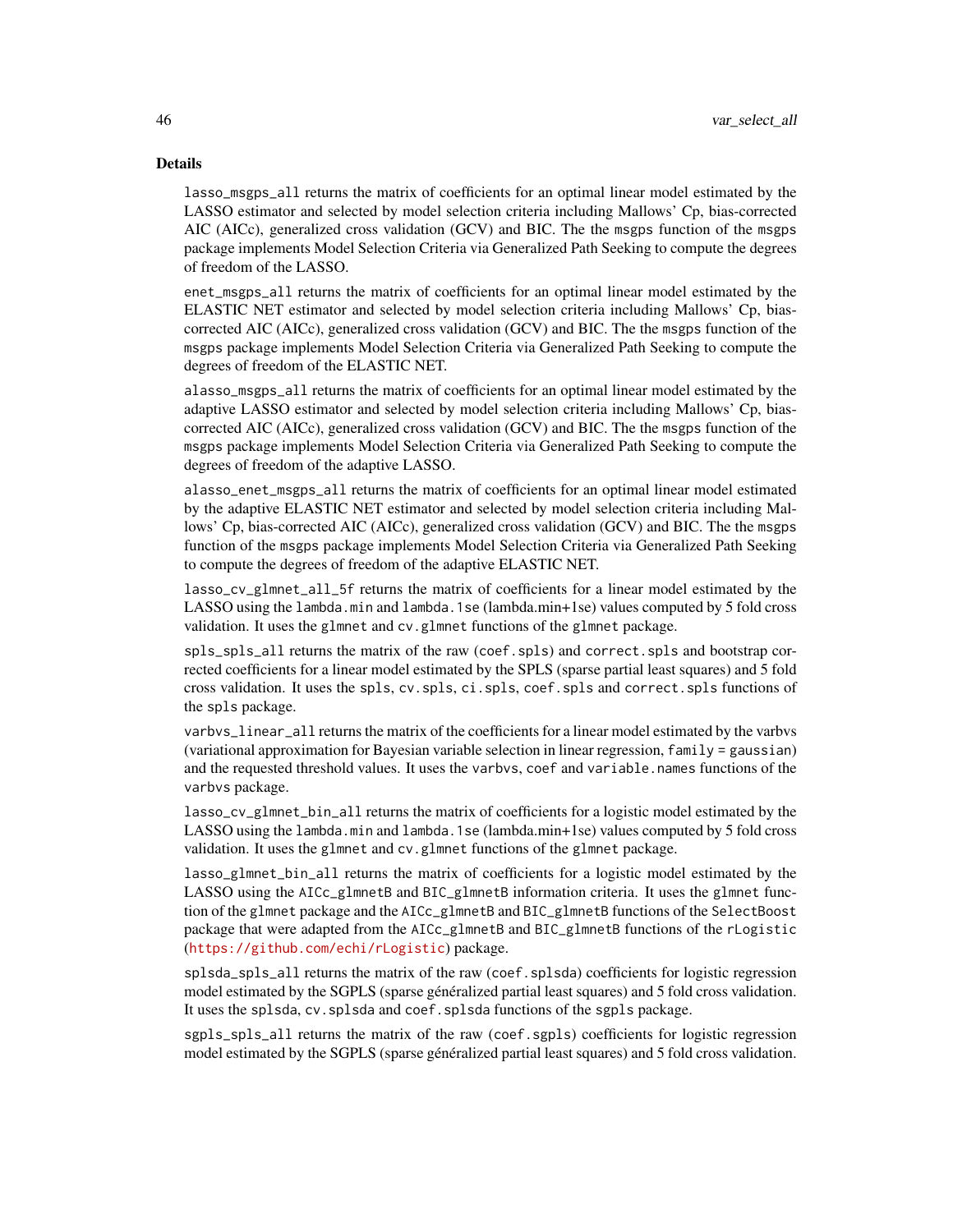<span id="page-46-0"></span>It uses the sgpls, cv. sgpls and coef. sgpls functions of the sgpls package.

varbvs\_binomial\_all returns the matrix of the coefficients for a linear model estimated by the varbvs (variational approximation for Bayesian variable selection in logistic regression, family = binomial) and the requested threshold values. It uses the varbvs, coef and variable.names functions of the varbvs package.

## Value

A vector or matrix of coefficients.

## Author(s)

Frederic Bertrand, <frederic.bertrand@math.unistra.fr>

#### References

*selectBoost: a general algorithm to enhance the performance of variable selection methods in correlated datasets*, Frédéric Bertrand, Ismaïl Aouadi, Nicolas Jung, Raphael Carapito, Laurent Vallat, Seiamak Bahram, Myriam Maumy-Bertrand, Bioinformatics, 2020. doi: [10.1093/bioinformatics/](https://doi.org/10.1093/bioinformatics/btaa855) [btaa855](https://doi.org/10.1093/bioinformatics/btaa855)

## See Also

[glmnet](#page-0-0), [cv.glmnet](#page-0-0), [msgps](#page-0-0), [AICc\\_BIC\\_glmnetB](#page-2-1), [spls](#page-0-0), [cv.spls](#page-0-0), [correct.spls](#page-0-0), [splsda](#page-0-0), [cv.splsda](#page-0-0), [sgpls](#page-0-0), [cv.sgpls](#page-0-0), [varbvs](#page-0-0)

Other Variable selection functions: [var\\_select](#page-39-1)

#### Examples

```
set.seed(314)
xran <- matrix(rnorm(100*6),100,6)
beta < -c(3, 1.5, 0, 0, 2, 0)epsilon <- rnorm(100,sd=3)
yran <- c(xran %*% beta0 + epsilon)
ybin <- ifelse(yran>=0,1,0)
set.seed(314)
lasso_msgps_all(xran,yran)
set.seed(314)
```

```
enet_msgps_all(xran,yran)
```

```
set.seed(314)
alasso_msgps_all(xran,yran)
```

```
set.seed(314)
alasso_enet_msgps_all(xran,yran)
```

```
set.seed(314)
lasso_cv_glmnet_all_5f(xran,yran)
```
set.seed(314)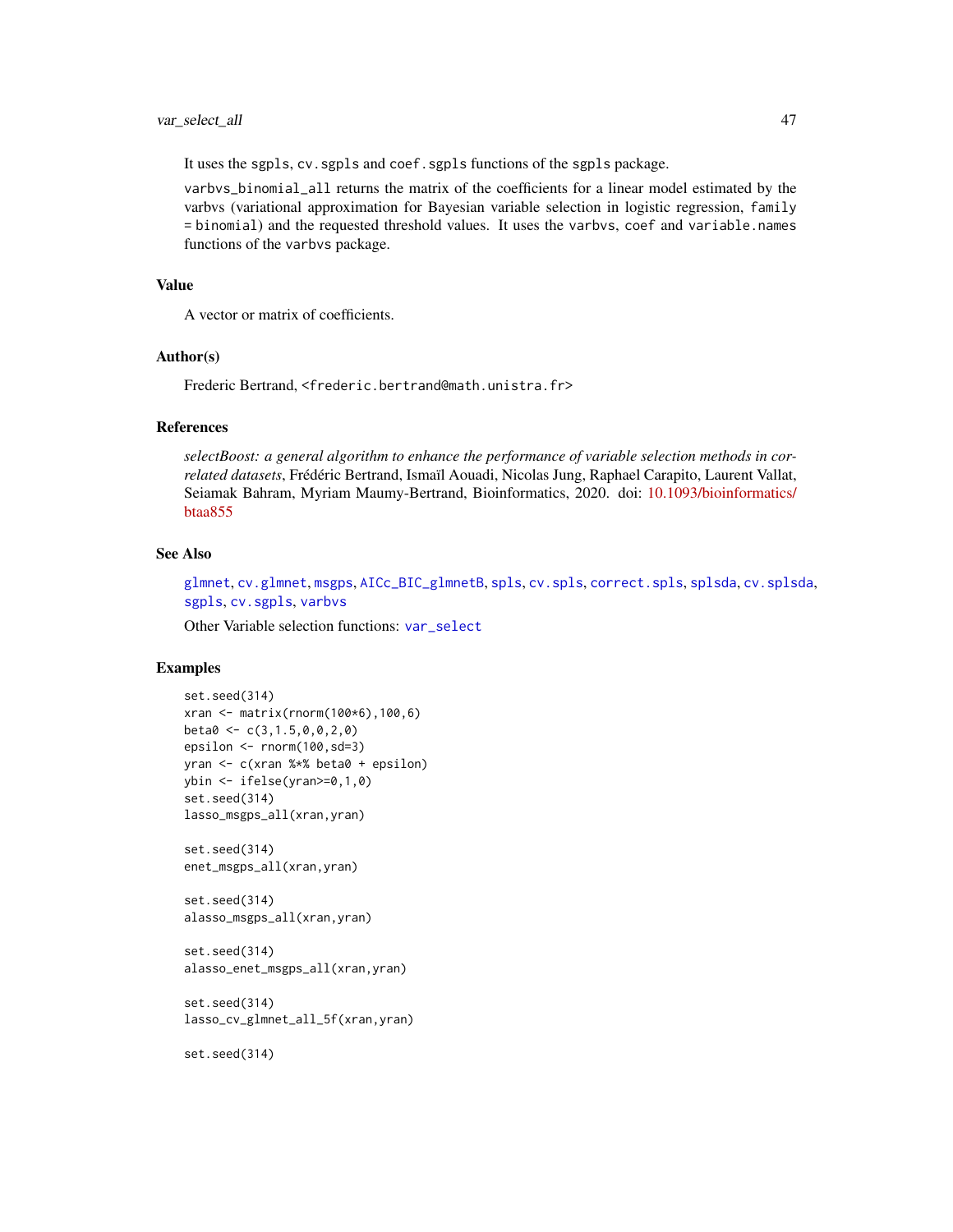```
spls_spls_all(xran,yran)
```
set.seed(314) varbvs\_linear\_all(xran,yran)

set.seed(314) lasso\_cv\_glmnet\_bin\_all(xran,ybin)

set.seed(314) lasso\_glmnet\_bin\_all(xran,ybin)

set.seed(314)

splsda\_spls\_all(xran,ybin, K.seq=1:3)

set.seed(314)

sgpls\_spls\_all(xran,ybin, K.seq=1:3)

set.seed(314) varbvs\_binomial\_all(xran,ybin)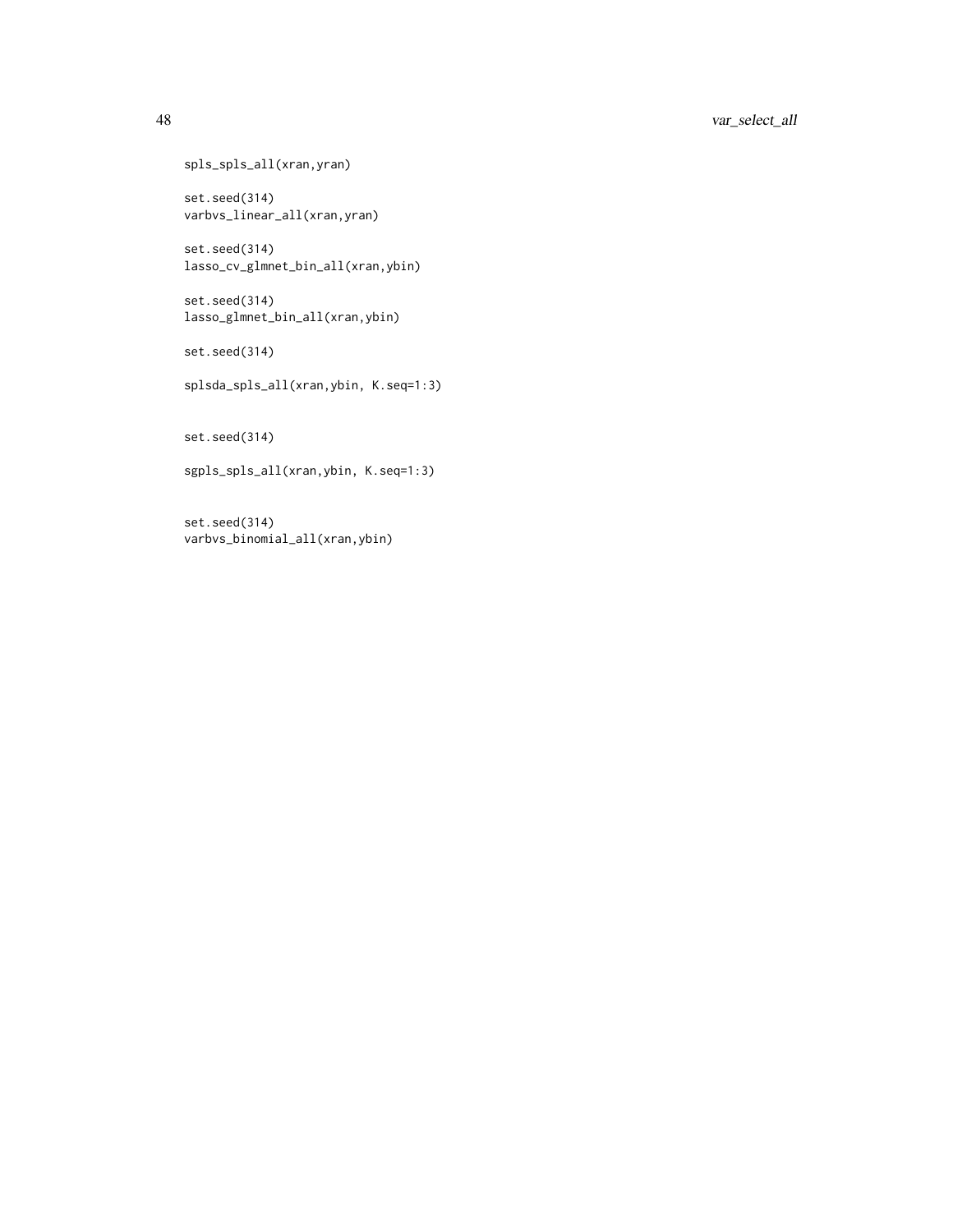# <span id="page-48-0"></span>**Index**

∗ Plot functions miscplot, [21](#page-20-0) ∗ Selectboost analyse functions force.non.inc, [18](#page-17-0) plot.selectboost, [22](#page-21-0) summary.selectboost, [37](#page-36-0) ∗ Selectboost analyze functions auto.analyze, [4](#page-3-0) plot.summary.selectboost, [24](#page-23-0) trajC0, [39](#page-38-0) ∗ Selectboost functions autoboost, [6](#page-5-0) boost, [10](#page-9-0) fastboost, [14](#page-13-0) plot\_selectboost\_cascade, [25](#page-24-0) selectboost\_cascade, [33](#page-32-0) ∗ Simulation functions simulation, [35](#page-34-0) ∗ Variable selection functions var\_select, [40](#page-39-0) var\_select\_all, [45](#page-44-0) ∗ datasets autoboost.res.x, [8](#page-7-0) autoboost.res.x.adapt, [8](#page-7-0) autoboost.res.x2, [9](#page-8-0) autoboost.res.x2.adapt, [9](#page-8-0) Cascade\_confidence, [13](#page-12-0) Cascade\_example, [14](#page-13-0) fastboost.res.x, [17](#page-16-0) fastboost.res.x.adapt, [17](#page-16-0) fastboost.res.x2, [17](#page-16-0) fastboost.res.x2.adapt, [18](#page-17-0) results\_simuls\_reverse\_engineering\_v3, [26](#page-25-0) AICc\_BIC\_glmnetB, [3,](#page-2-0) *[36](#page-35-0)*, *[43](#page-42-0)*, *[47](#page-46-0)* AICc\_glmnetB *(*AICc\_BIC\_glmnetB*)*, [3](#page-2-0) alasso\_enet\_msgps\_all *(*var\_select\_all*)*,

[45](#page-44-0) alasso\_msgps\_all *(*var\_select\_all*)*, [45](#page-44-0)

auto.analyze, [4,](#page-3-0) *[24](#page-23-0)*, *[40](#page-39-0)* autoboost, *[5](#page-4-0)*, [6,](#page-5-0) *[12](#page-11-0)*, *[16](#page-15-0)*, *[19](#page-18-0)*, *[23,](#page-22-0) [24](#page-23-0)*, *[26](#page-25-0)*, *[34](#page-33-0)*, *[38](#page-37-0)*, *[40](#page-39-0)* autoboost.res.x, [8](#page-7-0) autoboost.res.x.adapt, [8](#page-7-0) autoboost.res.x2, [9](#page-8-0) autoboost.res.x2.adapt, [9](#page-8-0) BIC\_glmnetB *(*AICc\_BIC\_glmnetB*)*, [3](#page-2-0) boost, *[7](#page-6-0)*, [10,](#page-9-0) *[16](#page-15-0)*, *[26](#page-25-0)*, *[34](#page-33-0)* boost.findgroups, *[20,](#page-19-0) [21](#page-20-0)* Cascade\_confidence, [13](#page-12-0) Cascade\_example, [14](#page-13-0) compsim *(*simulation*)*, [35](#page-34-0) correct.spls, *[47](#page-46-0)* cv.glmnet, *[36](#page-35-0)*, *[43](#page-42-0)*, *[47](#page-46-0)* cv.lars, *[36](#page-35-0)*, *[43](#page-42-0)* cv.sgpls, *[47](#page-46-0)* cv.spls, *[47](#page-46-0)* cv.splsda, *[47](#page-46-0)* enet\_msgps\_all *(*var\_select\_all*)*, [45](#page-44-0) enetf\_msgps\_AICc *(*var\_select*)*, [40](#page-39-0) enetf\_msgps\_BIC *(*var\_select*)*, [40](#page-39-0) enetf\_msgps\_Cp *(*var\_select*)*, [40](#page-39-0) enetf\_msgps\_GCV *(*var\_select*)*, [40](#page-39-0) F\_score\_C *(*results\_simuls\_reverse\_engineering\_v3*)*, [26](#page-25-0) F\_score\_PB *(*results\_simuls\_reverse\_engineering\_v3*)*, [26](#page-25-0) F\_score\_PB\_075\_075 *(*results\_simuls\_reverse\_engineering\_v3*)*, [26](#page-25-0) F\_score\_PB\_095\_075 *(*results\_simuls\_reverse\_engineering\_v3*)*, [26](#page-25-0)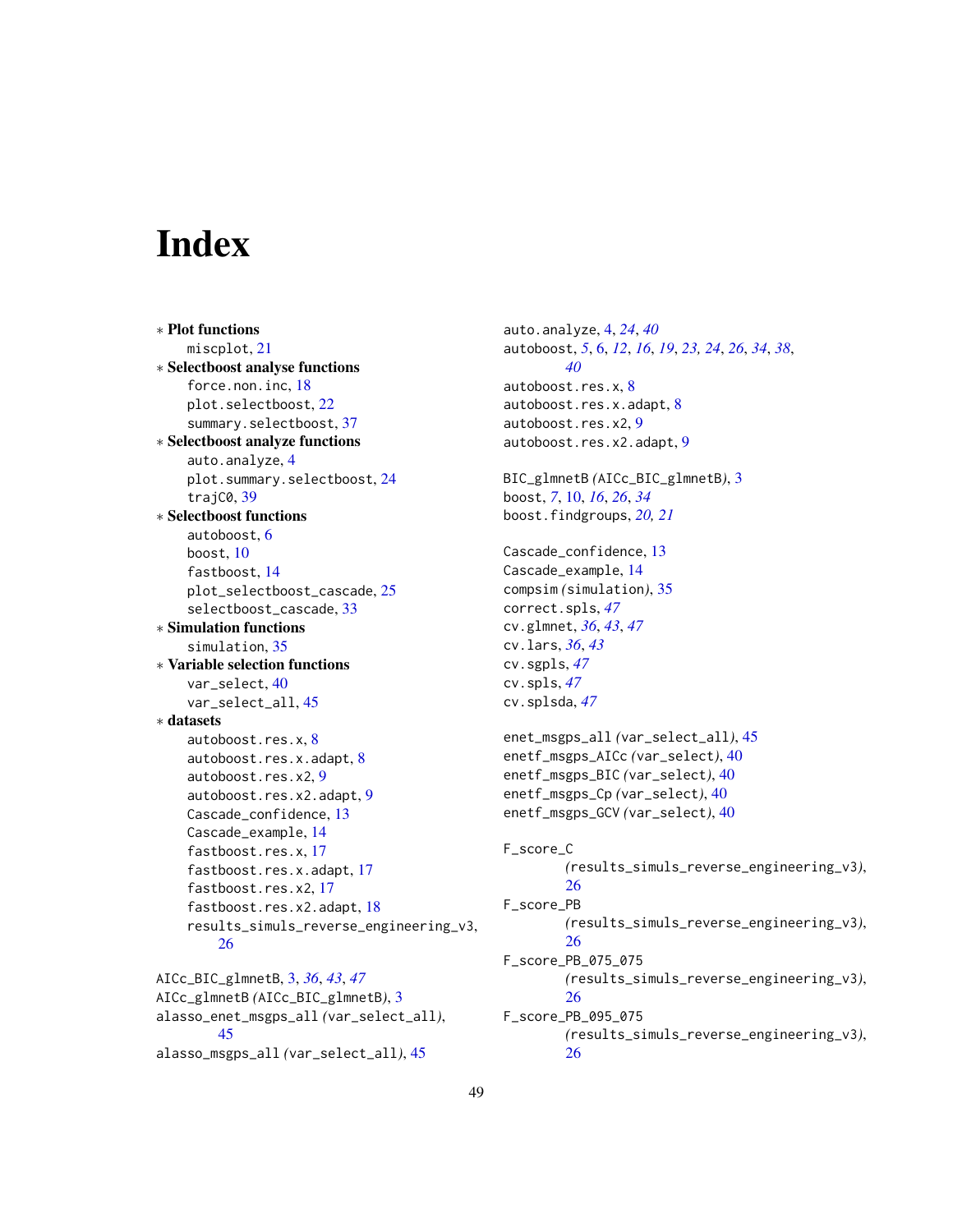```
F_score_PB_W
        (results_simuls_reverse_engineering_v3),
        26
F_score_PL
        (results_simuls_reverse_engineering_v3),
lasso_cv_glmnet_min_weighted
        26
F_score_PL2
        (results_simuls_reverse_engineering_v3),
lasso_cv_lars_min (var_select), 40
        26
F_score_PL2_tW
        (results_simuls_reverse_engineering_v3),
        26
F_score_PL2_W
        (results_simuls_reverse_engineering_v3),
lasso_msgps_all (var_select_all), 45
        26
F_score_PSel
        (results_simuls_reverse_engineering_v3),
lasso_msgps_GCV (var_select), 40
        26
F_score_PSel_W
        (results_simuls_reverse_engineering_v3),
miscplot, 21
        26
F_score_robust
        (results_simuls_reverse_engineering_v3),
Net (Cascade_example), 14
        26
fastboost, 5, 7, 12, 14, 19, 23, 24, 26, 34, 38,
        40
fastboost.res.x, 17
fastboost.res.x.adapt, 17
fastboost.res.x2, 17
fastboost.res.x2.adapt, 18
force.non.inc, 18, 23, 38
glmnet, 36, 43, 47
group_func_1, 19
group_func_2, 20, 20, 21
igraph, 21
inference, 26, 34
infomap.community, 21
lars, 36, 43
lasso_cascade (var_select), 40
lasso_cv_glmnet_1se (var_select), 40
lasso_cv_glmnet_1se_weighted
        (var_select), 40
lasso_cv_glmnet_all_5f
        (var_select_all), 45
lasso_cv_glmnet_bin_1se (var_select), 40
                                                lasso_cv_glmnet_bin_all
                                                         (var_select_all), 45
                                                lasso_cv_glmnet_bin_min (var_select), 40
                                                lasso_cv_glmnet_min (var_select), 40
                                                         (var_select), 40
                                                lasso_cv_lars_1se (var_select), 40
                                                lasso_glmnet_bin_AICc (var_select), 40
                                                lasso_glmnet_bin_all (var_select_all),
                                                         45
                                                lasso_glmnet_bin_BIC (var_select), 40
                                                lasso_msgps_AICc (var_select), 40
                                                lasso_msgps_BIC (var_select), 40
                                                lasso_msgps_Cp (var_select), 40
                                                M (Cascade_example), 14
                                                msgps, 36, 43, 47
                                                net_confidence (Cascade_confidence), 13
                                                net_confidence_.5 (Cascade_confidence),
                                                         13
                                                net_confidence_thr
                                                         (Cascade_confidence), 13
                                                Net_inf_C (Cascade_example), 14
                                                network.confidence-class, 22
                                                nv_C
                                                         (results_simuls_reverse_engineering_v3),
                                                         26
                                                nv_PB
                                                         (results_simuls_reverse_engineering_v3),
                                                         26
                                                nv_PB_075_075
                                                         (results_simuls_reverse_engineering_v3),
                                                         26
                                                nv_PB_095_075
                                                         (results_simuls_reverse_engineering_v3),
                                                         26
                                                nv_PB_W
                                                         (results_simuls_reverse_engineering_v3),
                                                         26
                                                nv_PL
                                                         (results_simuls_reverse_engineering_v3),
                                                         26
```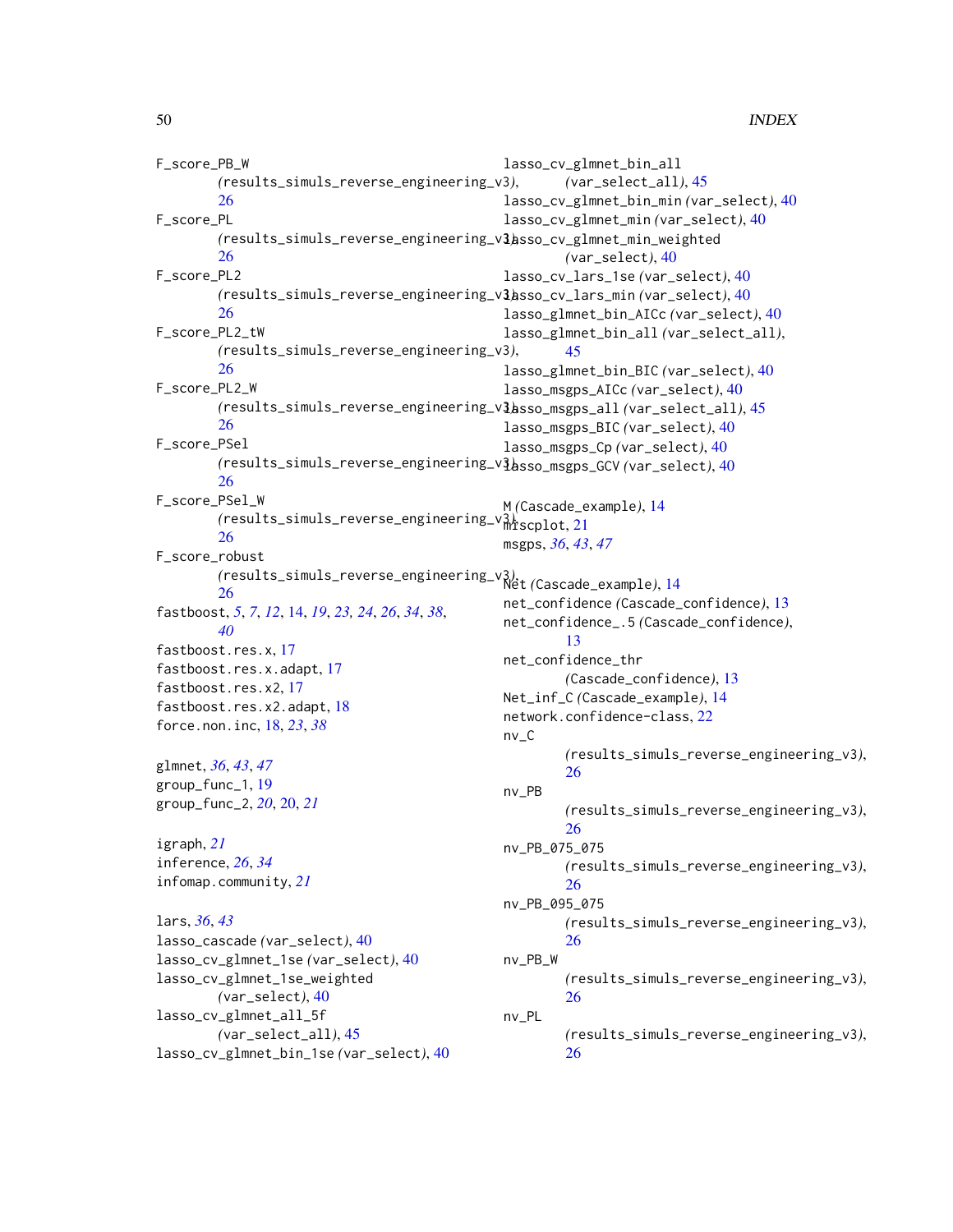#### $I<sub>N</sub>$  in  $I<sub>N</sub>$  is  $I<sub>N</sub>$  in  $I<sub>N</sub>$  in  $I<sub>N</sub>$  in  $I<sub>N</sub>$  in  $I<sub>N</sub>$  in  $I<sub>N</sub>$  in  $I<sub>N</sub>$  in  $I<sub>N</sub>$  in  $I<sub>N</sub>$  in  $I<sub>N</sub>$  in  $I<sub>N</sub>$  in  $I<sub>N</sub>$  in  $I<sub>N</sub>$  in  $I<sub>N</sub>$  in  $I<sub>N</sub>$  in

nv\_PL2 *(*results\_simuls\_reverse\_engineering\_v3*)*, [26](#page-25-0) nv\_PL2\_tW *(*results\_simuls\_reverse\_engineering\_v3*)*, [26](#page-25-0) nv\_PL2\_W *(*results\_simuls\_reverse\_engineering\_v3*)*, [26](#page-25-0) nv\_PSel *(*results\_simuls\_reverse\_engineering\_v3*)*, [26](#page-25-0) nv\_PSel\_W *(*results\_simuls\_reverse\_engineering\_v3*)*, [26](#page-25-0) nv\_robust *(*results\_simuls\_reverse\_engineering\_v3*)*, rerr *(*AICc\_BIC\_glmnetB*)*, [3](#page-2-0) [26](#page-25-0) plot,network.confidence,ANY-method *(*plot\_selectboost\_cascade*)*, [25](#page-24-0) plot,network.confidence,network.confidence-me**\$ebe**ctBoost,[32](#page-31-0) *(*plot\_selectboost\_cascade*)*, [25](#page-24-0) plot.matrix *(*miscplot*)*, [21](#page-20-0) plot.selectboost, *[7](#page-6-0)*, *[16](#page-15-0)*, *[19](#page-18-0)*, [22,](#page-21-0) *[34](#page-33-0)*, *[38](#page-37-0)* plot.summary.selectboost, *[5](#page-4-0)*, [24,](#page-23-0) *[40](#page-39-0)* plot\_selectboost\_cascade, *[7](#page-6-0)*, *[12](#page-11-0)*, *[16](#page-15-0)*, [25,](#page-24-0) *[34](#page-33-0)* predictive\_positive\_value\_C *(*results\_simuls\_reverse\_engineering\_v3*)*, sensitivity\_C [26](#page-25-0) predictive\_positive\_value\_PB *(*results\_simuls\_reverse\_engineering\_v3*)*, sensitivity\_PB [26](#page-25-0) predictive\_positive\_value\_PB\_075\_075 *(*results\_simuls\_reverse\_engineering\_v3*)*, sensitivity\_PB\_075\_075 [26](#page-25-0) predictive\_positive\_value\_PB\_095\_075 *(*results\_simuls\_reverse\_engineering\_v3*)*, sensitivity\_PB\_095\_075 [26](#page-25-0) predictive\_positive\_value\_PB\_W *(*results\_simuls\_reverse\_engineering\_v3*)*, sensitivity\_PB\_W [26](#page-25-0) predictive\_positive\_value\_PL *(*results\_simuls\_reverse\_engineering\_v3*)*, sensitivity\_PL [26](#page-25-0) predictive\_positive\_value\_PL2 *(*results\_simuls\_reverse\_engineering\_v3*)*, sensitivity\_PL2 [26](#page-25-0) predictive\_positive\_value\_PL2\_tW *(*results\_simuls\_reverse\_engineering\_v3*)*, [26](#page-25-0) predictive\_positive\_value\_PL2\_W *(*results\_simuls\_reverse\_engineering\_v3*)*, [26](#page-25-0) predictive\_positive\_value\_PSel *(*results\_simuls\_reverse\_engineering\_v3*)*, [26](#page-25-0) predictive\_positive\_value\_PSel\_W *(*results\_simuls\_reverse\_engineering\_v3*)*, [26](#page-25-0) predictive\_positive\_value\_robust *(*results\_simuls\_reverse\_engineering\_v3*)*, [26](#page-25-0) results\_simuls\_reverse\_engineering\_v3, [26](#page-25-0) ridge\_logistic *(*AICc\_BIC\_glmnetB*)*, [3](#page-2-0) selectboost, *[26](#page-25-0)* selectboost *(*selectboost\_cascade*)*, [33](#page-32-0) selectboost,micro\_array,micro\_array-method *(*selectboost\_cascade*)*, [33](#page-32-0) selectboost,micro\_array-method *(*selectboost\_cascade*)*, [33](#page-32-0) selectboost\_cascade, *[7](#page-6-0)*, *[12](#page-11-0)*, *[16](#page-15-0)*, *[26](#page-25-0)*, [33](#page-32-0) *(*results\_simuls\_reverse\_engineering\_v3*)*, [26](#page-25-0) *(*results\_simuls\_reverse\_engineering\_v3*)*, [26](#page-25-0) *(*results\_simuls\_reverse\_engineering\_v3*)*, [26](#page-25-0) *(*results\_simuls\_reverse\_engineering\_v3*)*, [26](#page-25-0) *(*results\_simuls\_reverse\_engineering\_v3*)*, [26](#page-25-0) *(*results\_simuls\_reverse\_engineering\_v3*)*, [26](#page-25-0) *(*results\_simuls\_reverse\_engineering\_v3*)*,